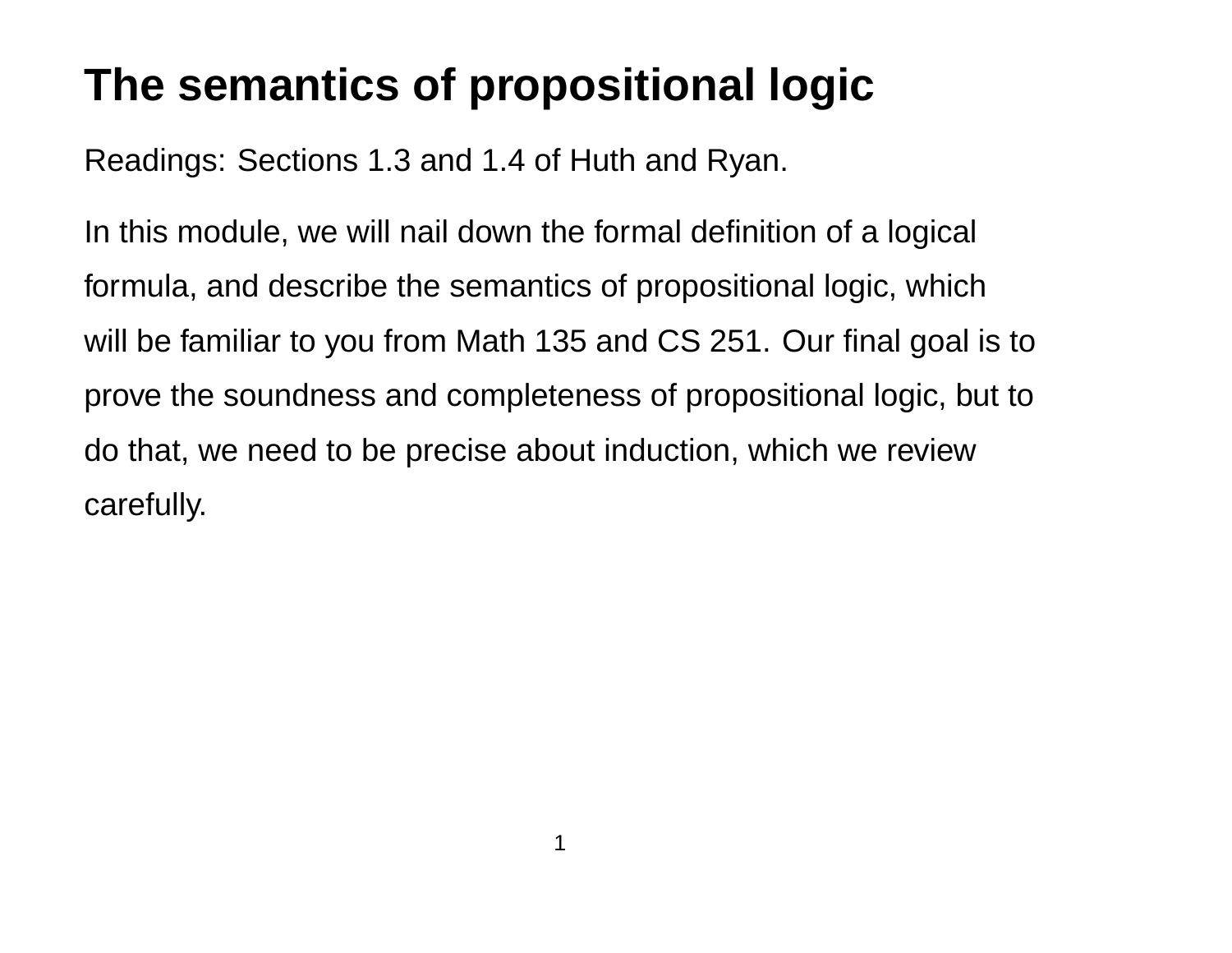# **The formal language of formulas (1.3)**

Our formulas can be viewed as strings over an alphabet composed of our atoms  $(p, q, r, p_1, p_2, \ldots)$ , plus the symbols  $\neg$ ,  $\land$ ,  $\lor$ ,  $\rightarrow$ , and the open and close parentheses, ( and ). ( $\perp$  is a convenience in our proofs, and shouldn't appear in formulas.)

In the previous module we gave a grammar for the well-formed formulas of propositional logic:

$$
\phi \ ::= \ p \ | \ \phi \wedge \phi \ | \ \phi \vee \phi \ | \ \neg \phi \ | \ \phi \rightarrow \phi
$$

Recall that  $p$  ranges over all atoms and  $\phi$  ranges over all **well-formed formulas** (wffs) (that is, formulas that conform to the grammar).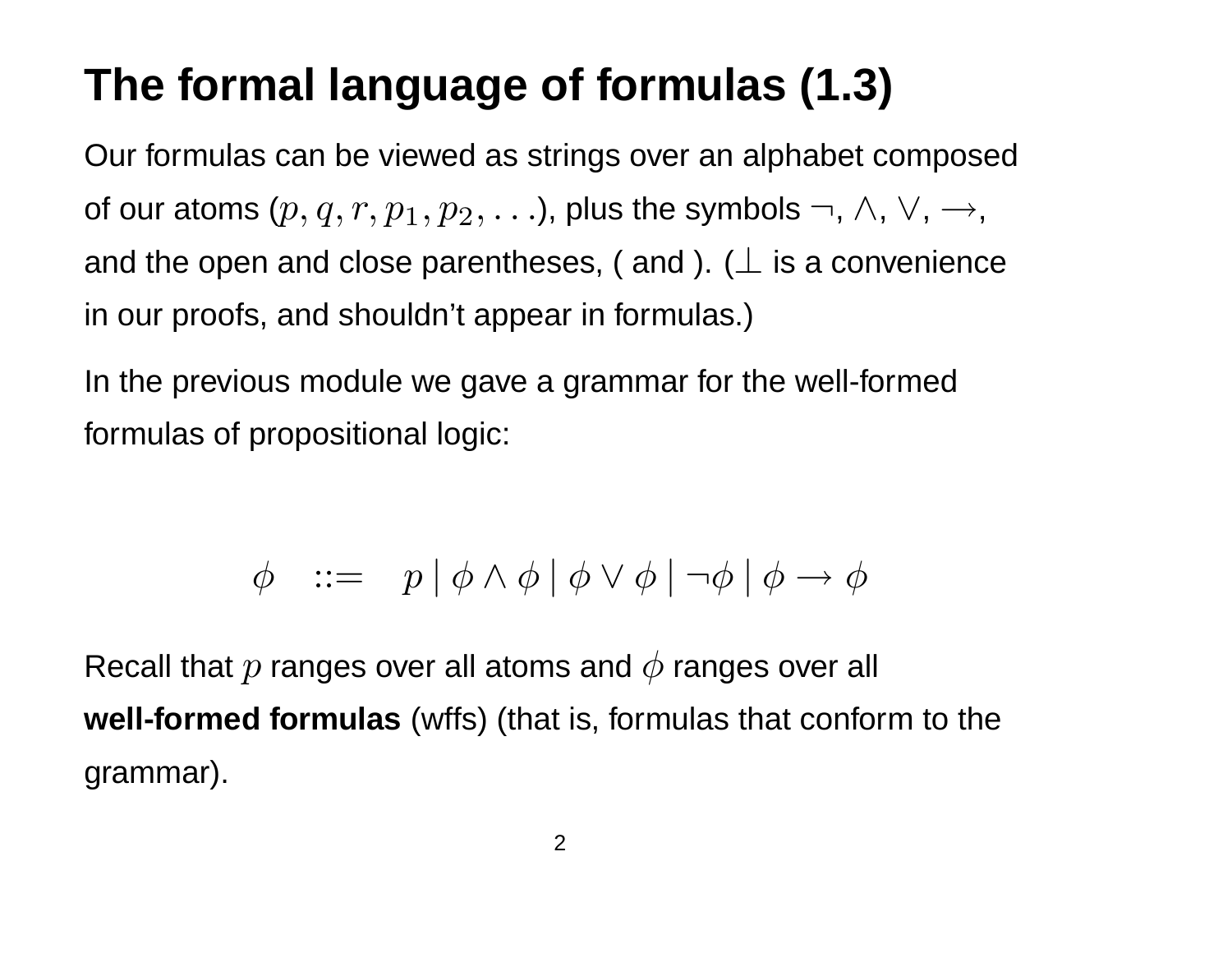Also recall the notions of abstract syntax and operator precedence that we discussed in Module 2, and our use of parentheses to explicitly indicate precedence when necessary.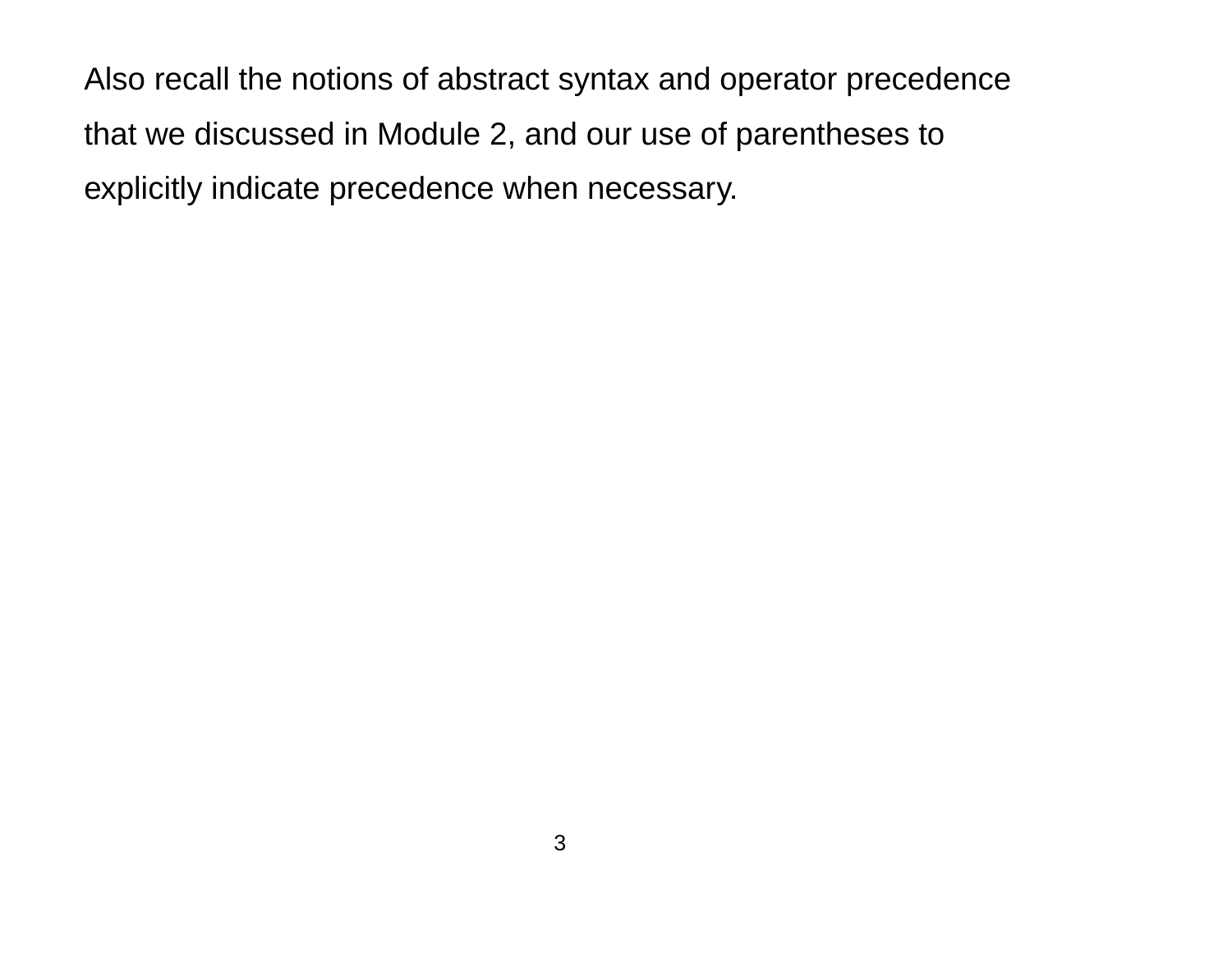Using notions from CS 135 and CS 241, we can consider the parse tree (a rooted, ordered tree of fanout at most two) for the formula  $((\neg p) \rightarrow (q \wedge r)).$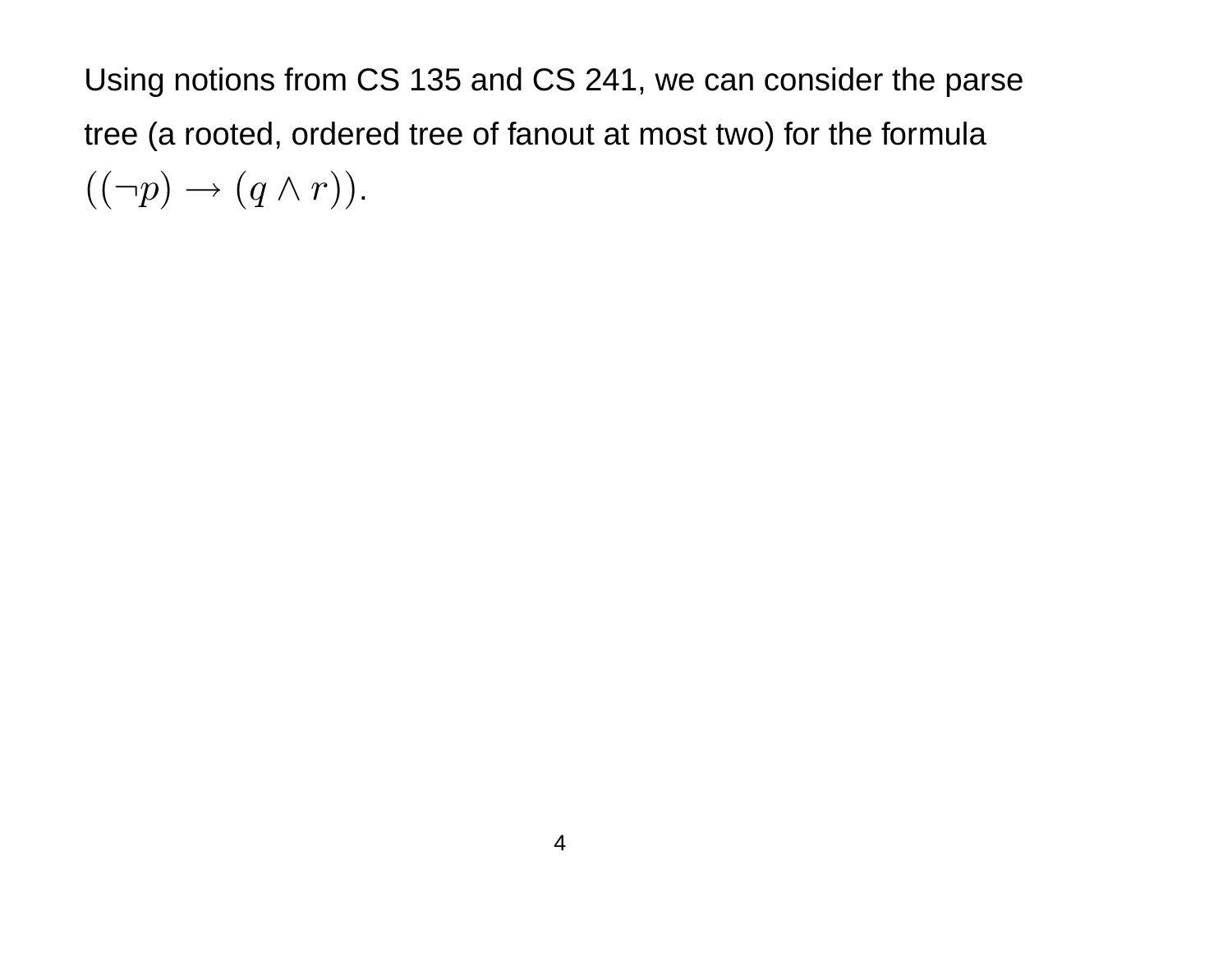It's tempting to try to make this the definition of a formula, especially as you have seen how to prove things about trees in CS 134 and CS 136. But a tree also has a recursive definition, and the drawing is just a visualization of it. The tree is really representing the process of showing that the formula meets our first definition:

 $p,q,r$  are wffs because they are atoms.

 $(q \wedge r)$  is a wff because q and r are wffs.

 $(-p)$  is a wff because  $p$  is.

 $((\neg p) \rightarrow (q \wedge r))$  is a wff because  $(\neg p)$  and  $(q \wedge r)$  are.

The formulas occurring in this process are **subformulas** of  $((\neg p) \rightarrow (q \wedge r))$ . They correspond to complete subtrees rooted at nodes of the parse tree.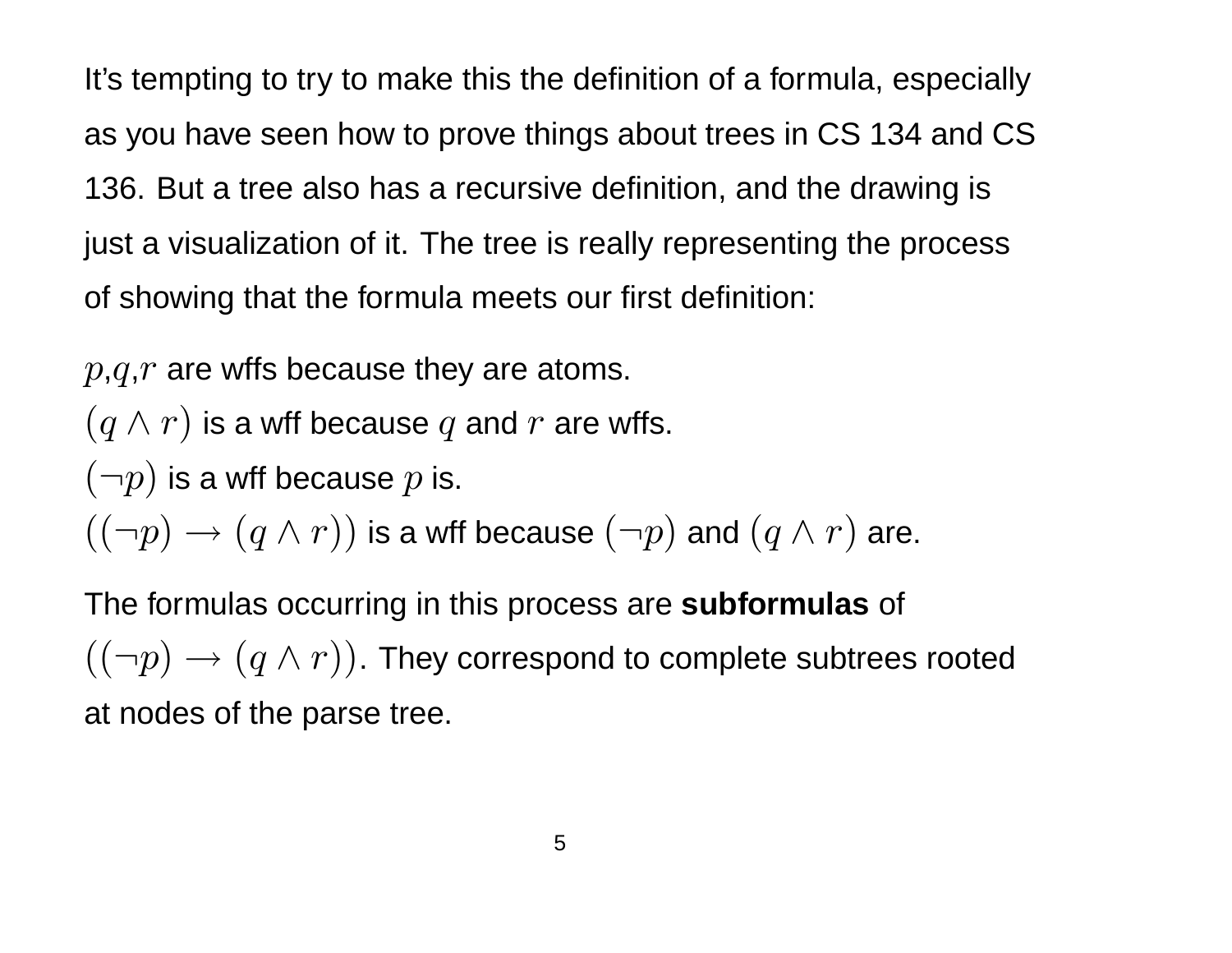Apart from reordering some of the lines in the justification on the previous slide, there is no other way to show that our formula meets the definition. Another way of saying this is that the parse tree is unique.

This is true for every formula that satisfies the definition. This will be important for our semantics. The textbook calls this the **inversion principle**, meaning it is possible to invert the process of building formulas.

The textbook asks you to take this on faith, but for those of little faith, we will prove it in a little while, since we'll have the tools to do so.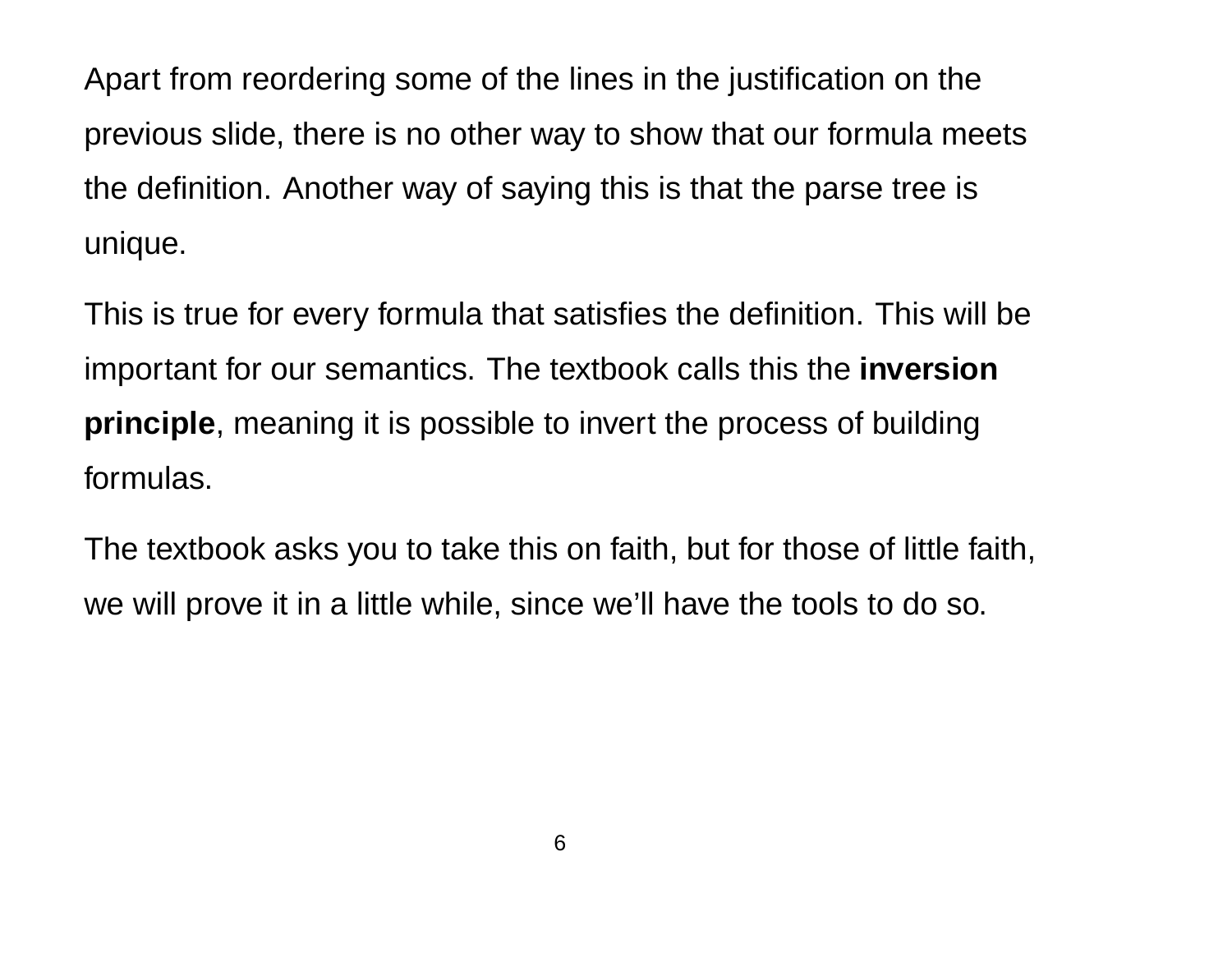The ideas of a formal definition of a logical formula and a separate semantics for assigning a truth value to such a formula come from the work of Gottlob Frege in 1879, though the notation he used was quite different.

Many mathematicians and philosophers built on Frege's ideas, including Bertrand Russell, Alfred North Whitehead, Ludwig Wittgenstein, and Emil Post. Throughout their work, the notation changed and evolved.

What we have presented here is now standard terminology, though you will still see variations on it in other books (for example, the use of  $\supset$  in place of  $\rightarrow$ ).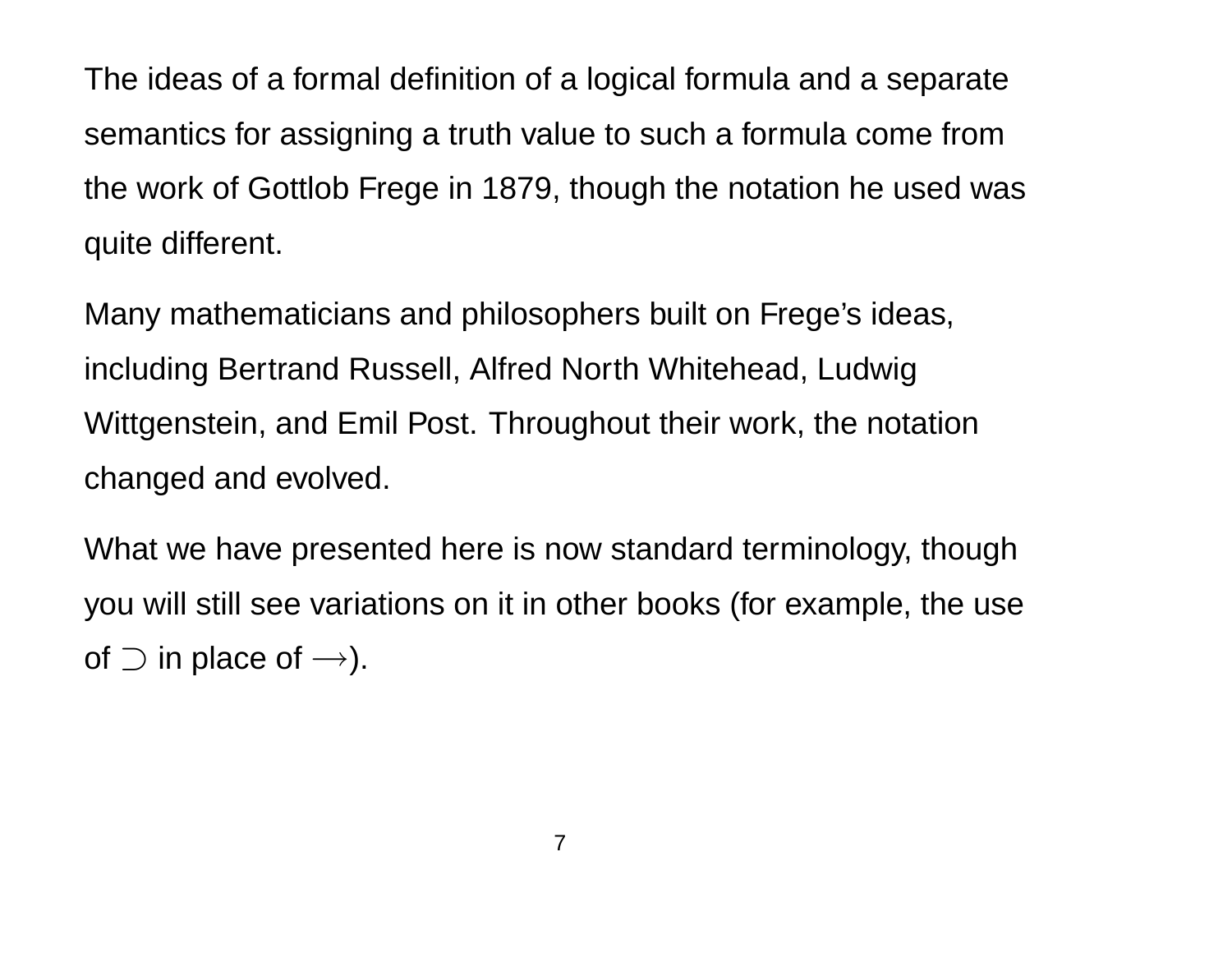# **The meaning of logical connectives**

Recall our notion of semantic truth from Module 1. We have a set  $\mathbb B$ of "boolean values"  $T$  and  $F$ , denoting truth and falsehood, respectively.

An **interpretation** (or **valuation** or **model**) of a formula  $\phi$  is a mapping  $\Phi$  of each propositional atom of  $\phi$  onto a truth value.

Our example formula  $((\neg p) \rightarrow (q \land r))$  has three atoms. If we assign  $T$  to  $p$ ,  $T$  to  $q$ , and  $F$  to  $r$ , that is one interpretation. There are clearly  $2^3=8$  different interpretations for this formula.

This should be quite familiar, but we are doing it carefully to be able to build on it. (Though we'll mostly use "interpretation" in this section, remember that word "model"; we'll see it a lot later on.)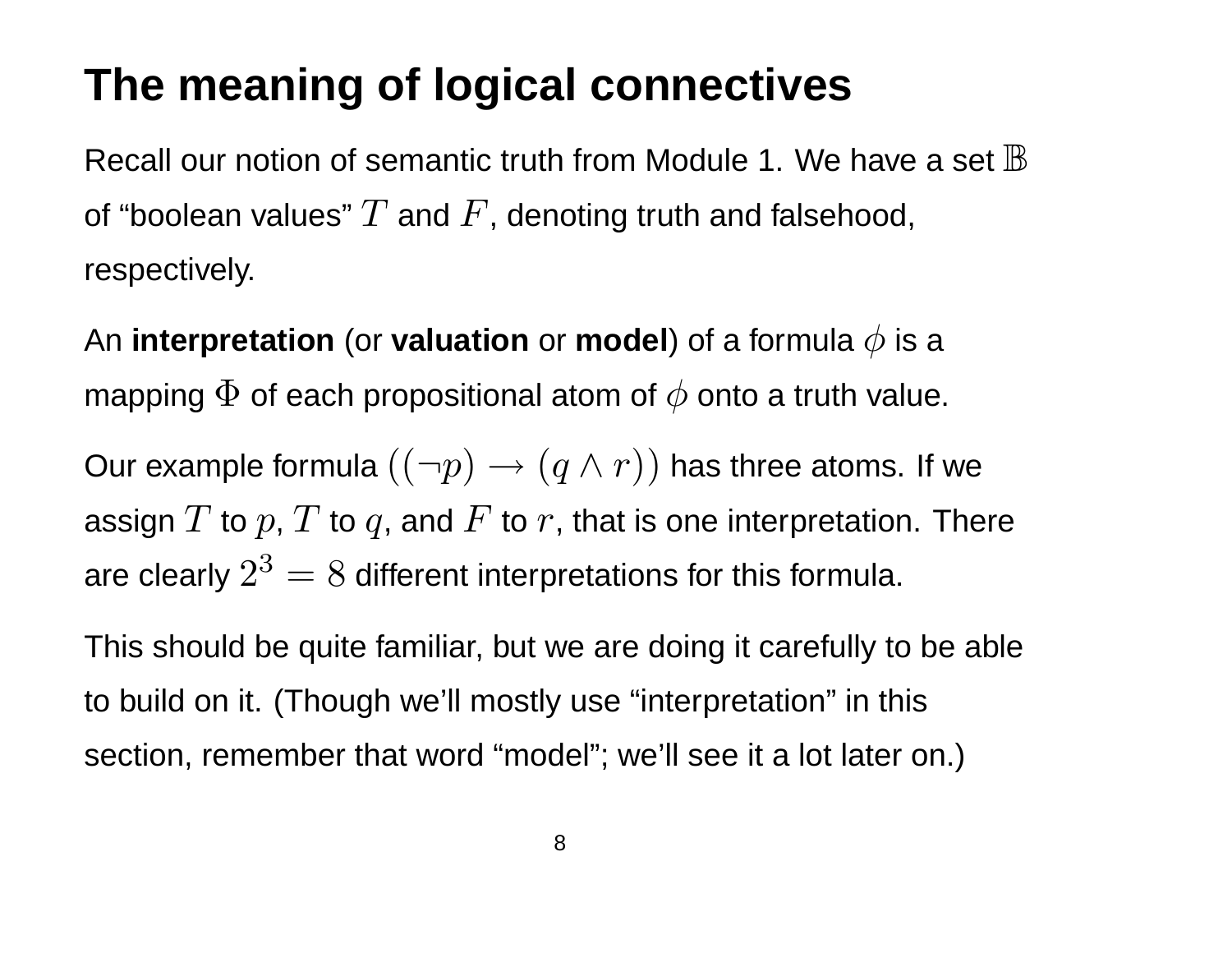In order to extend  $\Phi$  to a map from entire formulas to  $\mathbb B$ , we need to establish meanings for the logical connectives. We do this below:

$$
\mathrm{meaning}(\wedge)(x,y) = \left\{ \begin{array}{ll} T & \text{if } x = y = T \\ F & \text{otherwise} \end{array} \right.
$$

In words, the meaning of the conjunction operator is a function on two variables  $x$  and  $y$ , whose value is  $T$  precisely when  $x$  and  $y$ are both  $T$ .

$$
\mathrm{meaning}(\vee)(x,y) = \left\{ \begin{array}{ll} F & \text{if } x = y = F \\ T & \text{otherwise} \end{array} \right.
$$

The meaning of the disjunction operator is a function on variables  $x$ and y, whose value is  $F$  precisely when  $x$  and  $y$  are both  $F$ .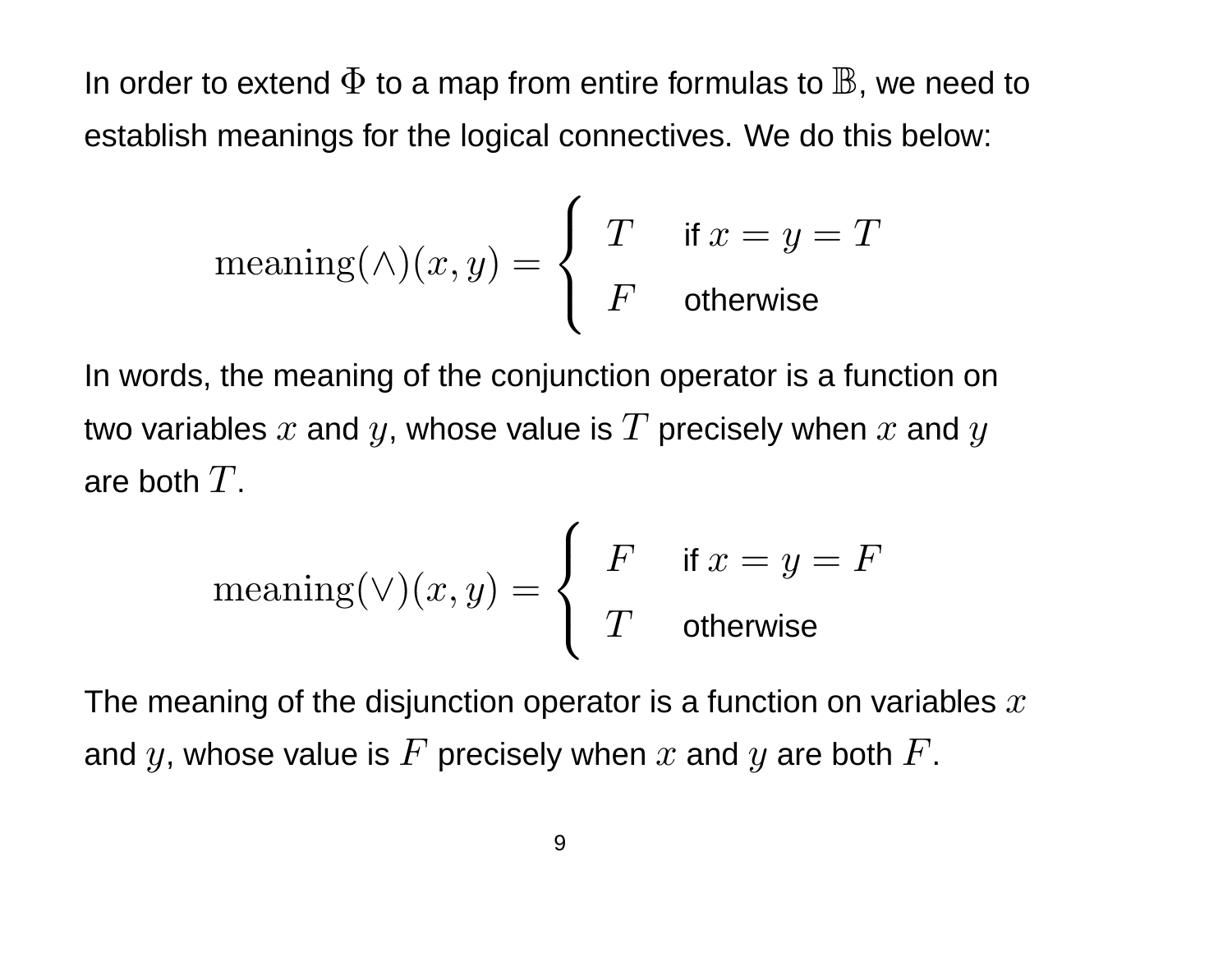$$
\mathrm{meaning}(\rightarrow)(x,y) = \left\{ \begin{array}{ll} F & \textrm{if } x = T \textrm{ and } y = F \\ T & \textrm{otherwise} \end{array} \right.
$$

The meaning of the disjunction operator is a function on variables  $x$ and y, whose value is F precisely when  $x = T$  and  $y = F$ .

$$
\mathrm{meaning}(\neg)(x) = \begin{cases} T & \text{if } x = F \\ F & \text{otherwise} \end{cases}
$$

The meaning of the negation operator is a function on a single variable x, whose value is T when  $x = F$ , and F when  $x = T$ .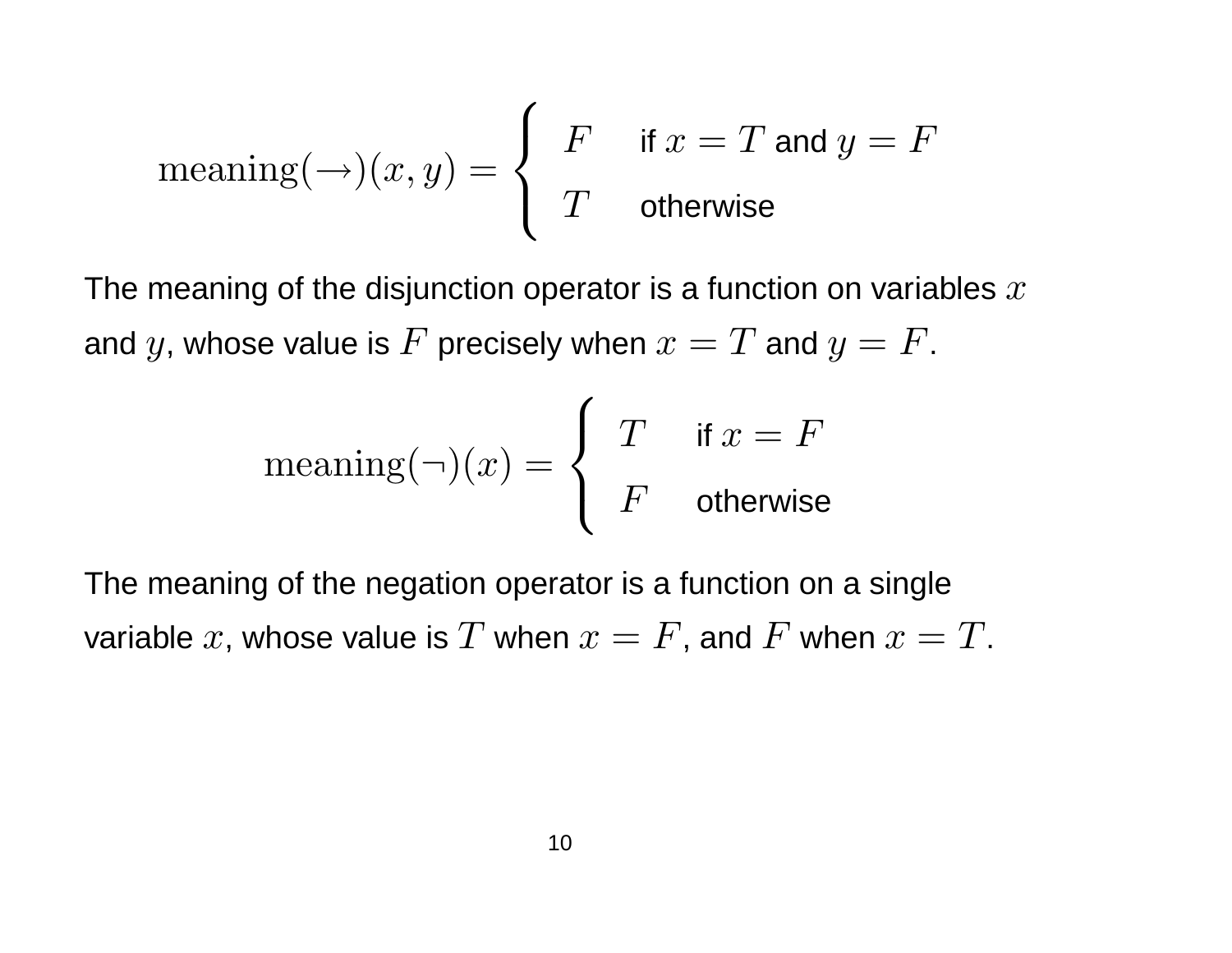We then extend  $\Phi$  to an interpretation function over all wffs as follows:

For each binary connective  $\square$ , we have

$$
\Phi(\phi \Box \psi) = \text{meaning}(\Box)(\Phi(\phi), \Phi(\psi)).
$$

For the unary negation connective  $\neg$ , we have

$$
\Phi(\neg \phi) = \text{meaning}(\neg)(\Phi(\phi)).
$$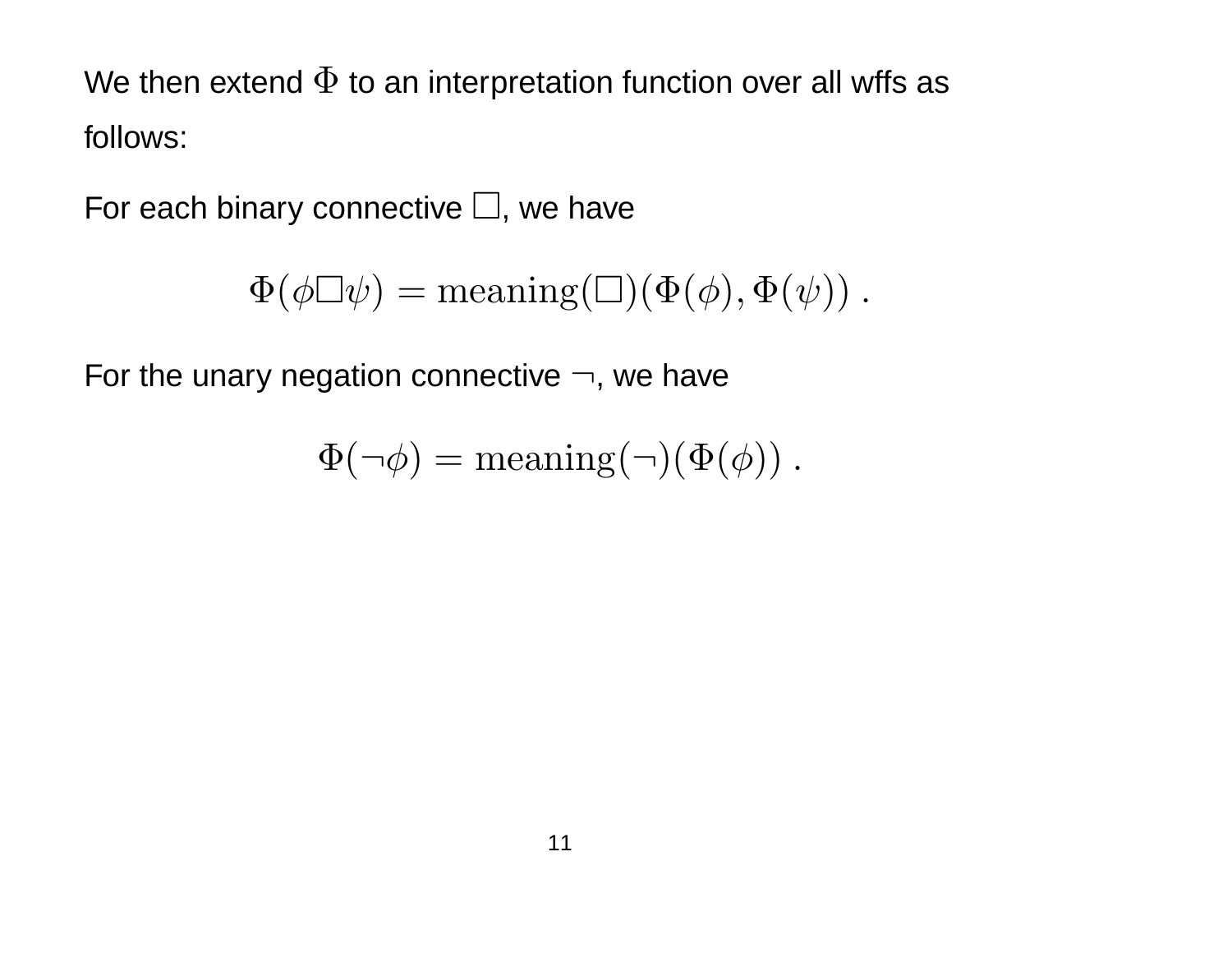Returning to our example,  $\neg p \rightarrow (q \wedge r)$ , suppose that our interpretation function  $\Phi$  is such that, as before,  $\Phi(p) = T$ ,  $\Phi(q) = T$ , and  $\Phi(r) = F$ . Then we have

- $\Phi(\neg p \rightarrow (q \wedge r))$  = meaning( $\rightarrow) (\Phi(\neg p), \Phi(q \wedge r))$ 
	- $=$  meaning(→)(meaning(¬)( $\Phi(p)$ ), meaning( $\wedge$ )( $\Phi(q)$ ,  $\Phi(r)$ ))
	- $=$  meaning( $\rightarrow$ )(meaning( $\neg$ )(T), meaning( $\land$ )(T, F))
	- $=$  meaning $(\rightarrow)(F, F)$

$$
= \quad T
$$

If all interpretation functions yield  $T$  when applied to a formula  $\phi$ , then we say that  $\phi$  is semantically true.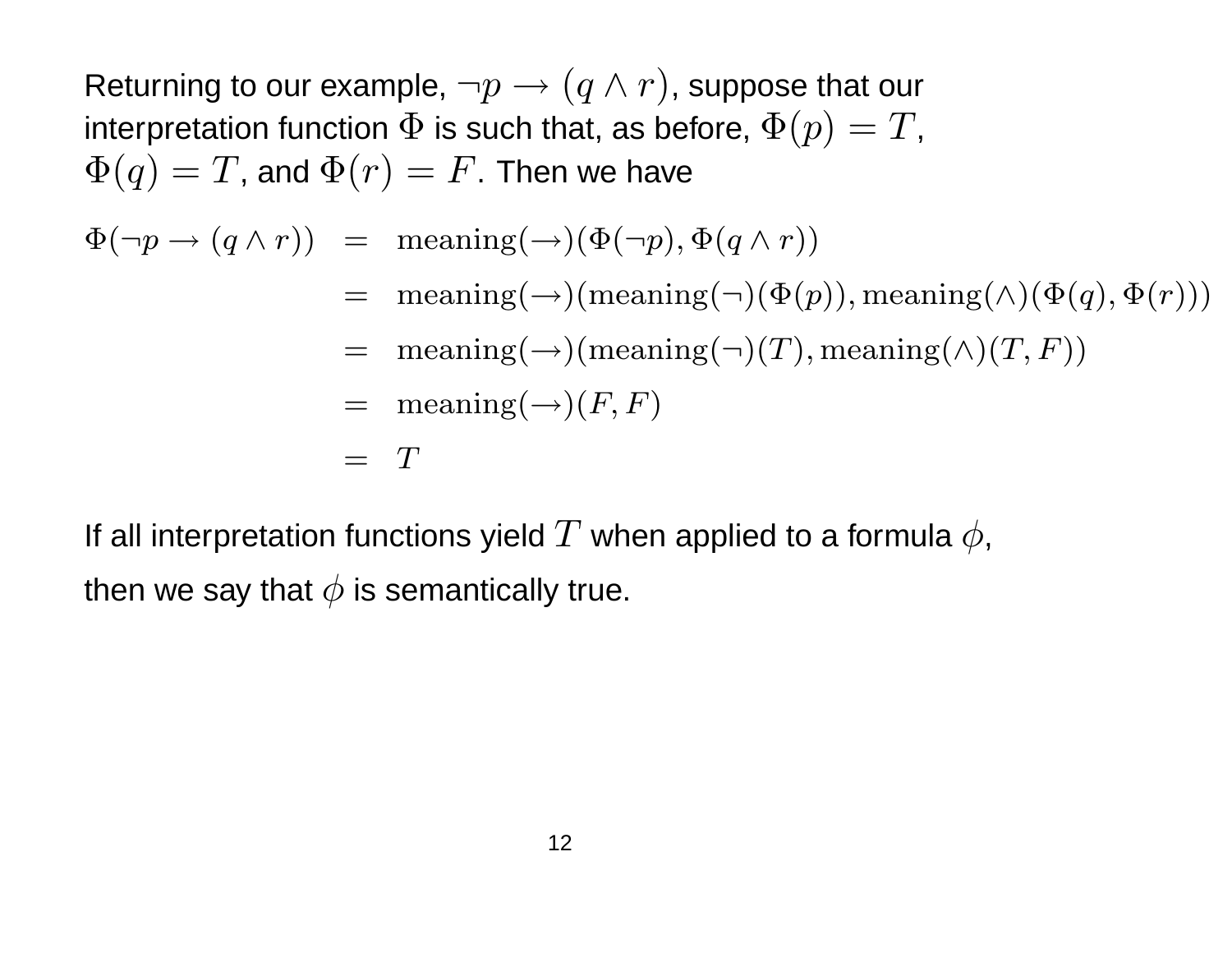In summary:

If a formula is of the form  $(\phi \wedge \psi)$ , then it is assigned  $T$  if both  $\phi$ and  $\psi$  are; otherwise it is assigned  $F$ .

If a formula is of the form  $(\phi \vee \psi)$ , then it is assigned  $F$  if both  $\phi$ and  $\psi$  are; otherwise it is assigned  $T$ .

If a formula is of the form  $(\phi \to \psi)$ , then it is assigned  $F$  if  $\phi$  is assigned  $T$  and  $\psi$  is assigned  $F$ ; otherwise, it is assigned  $T$ .

If a formula is of the form  $(\neg \phi)$ , then it is assigned  $F$  if  $\phi$  is assigned  $T$ ; otherwise, it is assigned  $T$ .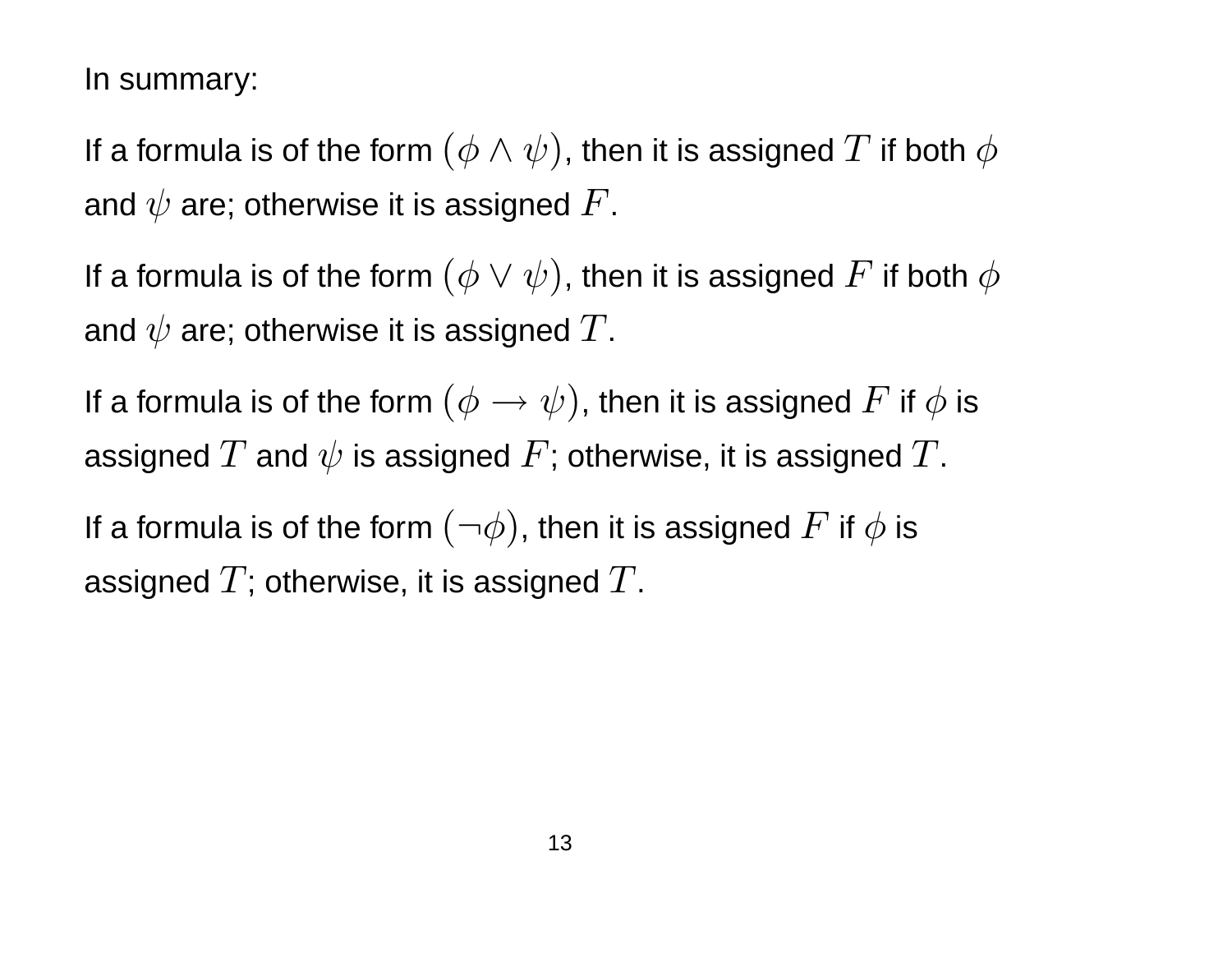We can iterate over all possible interpretations of a propositional formula using a device called a **truth table**. The truth tables depicted below describe explicitly the meanings of the connectives  $\wedge$ ,  $\vee$ , and  $\neg$  as functions on  $\mathbb{B}$ :

|  | $\phi \quad \psi \mid \phi \wedge \psi$ |  | $\phi \quad \psi \quad \phi \vee \psi$ |  | $\phi$ $\phi$ |
|--|-----------------------------------------|--|----------------------------------------|--|---------------|
|  | $T$ $T$ $T$                             |  | $T$ $T$ $T$                            |  | $T \mid F$    |
|  | $T \quad F \mid F$                      |  | $T \quad F \mid T$                     |  | $F \mid T$    |
|  | $F$ $T$ $F$                             |  | $F$ $T$ $T$                            |  |               |
|  | $F \mid F \mid F$                       |  | $F \mid F \mid F$                      |  |               |

These tables are just another way of describing the assignments on the previous slide.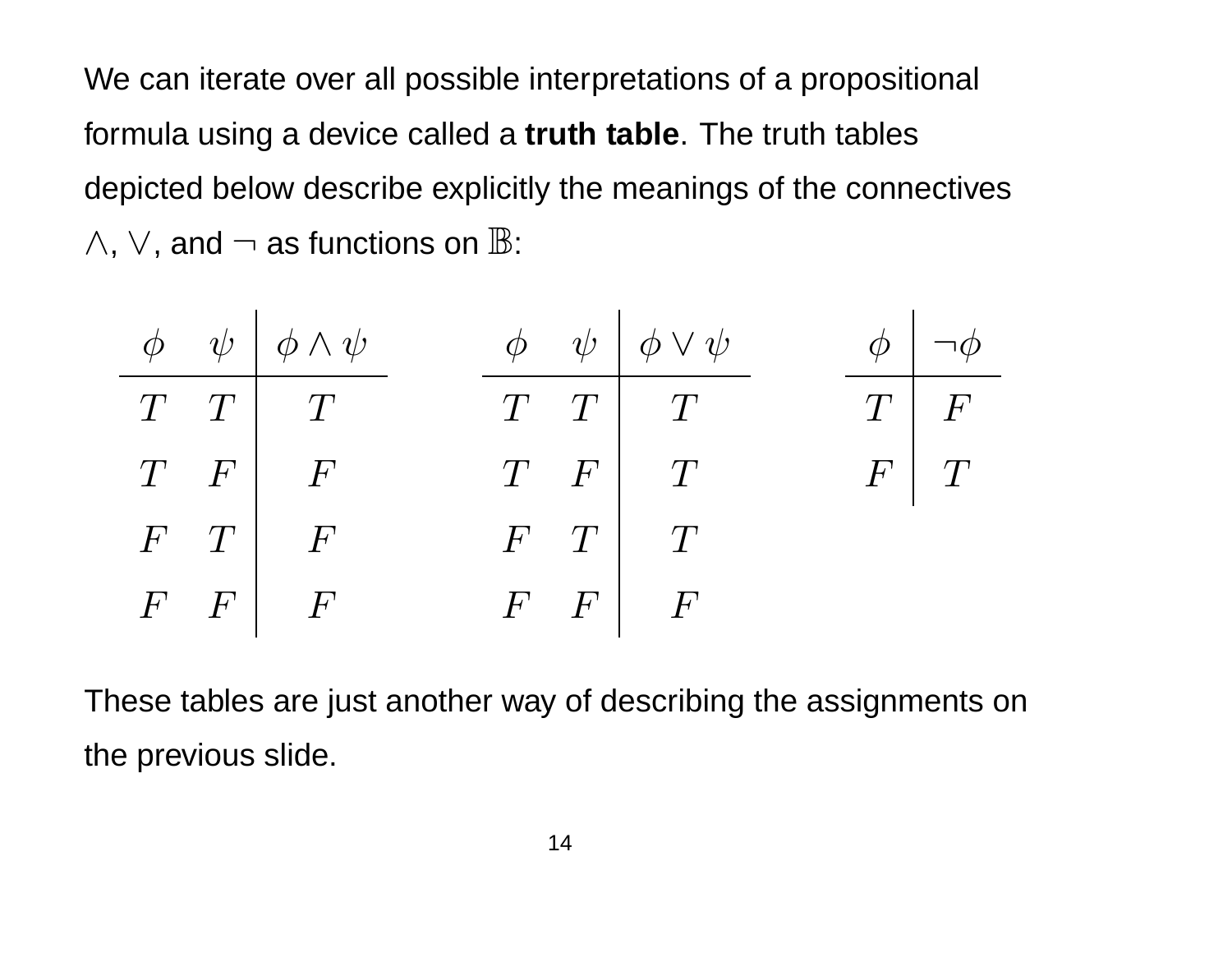### We can also build a truth table for any formula – for example,  $((\neg p) \rightarrow (q \wedge r)).$

| $\overline{p}$   |          |                |                |                  | $q \quad r \mid (\neg p) \mid (q \wedge r) \mid ((\neg p) \rightarrow (q \wedge r))$ |
|------------------|----------|----------------|----------------|------------------|--------------------------------------------------------------------------------------|
| T                | T        | T              | $\,F$          | T                | T                                                                                    |
| T                | T        | $\overline{F}$ | $\overline{F}$ | $\bm{F}$         | T                                                                                    |
| T                | $\bm{F}$ | $\top$         | $\overline{F}$ | $\overline{F}$   | T                                                                                    |
| T                | $\bm{F}$ | $\overline{F}$ | $\bm{F}$       | $\,F$            | T                                                                                    |
| $\overline{F}$   | T        | T              | T              | T                | T                                                                                    |
| $\overline{F}$   | T        | $\overline{F}$ | T              | $\overline{F}$   | $\bm{F}$                                                                             |
| $\boldsymbol{F}$ | $\bm{F}$ | T              | T              | $\boldsymbol{F}$ | $\bm{F}$                                                                             |
| $\bm{F}$         | $\bm{F}$ | $\overline{F}$ | T              | $\bm{F}$         | $\bm{F}$                                                                             |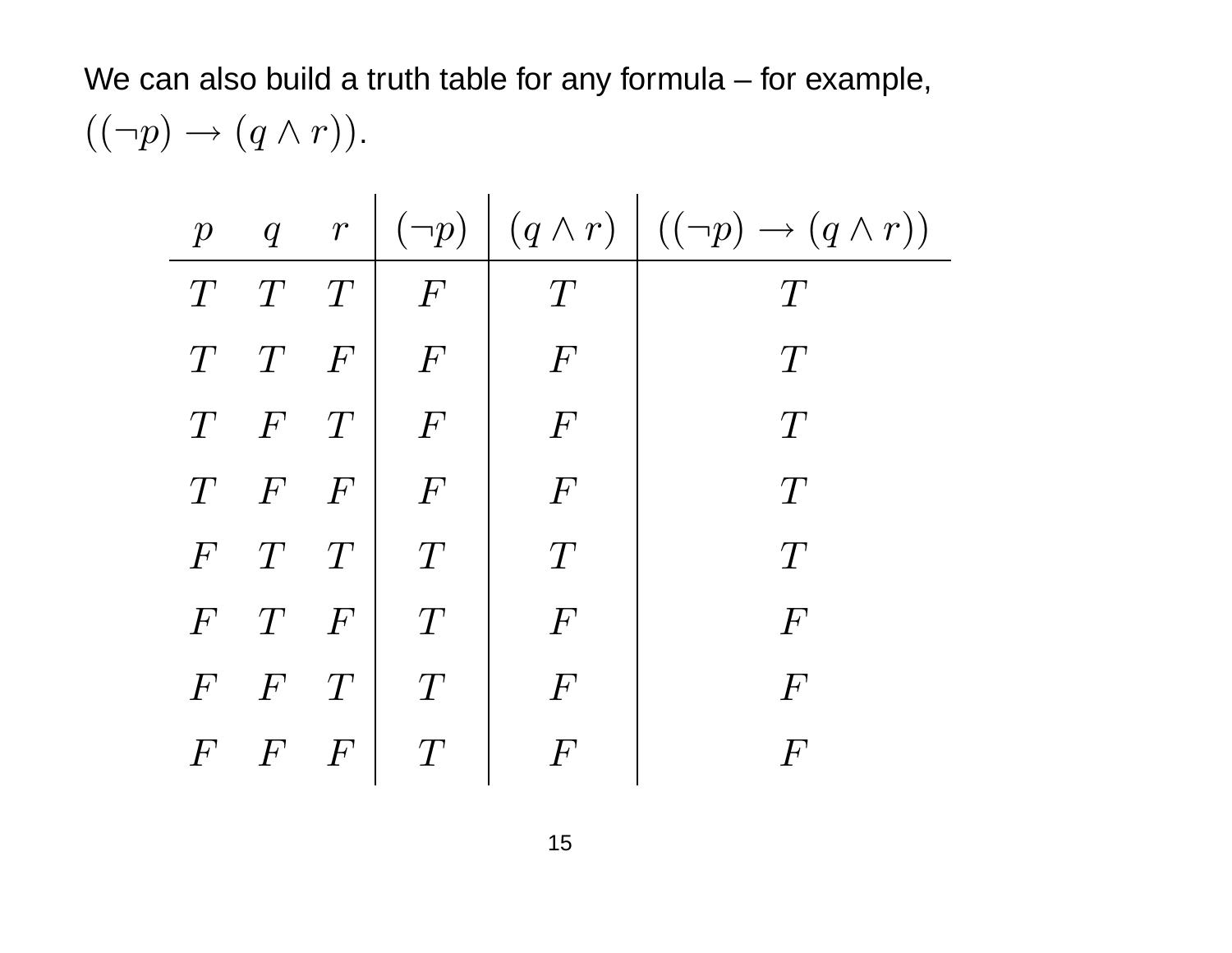We read a truth table as follows: each row represents a possible interpretation function  $\Phi$ . In the leftmost columns, we find the atomic statements. If there are  $n$  atomic statements, then the truth table will have  $2^n$  rows, as there would then be  $2^n$  possible truth assignments to those atomic statements, and therefore  $2^n$  possible interpretation functions  $\Phi$ .

Moving to the right, we obtain the values in each column by applying the meaning functions for the logical connectives to the truth values in the previous columns.

The last column denotes the truth assignment given by the interpretation function to the entire formula. If all values in the last column are  $T$ , then all interpretation functions map the formula to  $T$ , and we say that the formula is semantically true.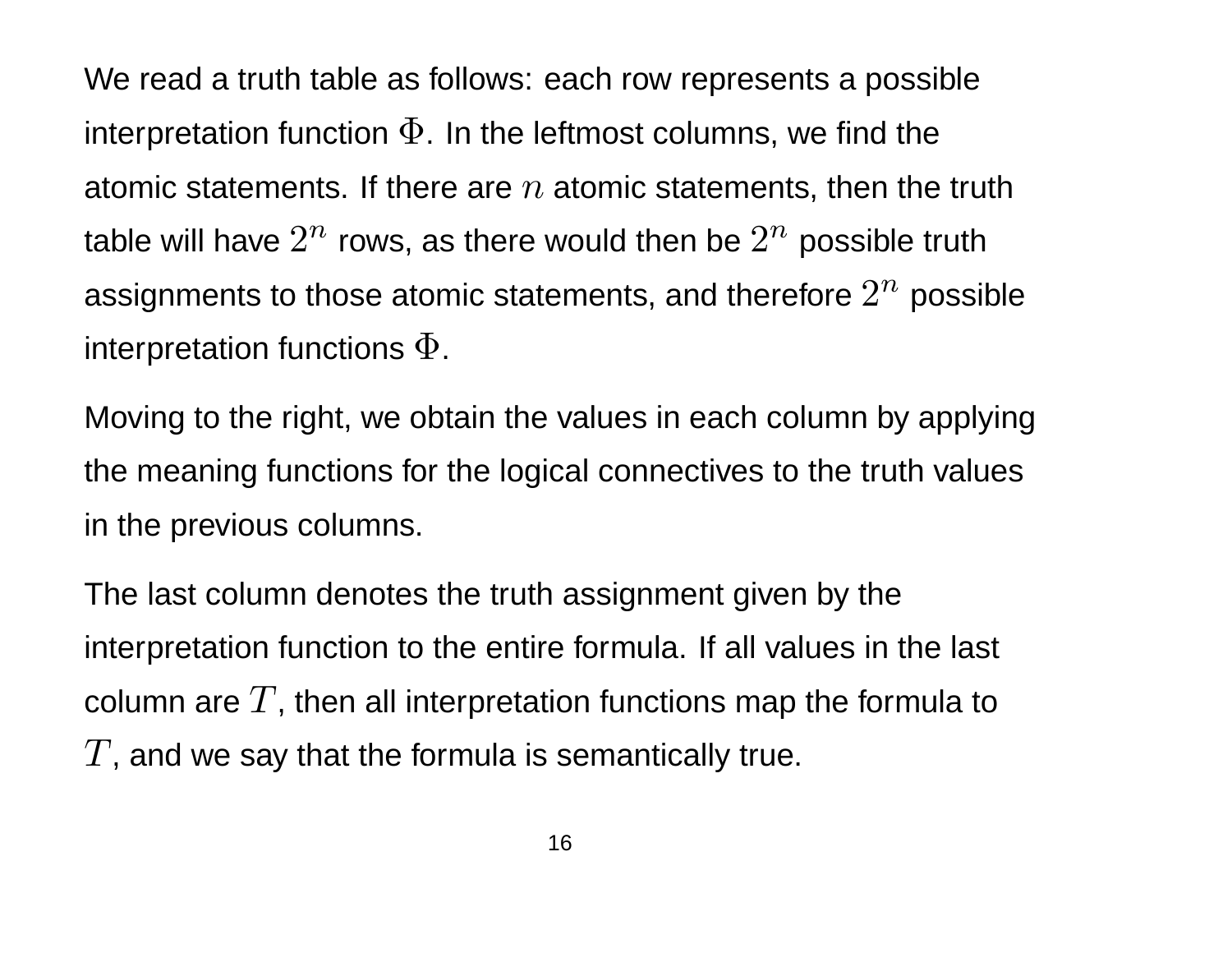When we proved a sequent  $\phi_1, \phi_2, \ldots \phi_n \vdash \psi$ , the idea was that eventually we should be able to show that if all of  $\phi_1, \phi_2, \ldots \phi_n$ were true, then  $\psi$  would also be true. Now we have a way of describing a circumstance (a valuation) under which we can evaluate the truth value of formulas.

This suggests that what we want to show is that any valuation which makes  $\phi_1, \phi_2, \ldots \phi_n$  true should make  $\psi$  true.

If this is in fact the case, we write  $\phi_1, \phi_2, \ldots \phi_n \models \psi$ . (The symbol  $\models$  is read "models").

As we said in Module 1, the central question to be answered is, what is the relationship between the two relations  $\models$  and  $\vdash$ ?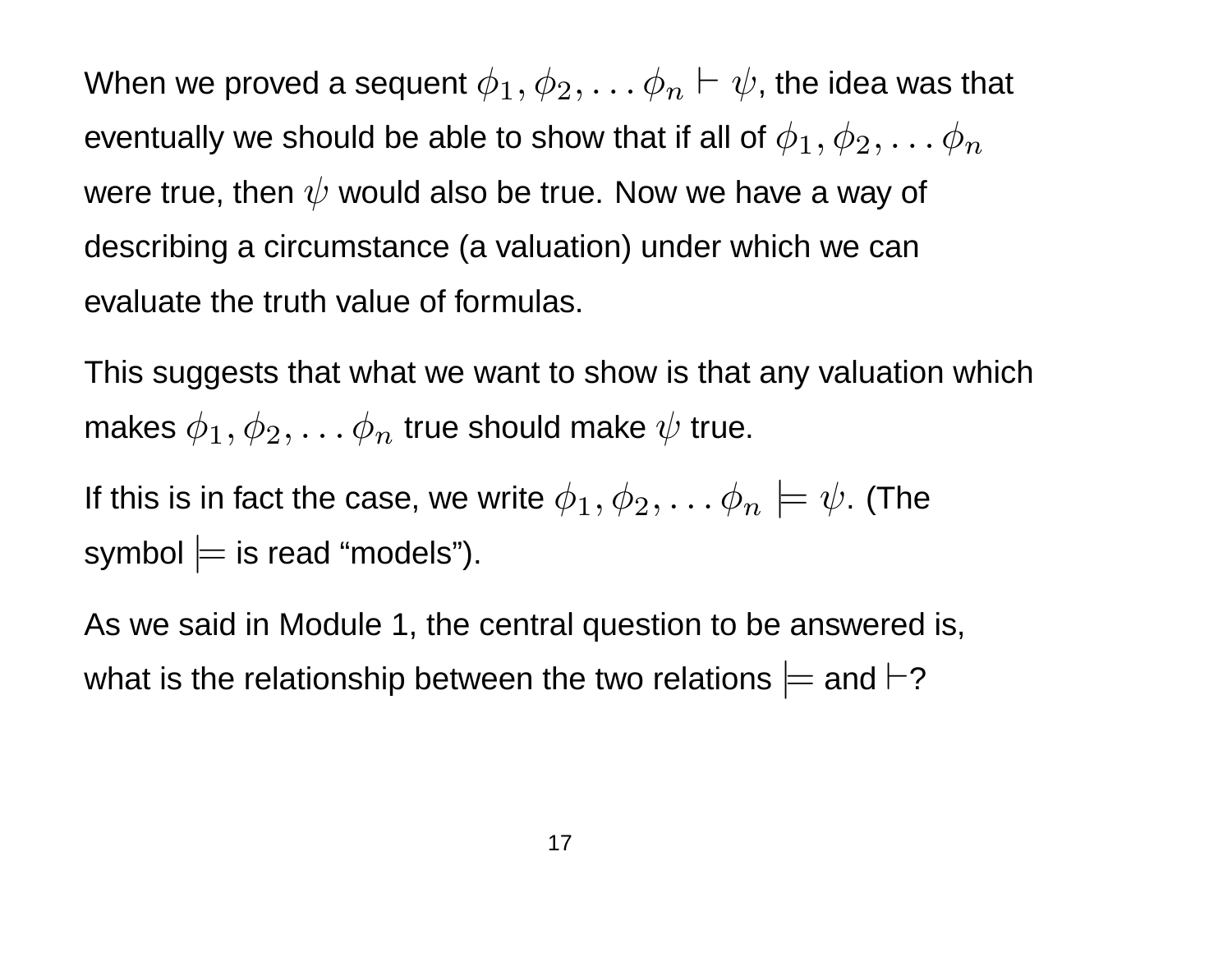We define  $\phi_1, \phi_2, \ldots \phi_n \models \psi$  to mean that any valuation that makes  $\phi_1, \phi_2, \ldots \phi_n$  true also makes  $\psi$  true.  $\models$  is also called the **semantic entailment** relation.

Our goal is to prove that this is equivalent to our previous notion of valid sequents.

The property that if  $\phi_1, \phi_2, \ldots \phi_n \vdash \psi$ , then  $\phi_1, \phi_2, \ldots \phi_n \models \psi$ is called **soundness**.

The property that if  $\phi_1, \phi_2, \ldots \phi_n \models \psi$ , then  $\phi_1, \phi_2, \ldots \phi_n \vdash \psi$ is called **completeness**.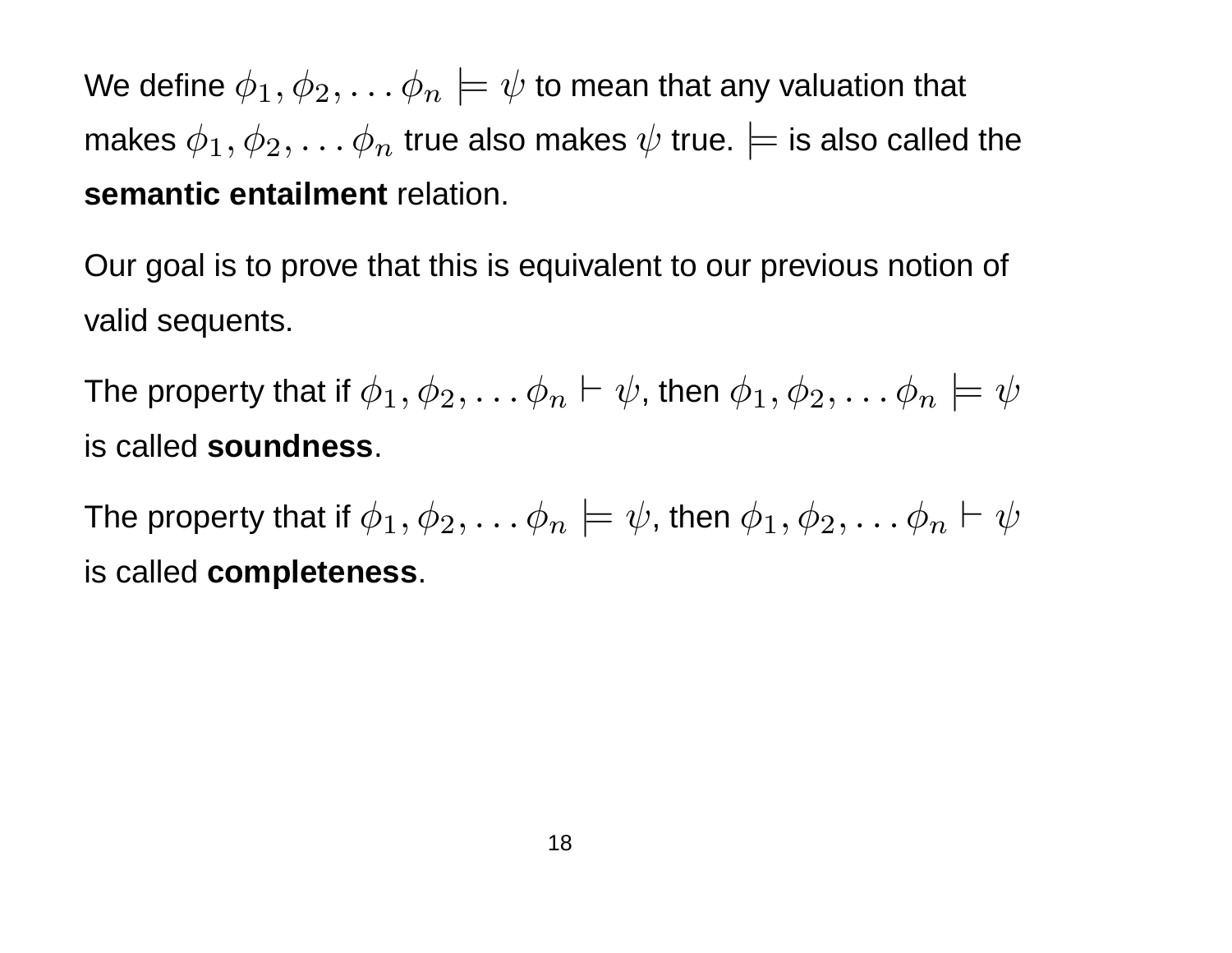Soundness states that any valid sequent says something about the relationship between the formulas involved, under all valuations.

Completeness states that given a relationship between the valuations of formulas, there must exist a proof of validity of the corresponding sequent.

It helps to think about the case where  $n$  (the number of formulas on the left-hand side) is zero. Soundness states that any formula that is a theorem is true under all valuations. Completeness says that any formula that is true under all valuations is a theorem.

We are going to prove these two properties for our system of natural deduction and our system of valuations.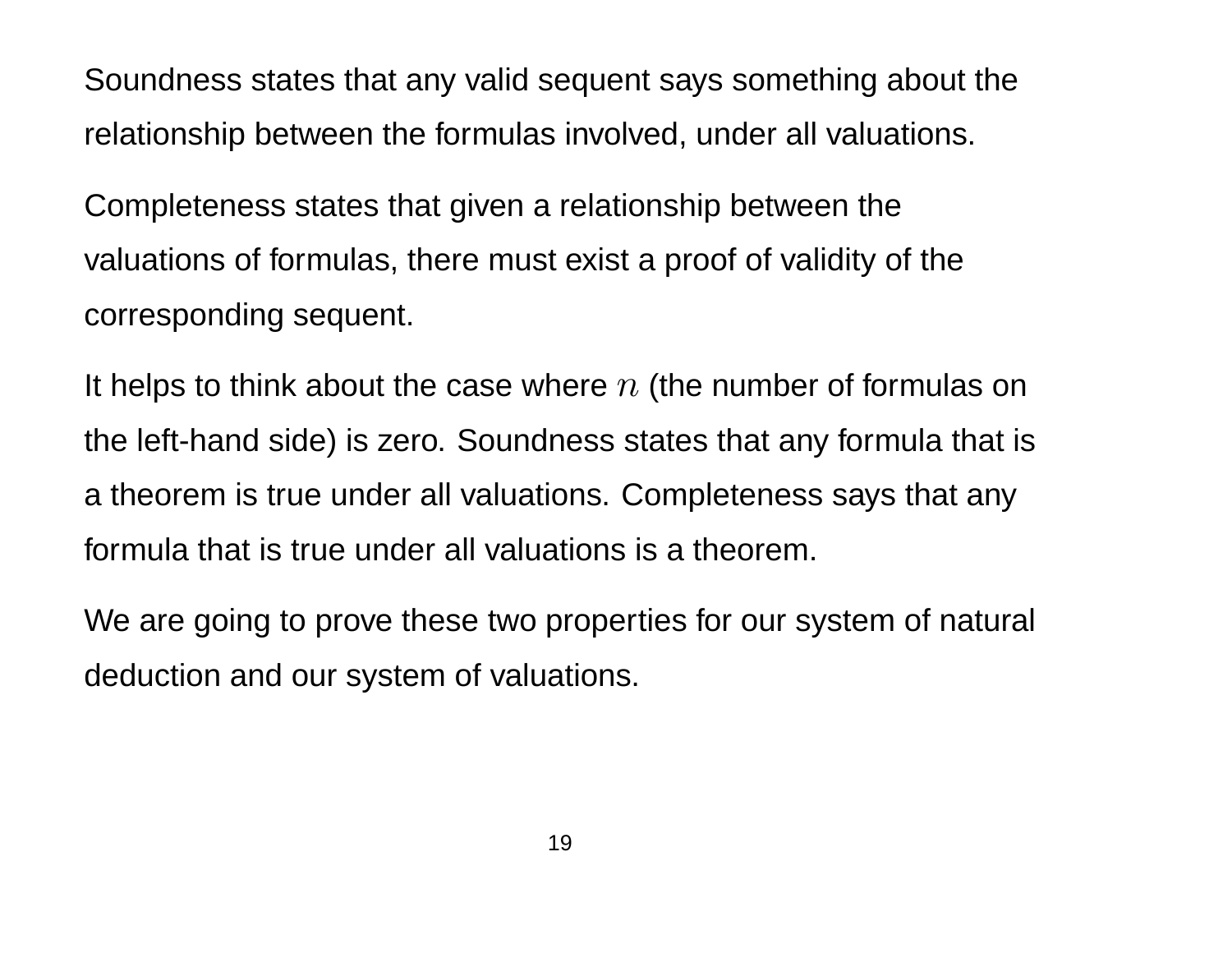The completeness and soundness of propositional logic (not the particular proof system we are studying, but an equivalent one) was shown by Emil Post in his PhD thesis in 1920. (Post went on to make contributions to early theoretical computer science, some of which you may encounter in CS 360 and CS 365.)

We will follow the proofs of completeness and soundness given in the textbook. These use the mathematical tool of induction, which was introduced in Math 135 and discussed in CS 134 and CS 136, but which deserves careful review.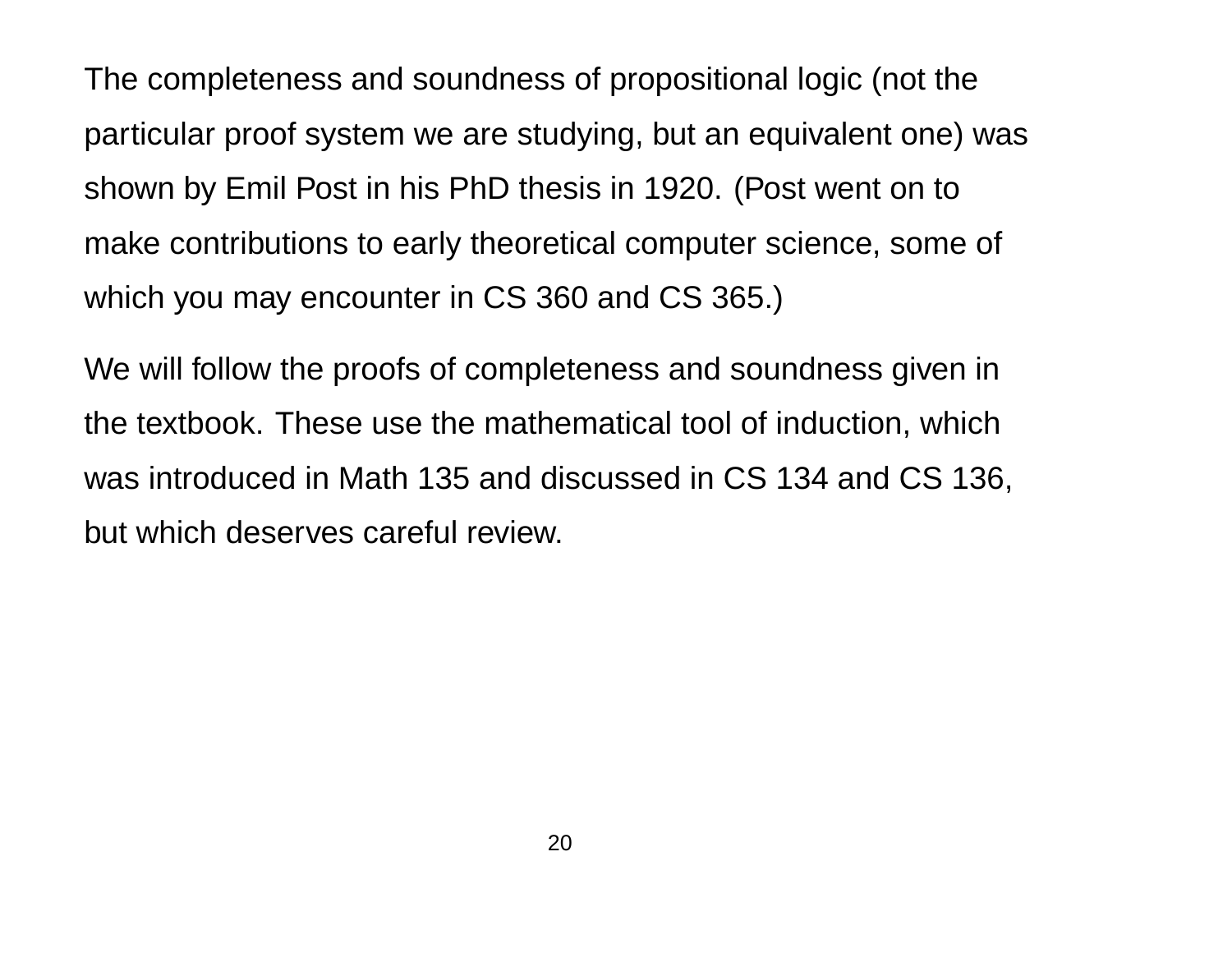### **Induction**

Induction is used to prove some property  $M$  that depends on some integer n; that is,  $M(n)$  is a statement about n. For example,  $M(n)$  might be "Every even number greater than 2 but less than  $n$ is the sum of two primes".

The principle of mathematical induction says that if  $M(1)$  is true (this is the base case), and in addition we can show that for any  $n \geq 1$ , if  $M(n)$  is true, then  $M(n + 1)$  is true (this is the inductive step), then we can conclude that  $M(n)$  is true for all natural numbers  $n$ . (We don't actually know how to do this for the specific statement  $M(n)$  above, which is called "Goldbach's conjecture".) Induction is a way of proving (in a mathematical sense) statements about an infinite number of situations or an infinite set.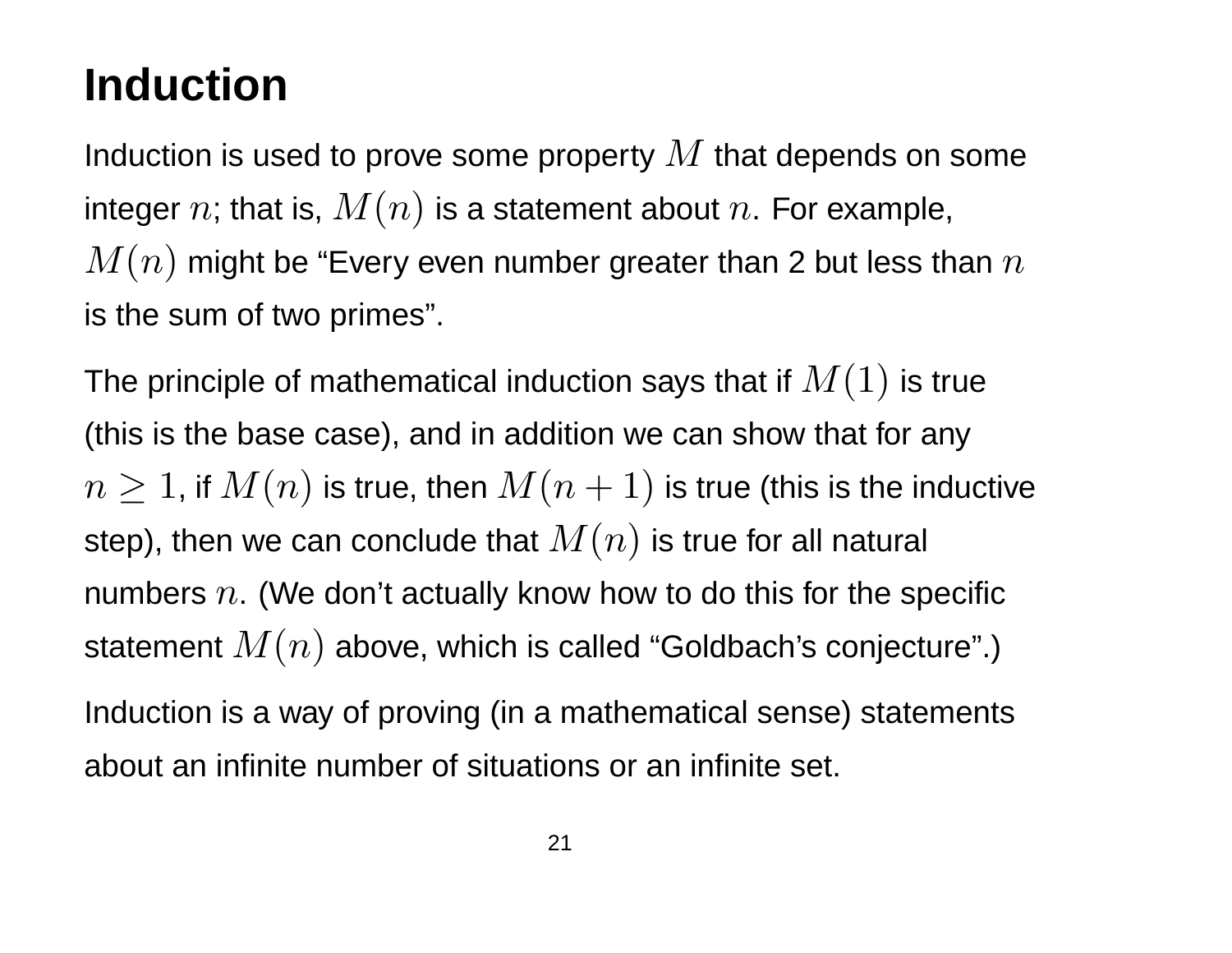We cannot prove the principle of mathematical induction; it is part of the definition of natural numbers. (We will make this idea more concrete later on in the course.)

One proof by induction you may have seen previously is the proof that the sum of the first  $n$  natural numbers is  $n(n + 1)/2$ . This is reproduced in our textbook (Theorem 1.31).

You may have also seen that there were many different forms of induction, all equivalent to the basic form. We can vary the base case and we can vary the inductive step.

Since we will eventually be formalizing induction as a well-defined axiom of the natural numbers, we must be careful that all other notions of induction we consider follow from the basic definition, in order that our inductive reasoning will be justified.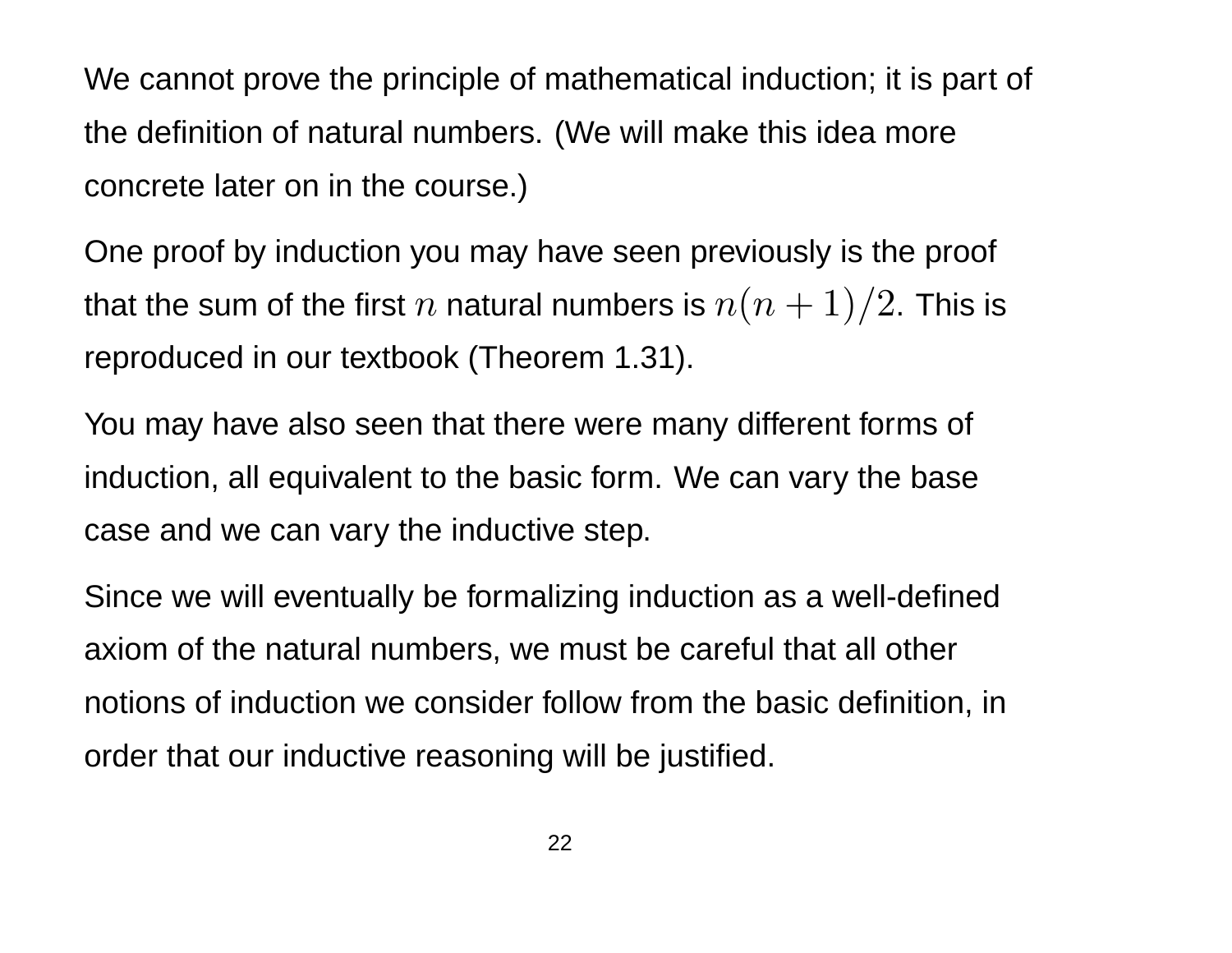We could, for instance, declare the base case to be proving that  $M(3)$  is true, and have the inductive step show that for  $n \geq 3$ ,  $M(n)$  being true implies  $M(n + 1)$  being true. The result proves that  $M(n)$  is true for all  $n \geq 3$ .

Given such a proof, we can define the property  $P$  such that  $P(n) = M(n + 2)$ , and then mechanically translate the proof involving  $M$  to a proof involving  $P$ . The base case of that proof would be proving  $P(1)$  true, and the inductive step would show that for  $n \geq 3$ , if  $P(n-2)$  is true, then  $P(n-1)$  is true, claiming a conclusion that  $P(n-2)$  is true for all  $n \geq 3$ .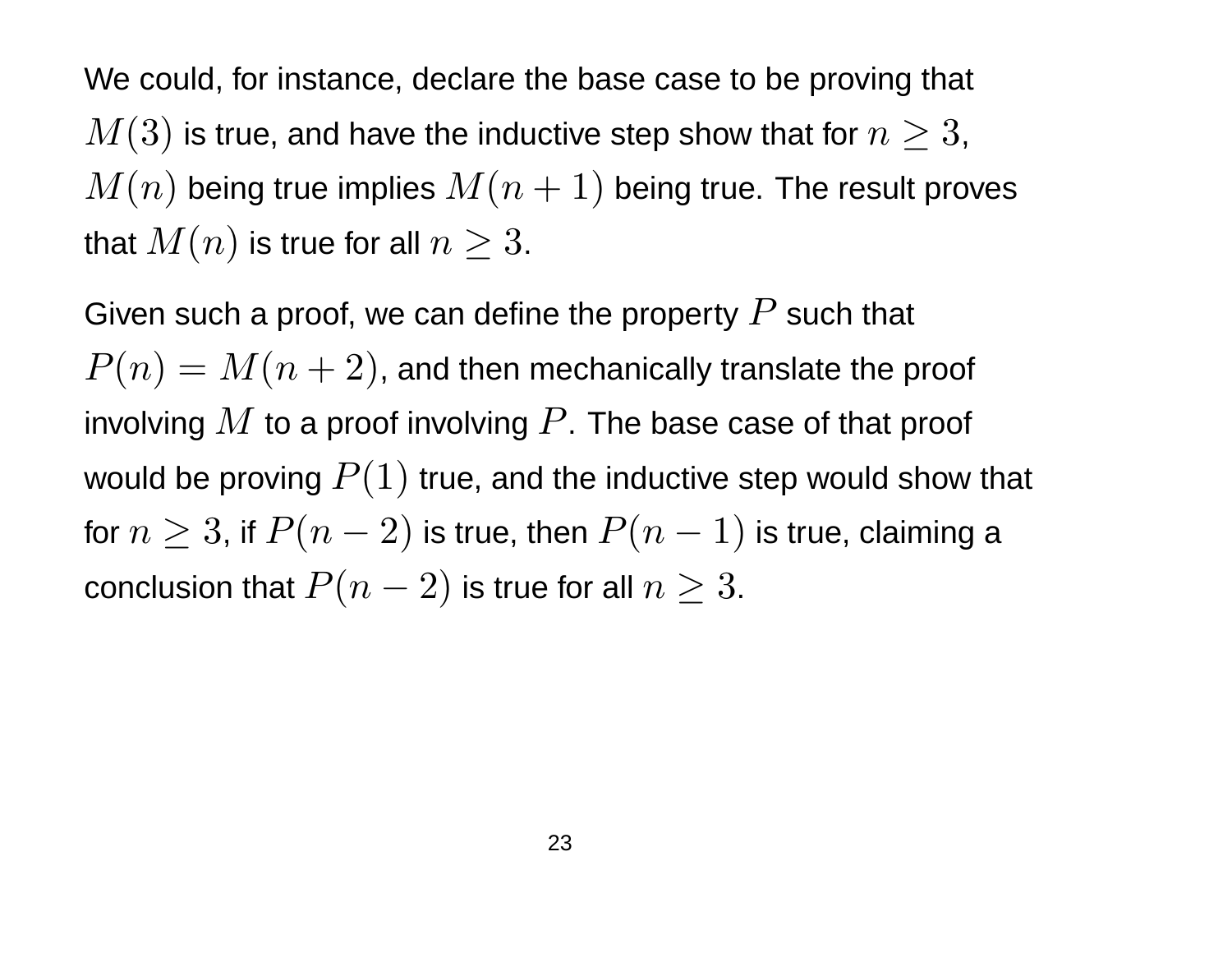Now the additional substitution  $m = n - 2$  makes this into a proof that shows that  $P(1)$  is true, and for  $m \geq 1$ ,  $P(m)$  being true implies that  $P(m + 1)$  is true. The conclusion becomes that  $P(m)$ is true for all  $m \geq 1$ . This is the basic form of induction, and so this proof is valid. By reversing all our steps, we can show that the original proof is also valid.

A similar technique works to show that if we have a proof that keeps the base case of showing  $M(1)$  true, but modifies the inductive step to show that for  $n \geq 2$ ,  $M(n-1)$  being true implies  $M(n)$ true. Again, a suitable set of mechanical substitutions gets us to the basic form. This form might be preferable for certain properties  $M$ where the algebra or other reasoning is simplified going from  $M(n-1)$  to  $M(n)$ .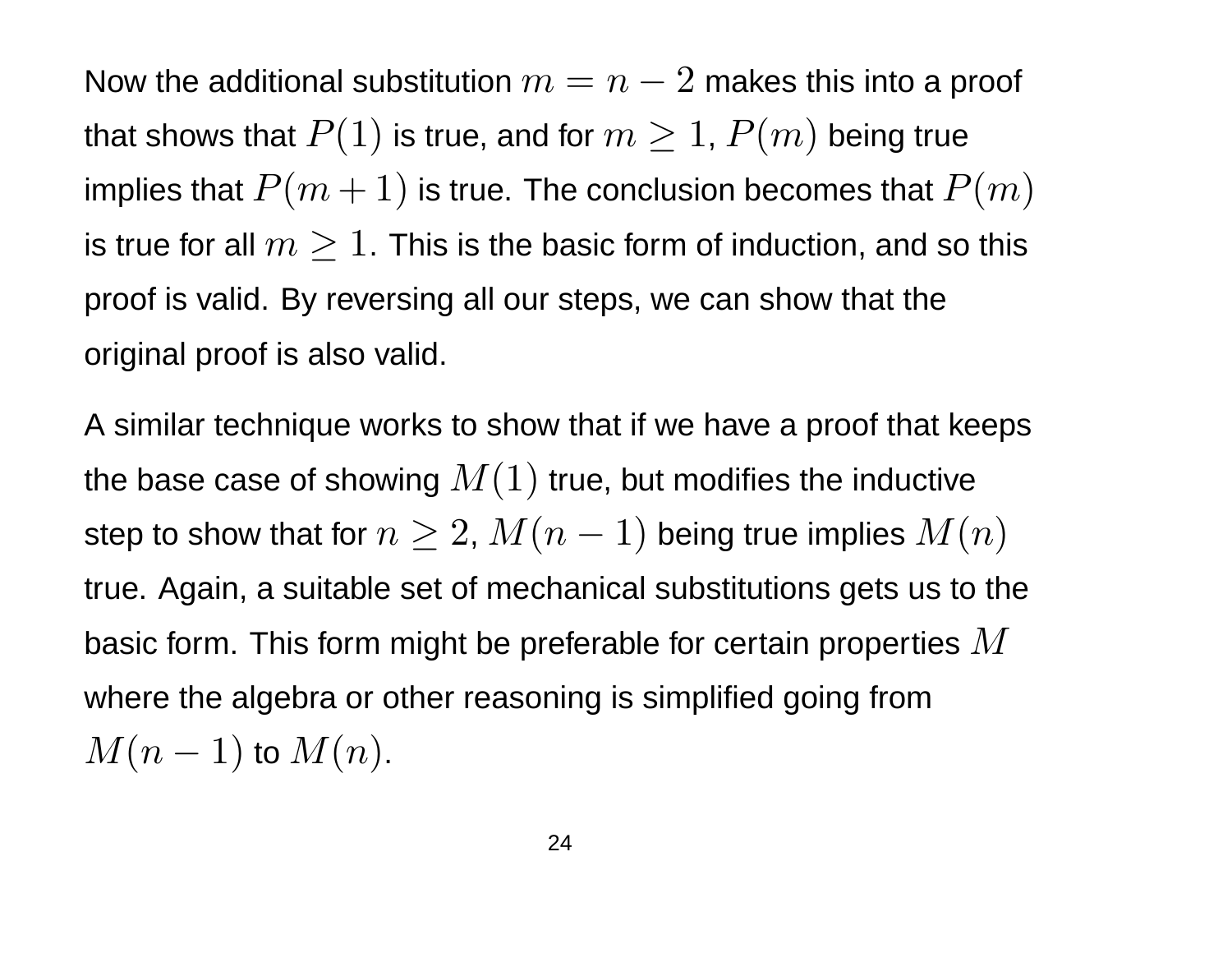There is a form called "simultaneous induction", in which two (or more) statements are proved for all  $n$ .

As an example, we may have properties  $M_1(n)$  and  $M_2(n)$ . The base case proves both  $M_1(1)$  and  $M_2(1)$ . The inductive step assumes both  $M_1(n)$  and  $M_2(n)$ , and uses these assumptions to prove both  $M_1(n + 1)$  and  $M_2(n + 1)$ . The conclusion reached is that  $M_1(n)$  is true for all  $n$ , and  $M_2(n)$  is also true for all  $n$ .

By defining  $P(n)$  to be the property " $M_1(n)$  is true and  $M_2(n)$  is true", we can mechanically reduce the above proof to the basic form.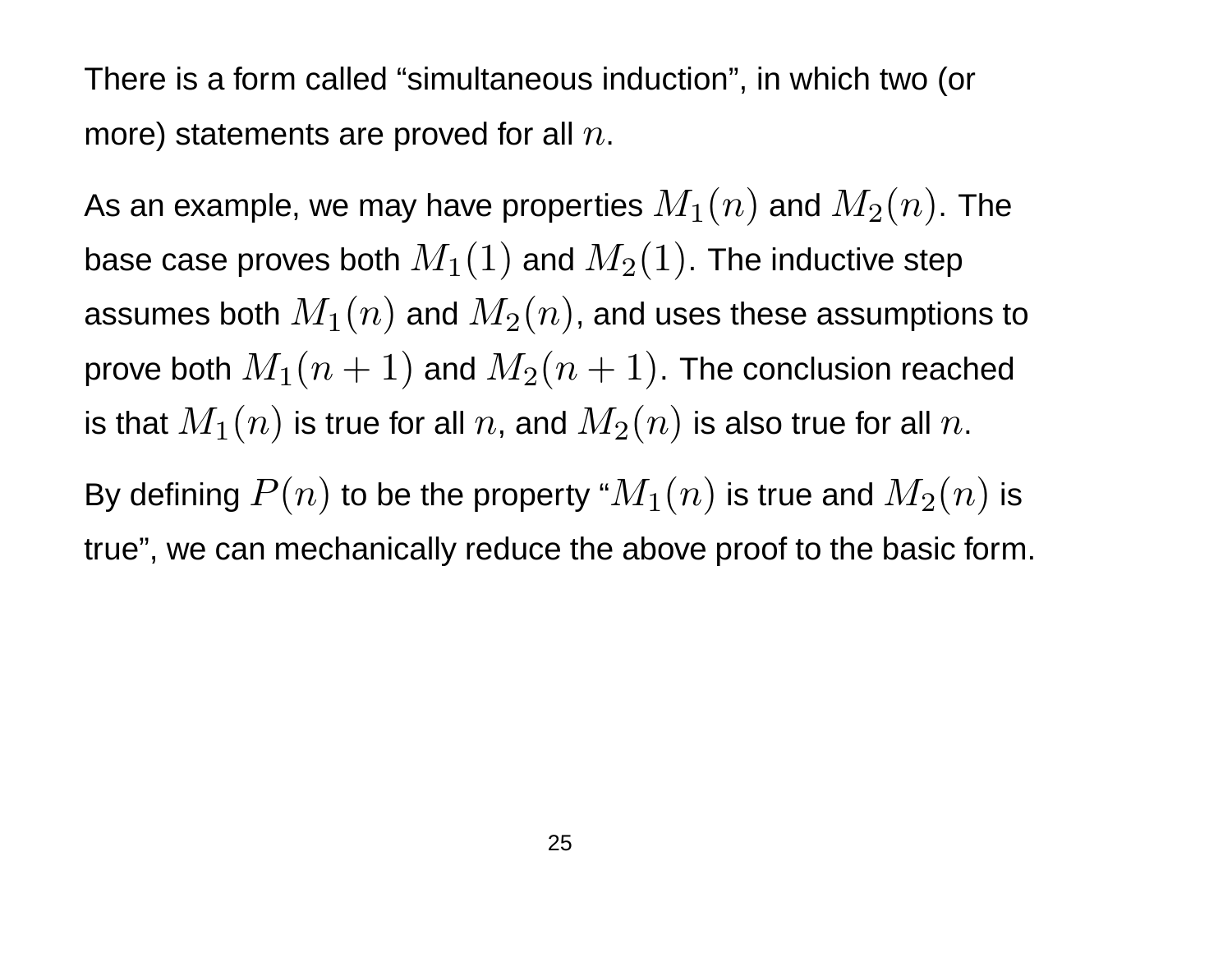The inductive step in basic induction is of the form "Assume  $P(n)$ true and use it to prove  $P(n + 1)$  true." From this, we conclude that  $P(n)$  is true for all  $n$ . Sometimes, the induction is phrased in the following form.

"Assume  $P(n)$  is not true for all  $n.$  Let  $n_{0}$  be the smallest value of n for which  $P(n)$  does not hold. Thus  $P(n_0)$  does not hold, but  $P(n_0 - 1)$  does. If, from these two facts, we can derive a contradiction, our assumption must be wrong, and  $P(n)$  must hold for all  $n$ ."

This argument wraps basic induction in a proof by contradiction. It is sometimes called "proof by minimal counterexample". It shows up, for instance, in CS 341, in the discussion of greedy algorithms.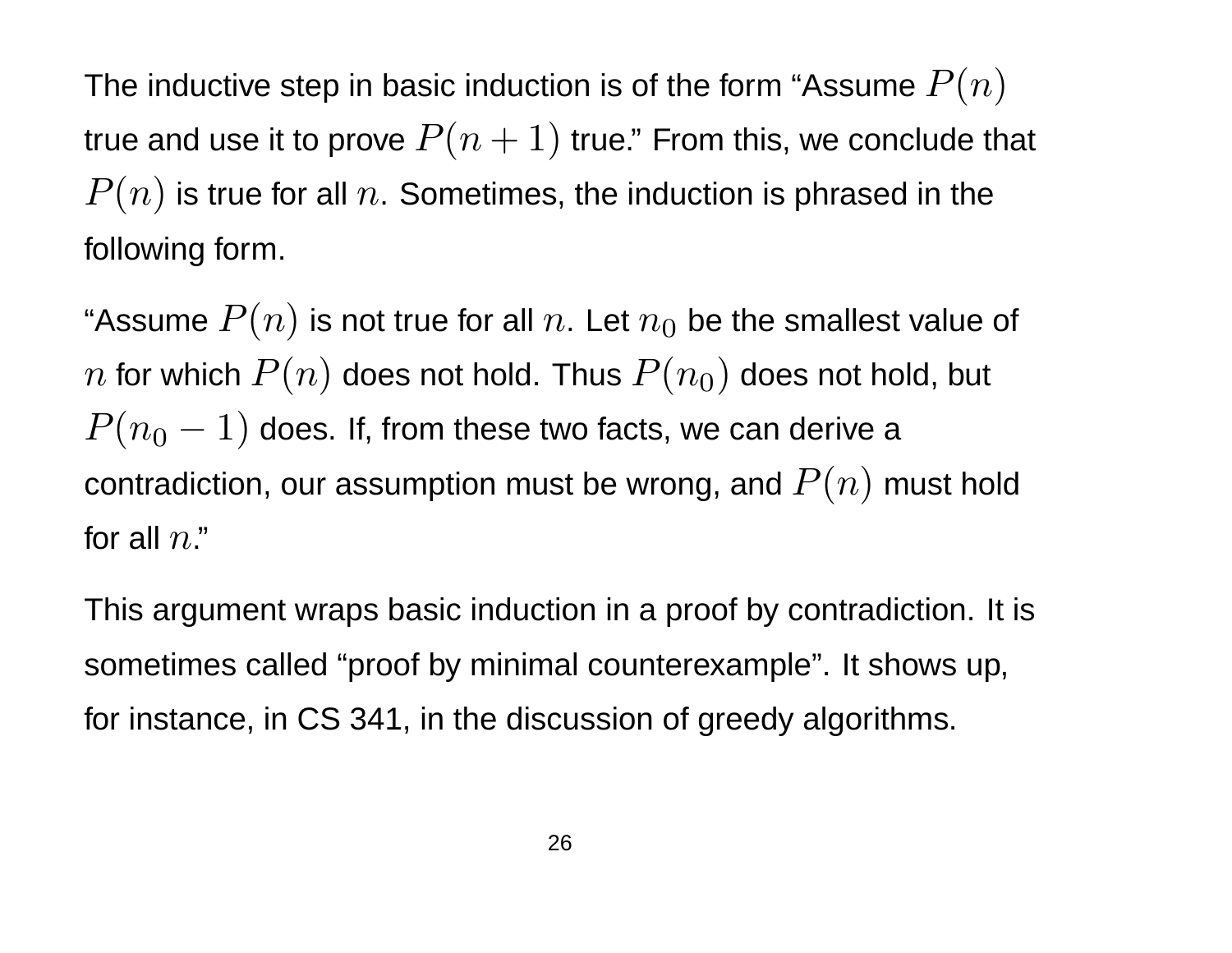Our basic form of induction is sometimes called "weak induction", in contrast with a form called "strong induction". (The adjectives refer to the strength of the hypothesis in the inductive step.)

In the version of strong induction done in Math 135, the base case shows that  $M(1)$  is true, and the inductive step (for  $n \geq 1$ ) assumes  $M(1), M(2), \ldots M(n)$  are true, and uses that assumption to conclude  $M(n + 1)$  is true. Strong induction then allows the conclusion that  $M(n)$  is true for all  $n$ .

Given such a proof, we can convert it to the basic form by defining the property  $P(n)$  to be " $M(m)$  is true for all  $m \leq n$ ". All of these forms are equivalent; we just choose the one that is most suitable for our purposes.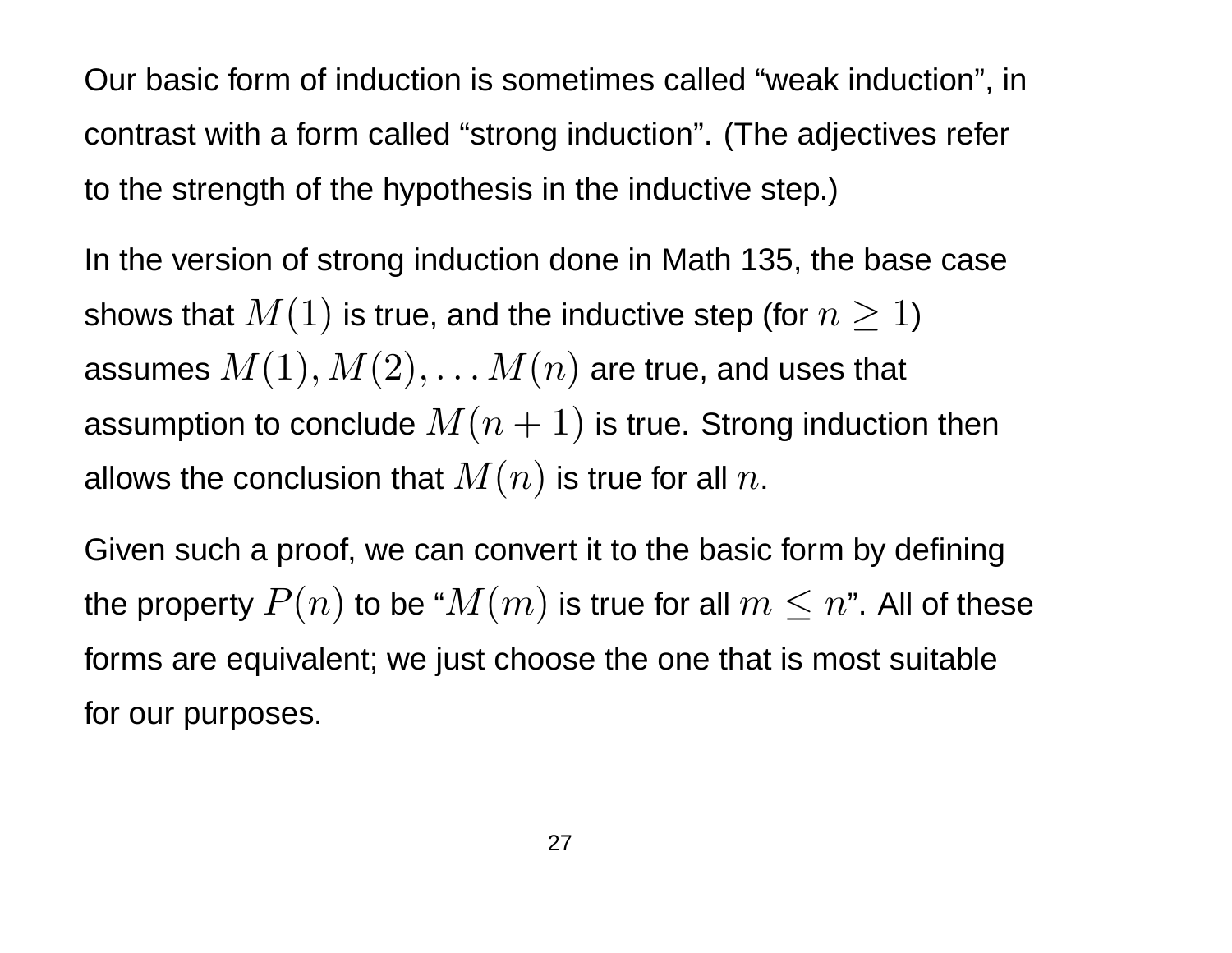Finally, there is a variation called "structural induction". You saw this in CS 134 or CS 136, where it was used to prove things about binary trees.

Recall that a binary tree is a collection of nodes that is either empty, or partitioned into three sets: a root, a left subtree, and a right subtree (the last two being binary trees).

You saw proofs of facts such as "in a non-empty binary tree, the number of leaves is one more than the number of nodes with exactly two children" with a base case of the empty tree, and an inductive step of assuming this was true of the left and right subtrees of a non-empty tree and proving it is true of the whole tree.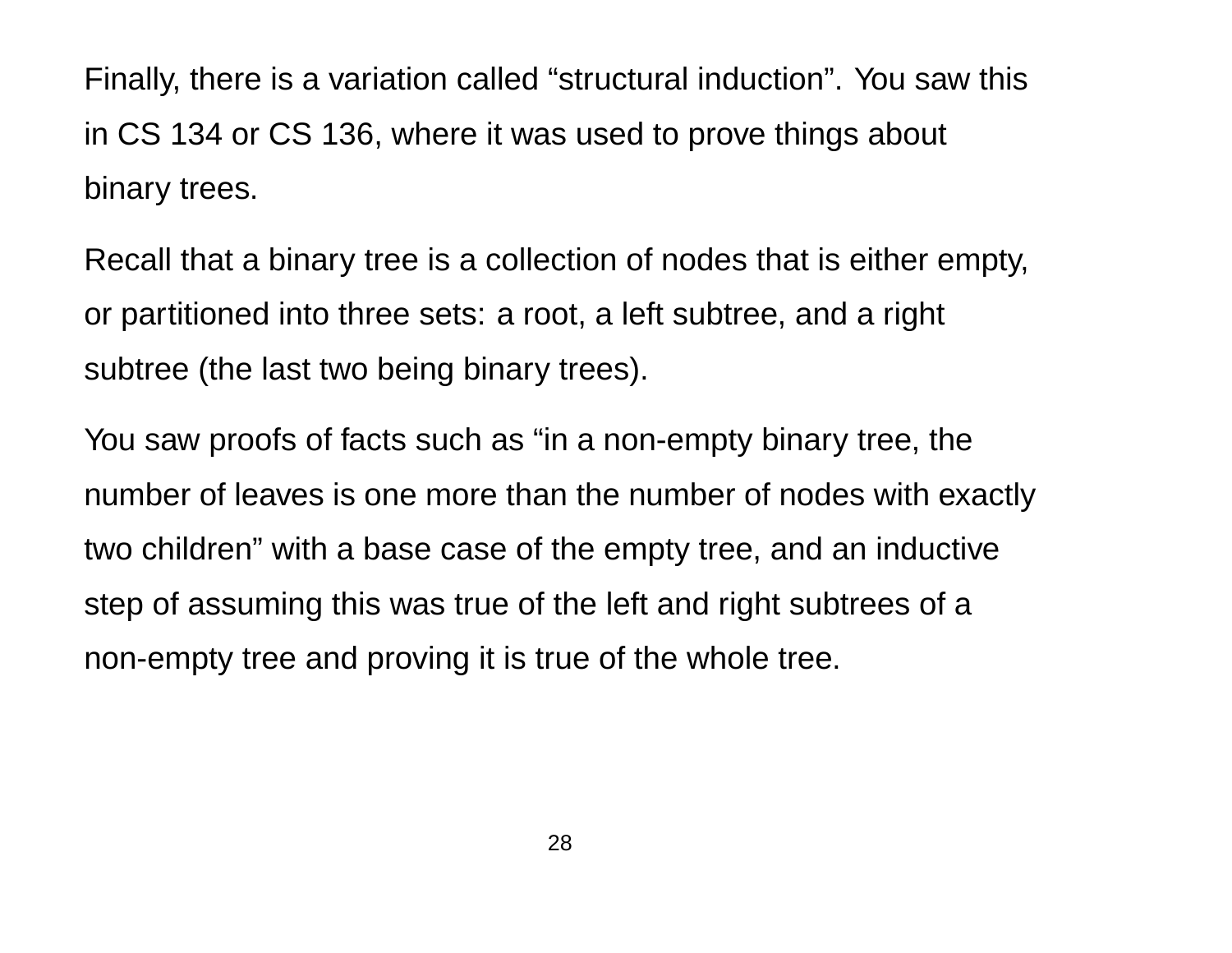Structural induction, for a property of some structure defined by a recursive definition, is just strong induction on the number of times that the definition is invoked in order to justify a particular structure.

In the case of binary trees, a justification that a nonempty tree  $T$ satisfies the definition includes justifications that its left and right subtrees are also binary trees. Those justifications thus each use the definition fewer times than the justification for  $T$ .

We can do something similar to prove properties of formulas, because we have a recursive definition for them. When we use structural induction to prove a property  $M$  of a formula of the form  $\phi \wedge \psi$ , we assume  $M$  is true of  $\phi$  and  $\psi$  and use that to prove  $M$ is true for  $\phi \wedge \psi$ . This is strong induction on the number of times the definition is used to show a formula is well-formed.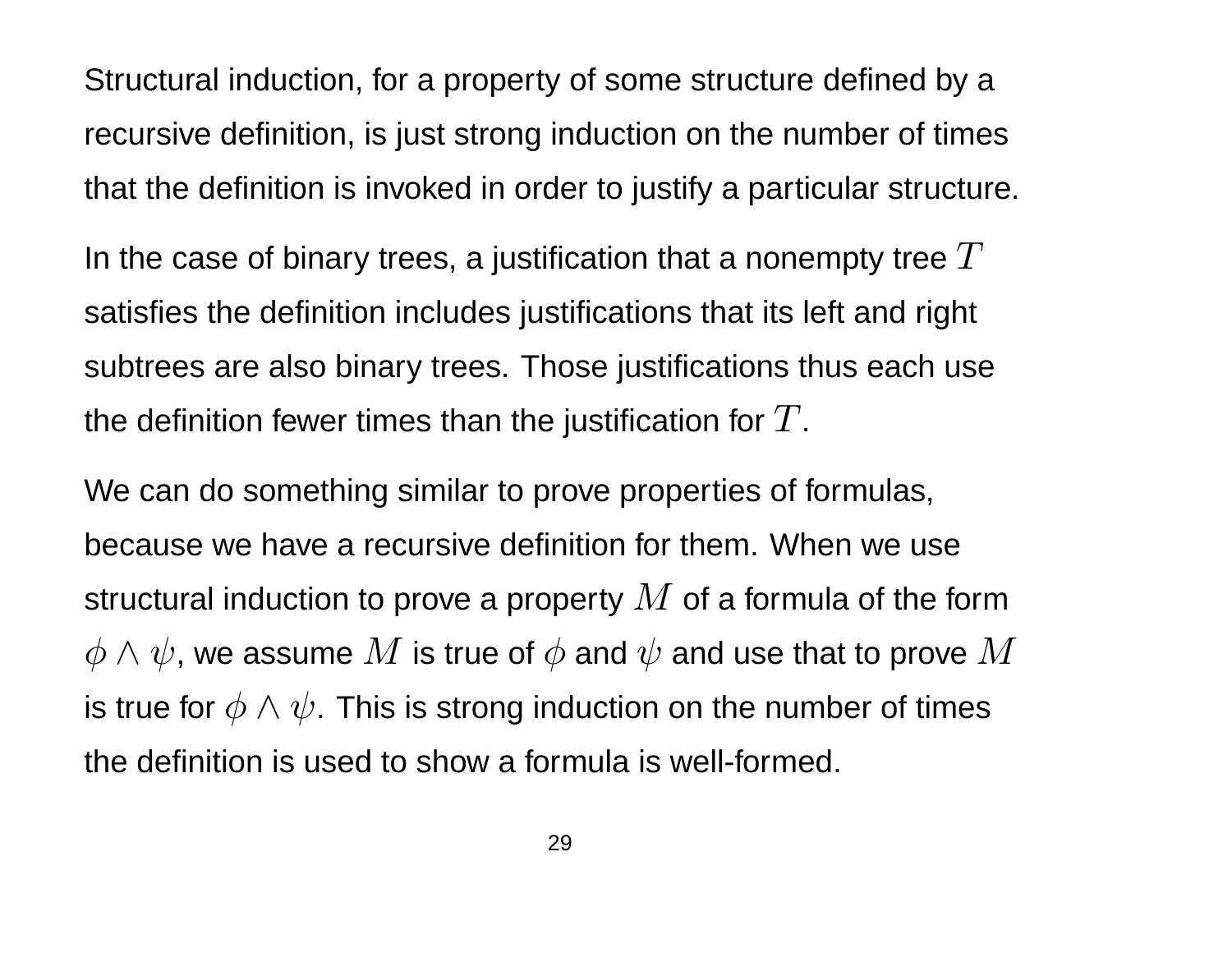What we have called "strong induction", the textbook calls "course-of-values induction", and it also justifies structural induction by talking about the height of the parse tree, instead of the number of applications of the definition (which would correspond to the number of nodes in the tree).

However, these are minor details. The point is that we have structural induction to use in order to prove properties of formulas.

Structural induction will prove useful in courses such as CS 341, CS 360, and CS 466. But all of these forms of induction are just different ways of expressing basic ("weak") induction. We choose the form that is most clear.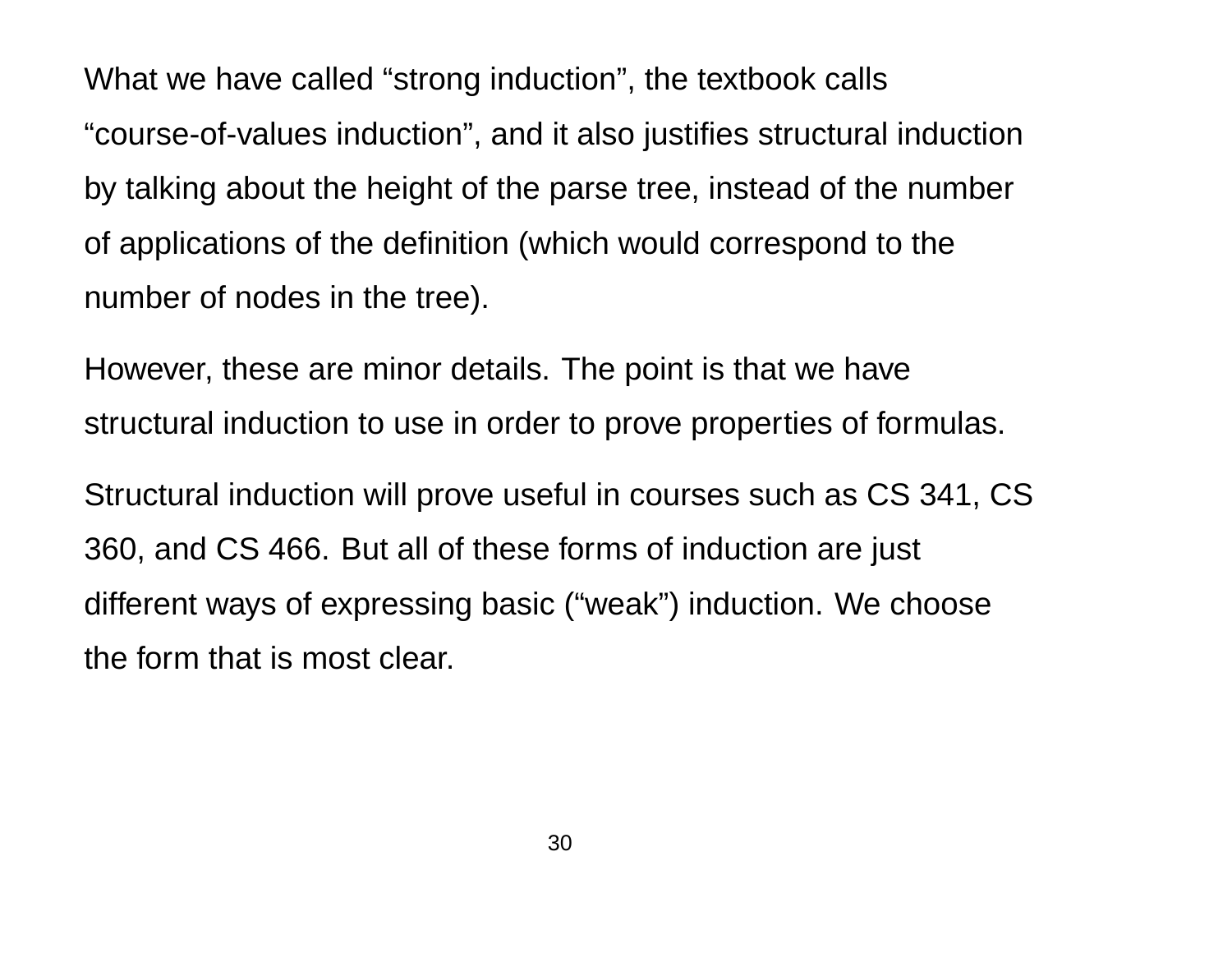### **Soundness**

Recall our definition of soundness: if  $\phi_1, \phi_2, \ldots \phi_n \vdash \psi$ , then  $\phi_1, \phi_2, \ldots \phi_n \models \psi$ .

Soundness asserts that a valid sequent says something about valuations. A sequent is shown valid by means of a natural deduction proof. Our proof of soundness will proceed by induction on the length of this proof (the number of lines).

Note that our proofs are just flattened trees. We could have given a recursive definition of what a proof was (an application of a rule to one or more subproofs) in which case our proof by induction becomes structural induction. It might help to keep this in mind.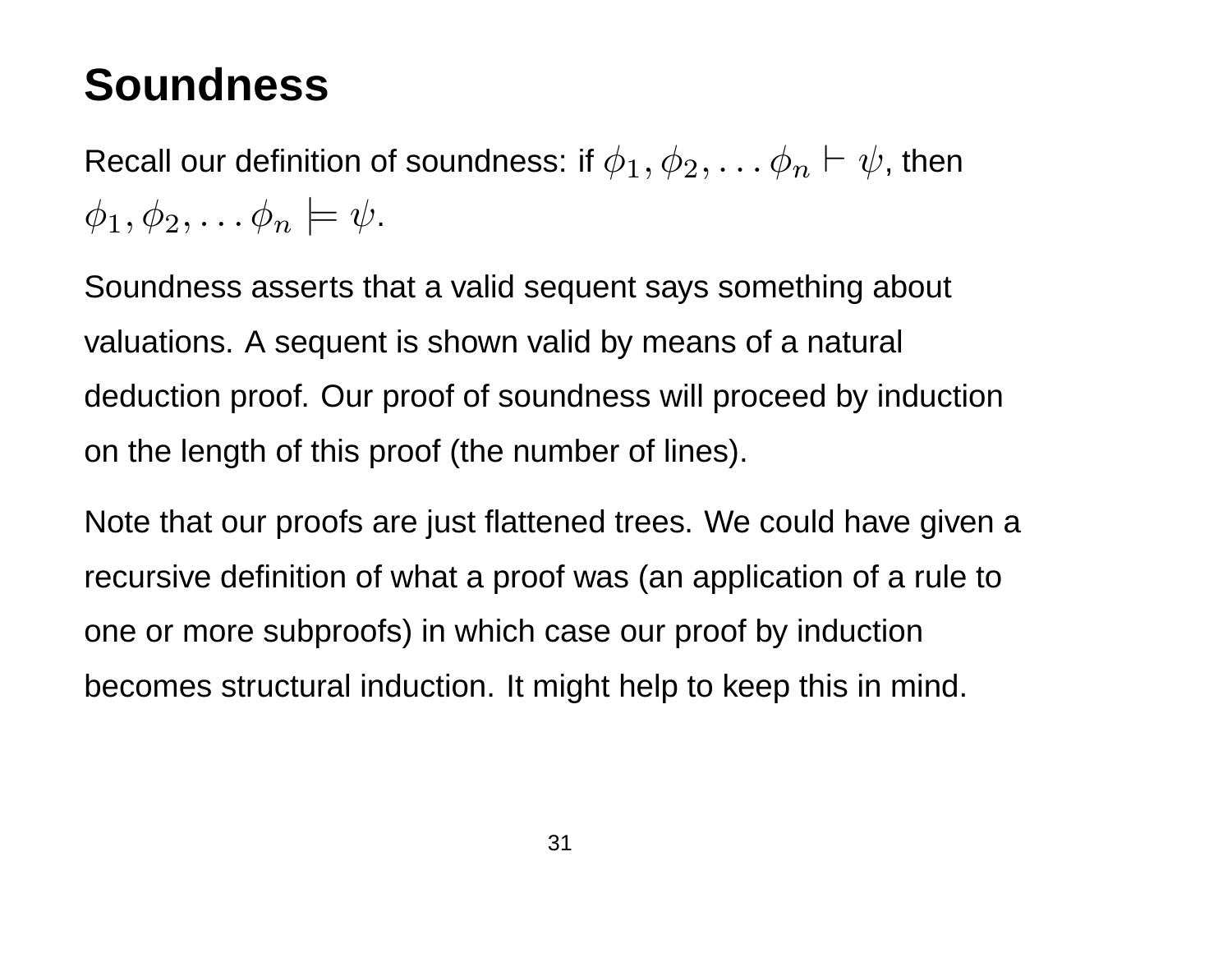**Thm:** If  $\phi_1, \phi_2, \ldots \phi_n \vdash \psi$ , then  $\phi_1, \phi_2, \ldots \phi_n \models \psi$ .

**Pf:** If a sequent has a proof, then it has a proof that uses only the core deduction rules (i.e., no MT, LEM, PBC, or  $\neg\neg i$ ). We shall therefore assume that that the given proof of  $\phi$  uses only core deduction rules and proceed by strong induction on the length  $k$  of a proof of the sequent  $\phi_1, \phi_2, \ldots \phi_n \vdash \psi.$ 

If the proof has one line, it must be of the form

$$
1 \quad \phi \qquad \qquad \text{premise}
$$

So the sequent is  $\phi \vdash \phi$ , and clearly  $\phi \models \phi$ .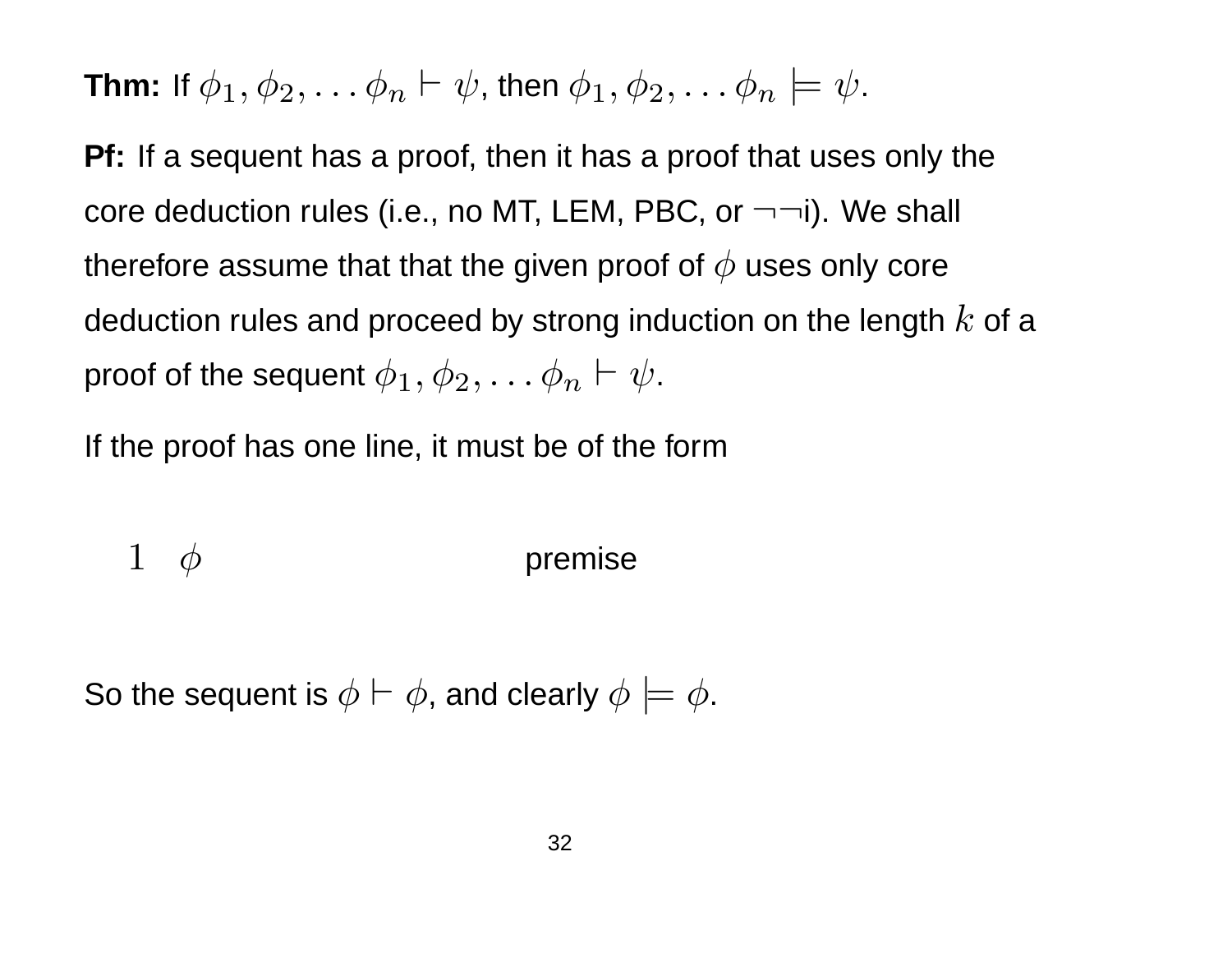For the inductive step, we assume that soundness holds for sequents with proofs of length less than  $k$ , and prove that it holds for a sequent  $\phi_1, \phi_2, \ldots \phi_n \vdash \psi$  with a proof of length  $k$  (again, our attention is restricted to deductions involving only core rules).

The  $k$ th line of the proof must look like

 $k$   $\psi$  justification

We have a number of cases depending on which rule is applied in this line. We'll do enough cases to get the general idea, since we have a lot of rules in natural deduction. (This proof is easier for other systems with fewer rules, but then using such systems is more difficult.)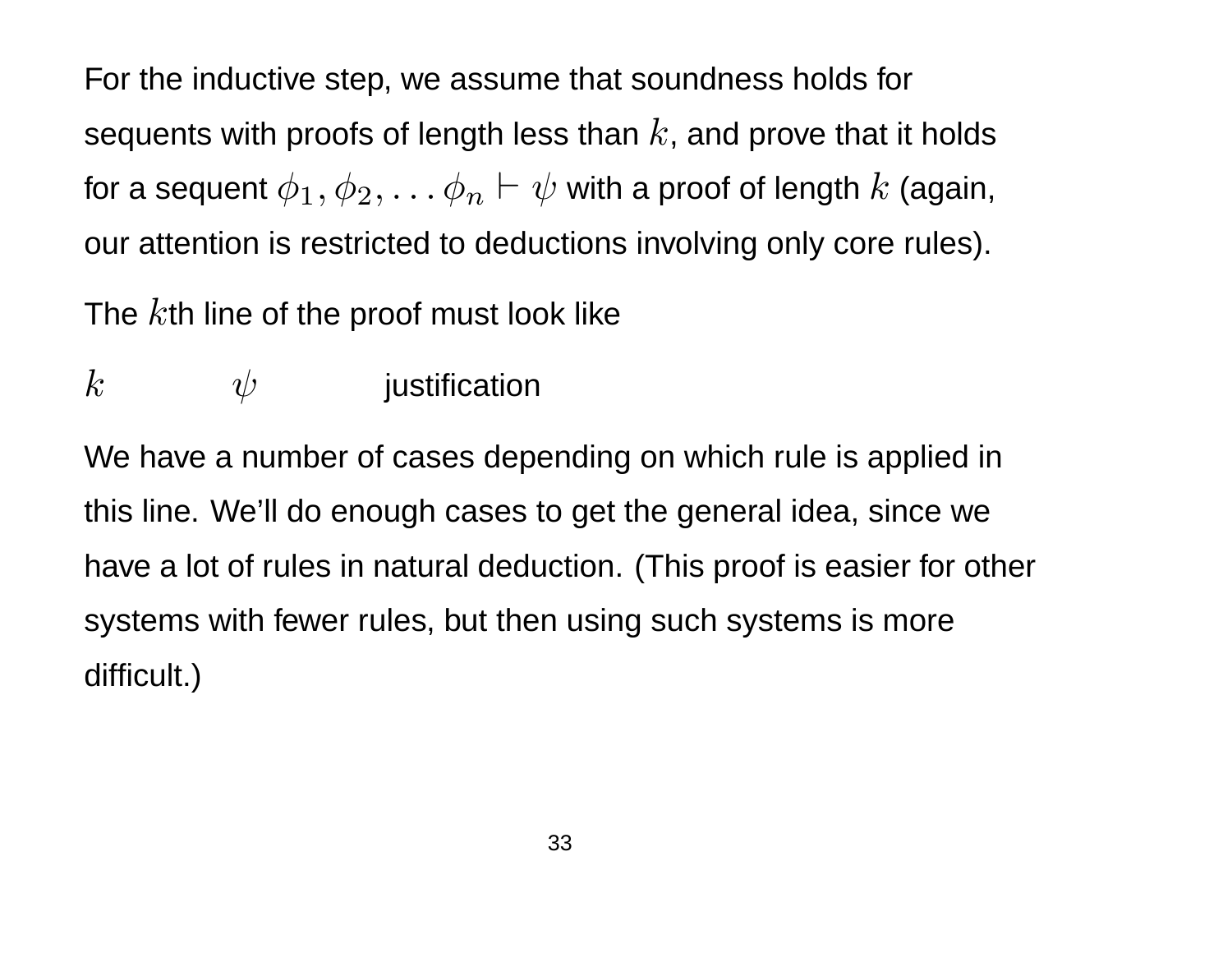If the  $k$ th line looks like

$$
k \qquad \psi \qquad \wedge \text{ i } k_1, k_2
$$

then  $\psi$  must be of the form  $\psi_1 \wedge \psi_2$ , where  $\psi_1$  appears on line  $k_1$ , and  $\psi_2$  appears on line  $k_2.$ 

The sequent  $\phi_1, \phi_2, \ldots, \phi_n \vdash \psi_1$  has a proof of length at most  $k_1$ (the first  $k_1$  lines of the proof we started with), so  $\phi_1, \phi_2, \ldots, \phi_n \models \psi_1$ . Similarly,  $\phi_1, \phi_2, \ldots, \phi_n \models \psi_2$ .

What this means is that for every interpretation  $\Phi$  such that  $\Phi(\phi_1) = T, \ldots, \Phi(\phi_n) = T$ , we also have  $\Phi(\psi_1) = T$ , and whenever  $\Phi(\phi_1) = T, \ldots, \Phi(\phi_n) = T$ , we have  $\Phi(\psi_2) = T$ .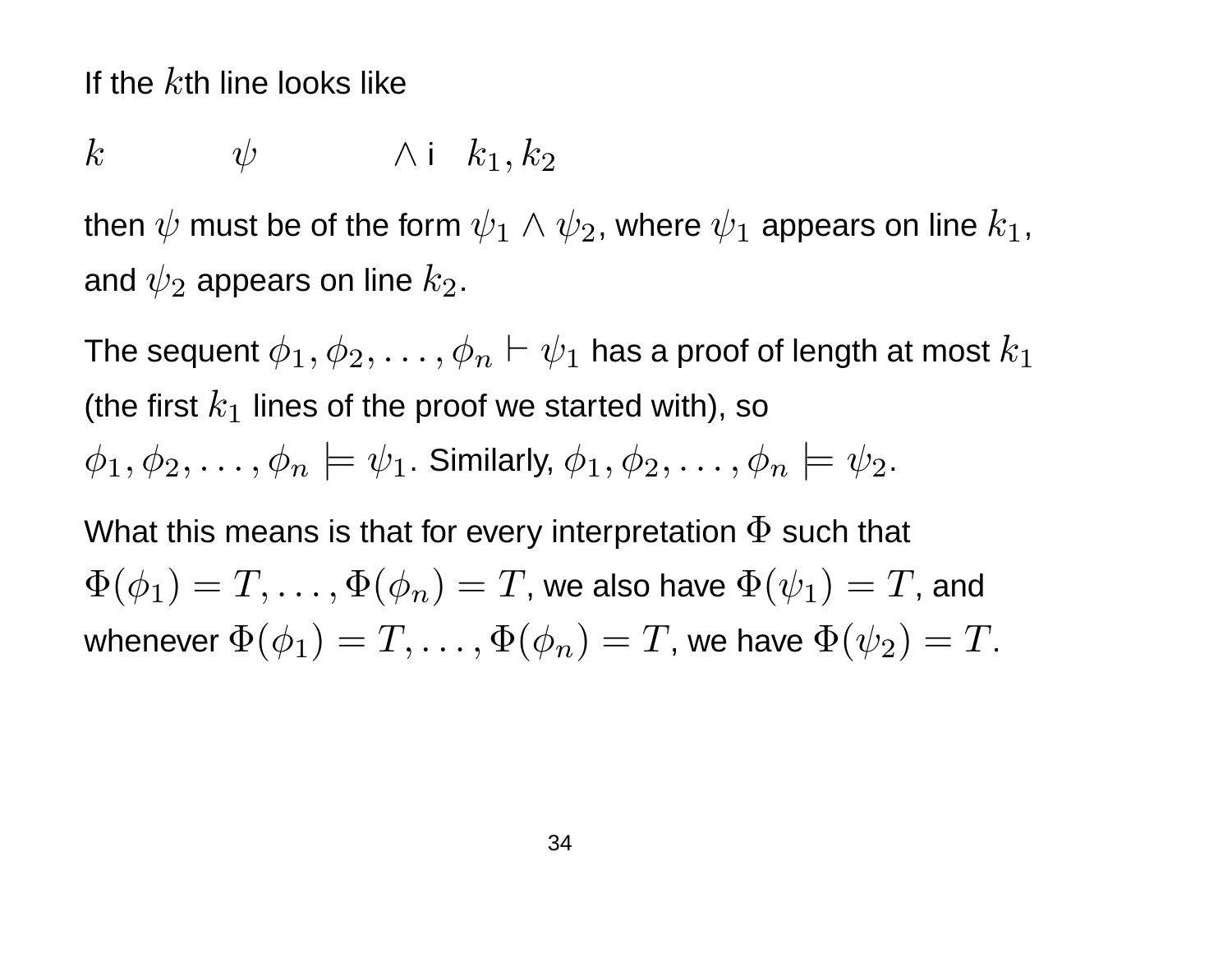So let  $\Phi(\phi_1) = \cdots = \Phi(\phi_n) = T$ . Then  $\Phi(\psi_1) = \Phi(\psi_2) = T$ . Therefore,  $\Phi(\psi_1 \wedge \psi_2) = \text{meaning}(\wedge) (\Phi(\psi_1), \Phi(\psi_2)) = \text{meaning}(\wedge) (T, T) = T.$ 

Thus,  $\phi_1, \phi_2, \ldots, \phi_n \models \psi$ , as required.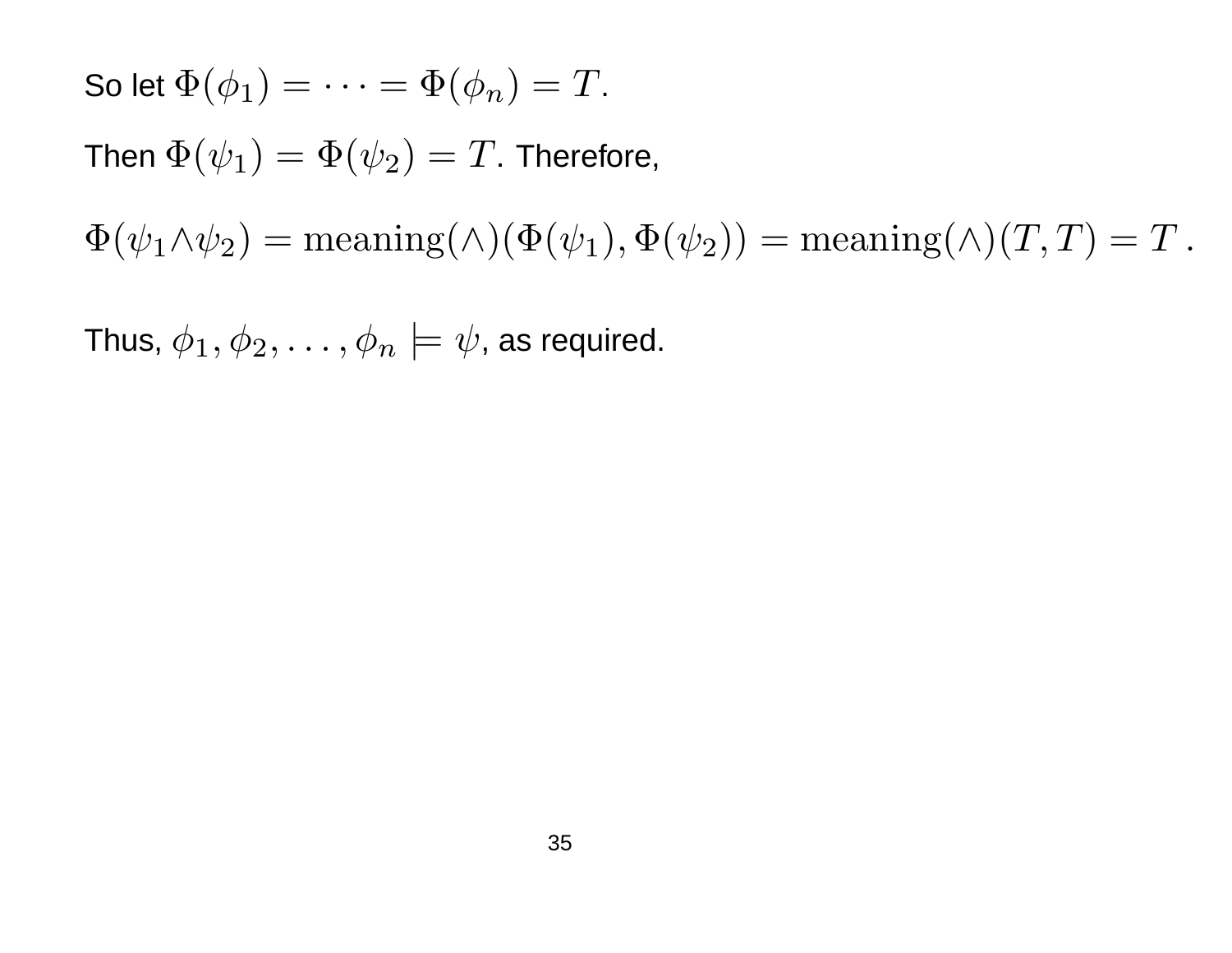This sort of reasoning works well for many other rules, such as  $\wedge e_1$ and  $\rightarrow$ e. But it gets a little complicated if the last line in our proof closes off a box, as with  $\rightarrow$ i. Suppose we have such a proof of  $\phi_1, \phi_2, \ldots, \phi_n \vdash \alpha \to \beta.$ 



If we delete the last line, this is not a complete proof.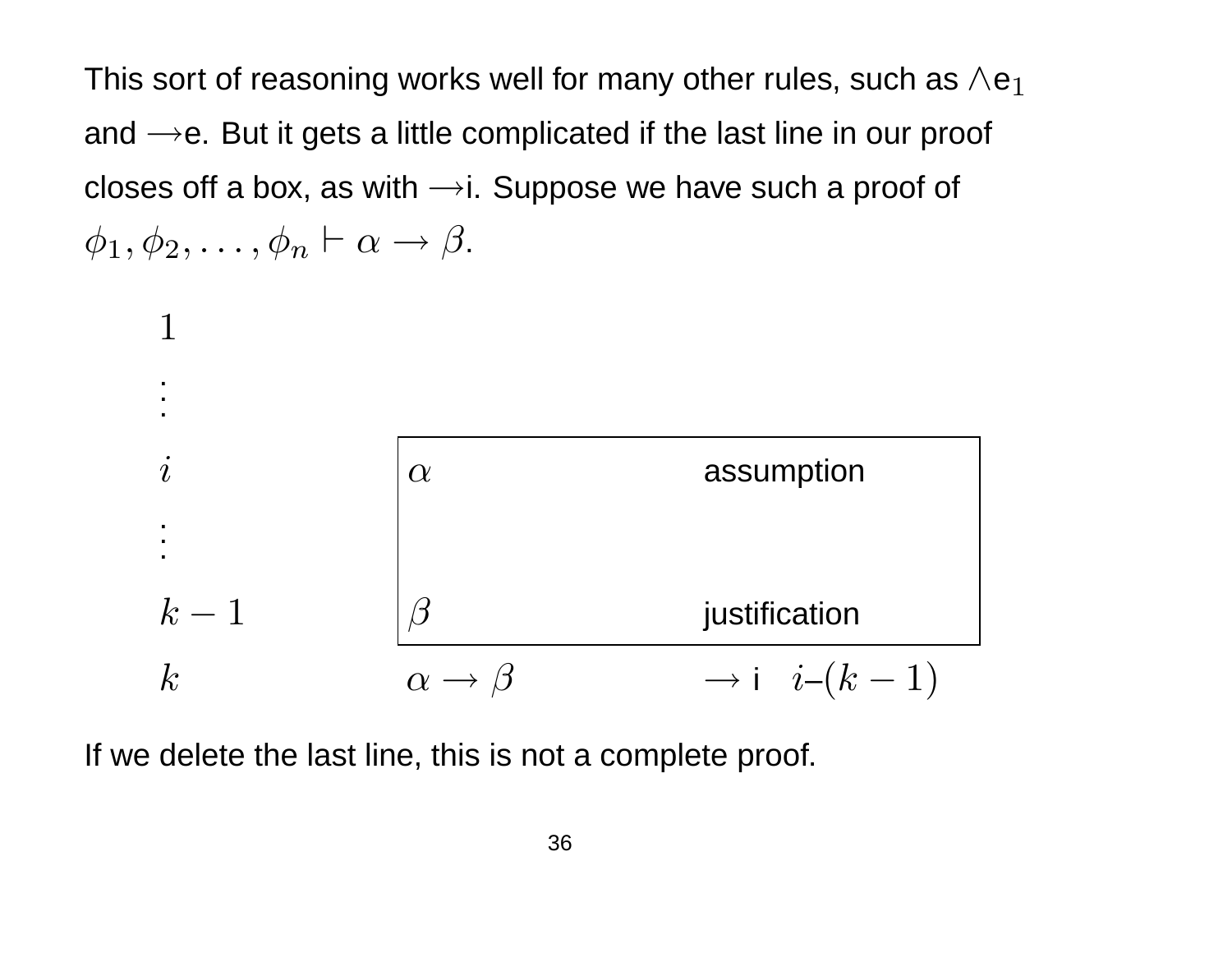But we can turn it into one by making the assumption of the open box into a premise.



This is a proof of the sequent  $\phi_1, \phi_2, \ldots, \phi_n, \alpha \vdash \beta$ .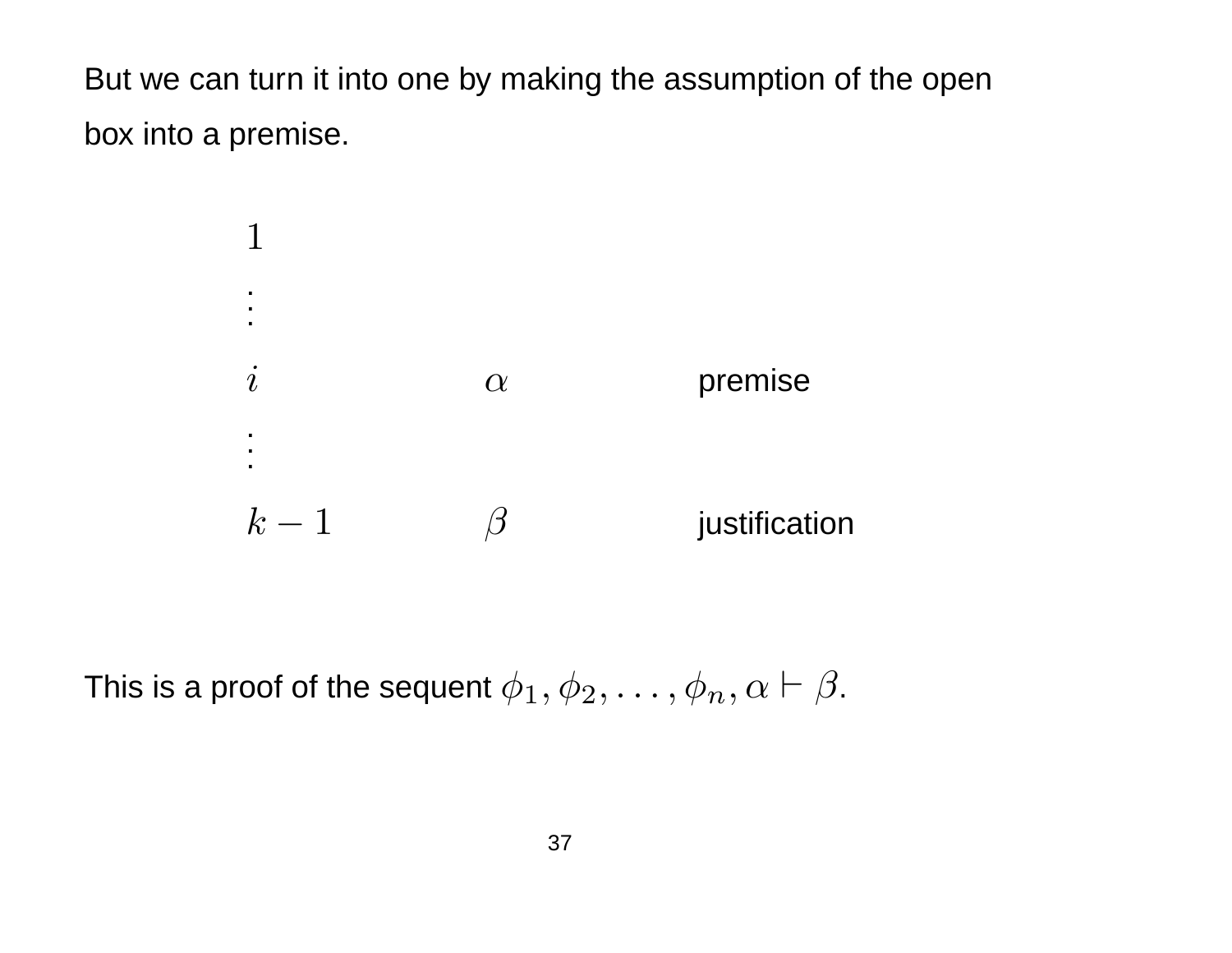Since our proof of  $\phi_1, \phi_2, \ldots, \phi_n, \alpha \vdash \beta$  has  $k-1$  lines, we can apply the inductive hypothesis to conclude that  $\phi_1, \phi_2, \ldots, \phi_n, \alpha \models \beta$ .

We need to conclude that  $\phi_1, \phi_2, \ldots, \phi_n \models \alpha \rightarrow \beta$ . So consider an interpretation  $\Phi$  that makes  $\phi_1, \phi_2, \ldots, \phi_n$  true. The only way we could have  $\Phi(\alpha \to \beta) = F$  would be if  $\Phi(\alpha) = T$  and  $\Phi(\beta) = F$  (this is by examination of the truth table that defines  $\text{meaning}(\rightarrow)$ ). But we have

$$
\phi_1, \phi_2, \ldots, \phi_n, \alpha \models \beta ,
$$

so if  $\Phi(\phi_1) = \cdots = \Phi(\phi_n) = \Phi(\alpha) = T$ , then  $\Phi(\beta) = T$ . Hence  $\Phi(\alpha \to \beta) = T$ , and we have  $\phi_1, \phi_2, \ldots, \phi_n \models \alpha \to \beta$ .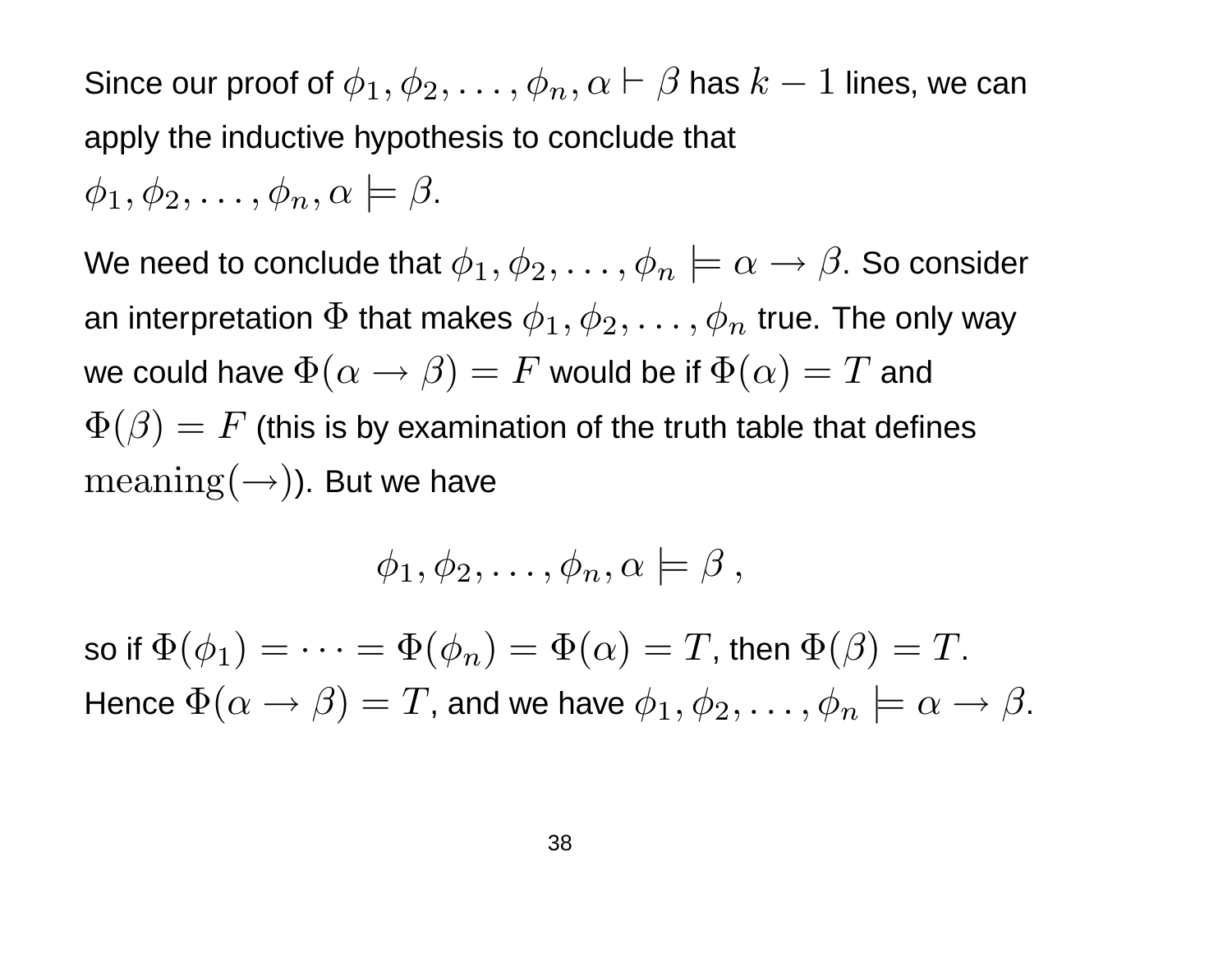This sort of reasoning works for the cases where the last line closes off a proof box.

The full proof involves a complete examination of each of the dozen or so rules of natural deduction, but we have already seen the two main ideas.

Soundness gives us a method of showing that a sequent

 $\phi_1, \phi_2, \ldots, \phi_n \vdash \psi$  does not have a proof in natural deduction; we simply have to find a valuation that makes  $\phi_1, \phi_2, \ldots, \phi_n$  true but  $\psi$  false.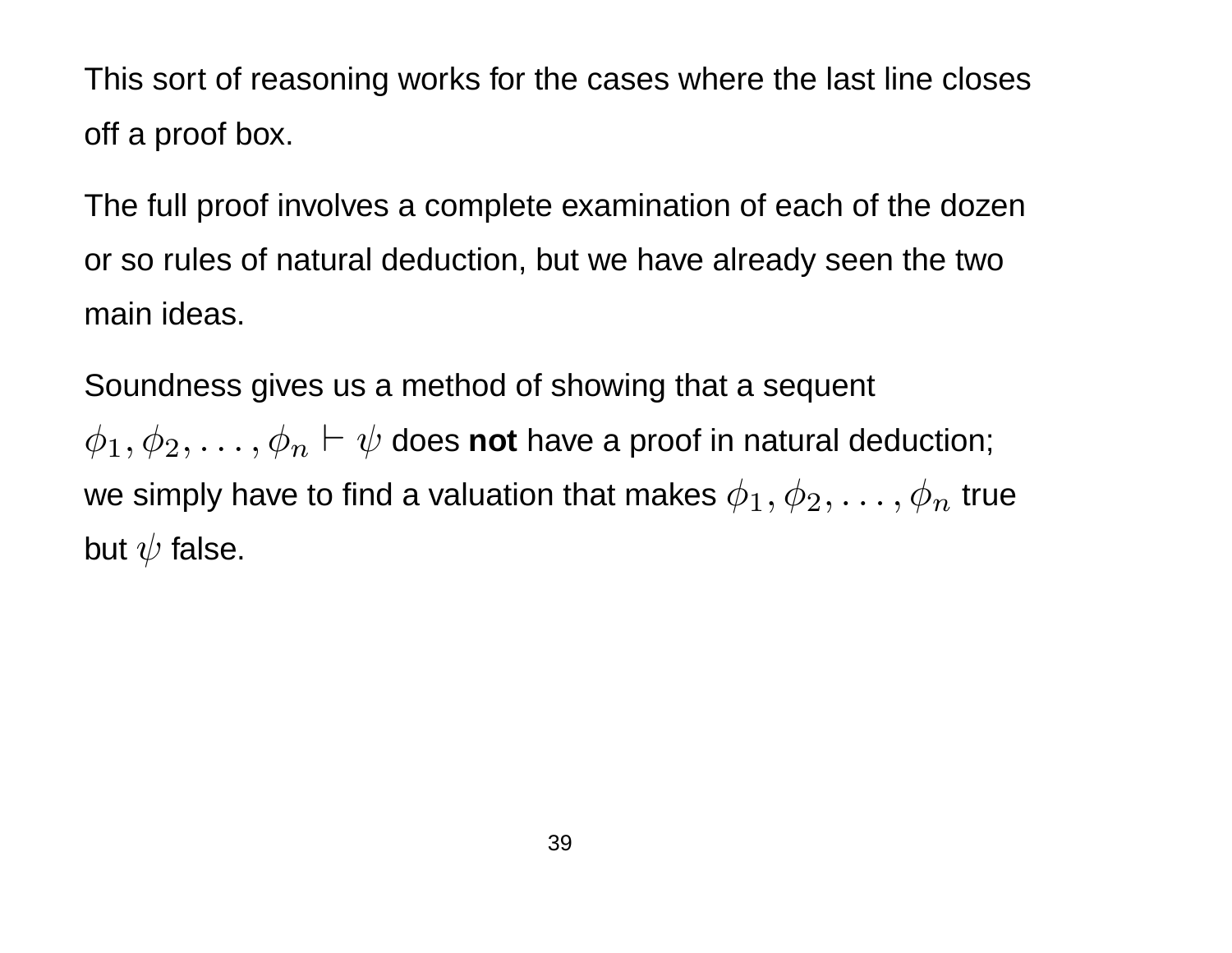It is worth noting that the the proof of soundness given here for classical deductions actually holds for both classical and intuitionist proofs. An intuitionist proof is simply one that does not employ the  $\neg\neg$ e rule; hence any intuitionist proof is also a classical proof, and therefore soundness for intuitionism is an easy consequence of soundness for classicism.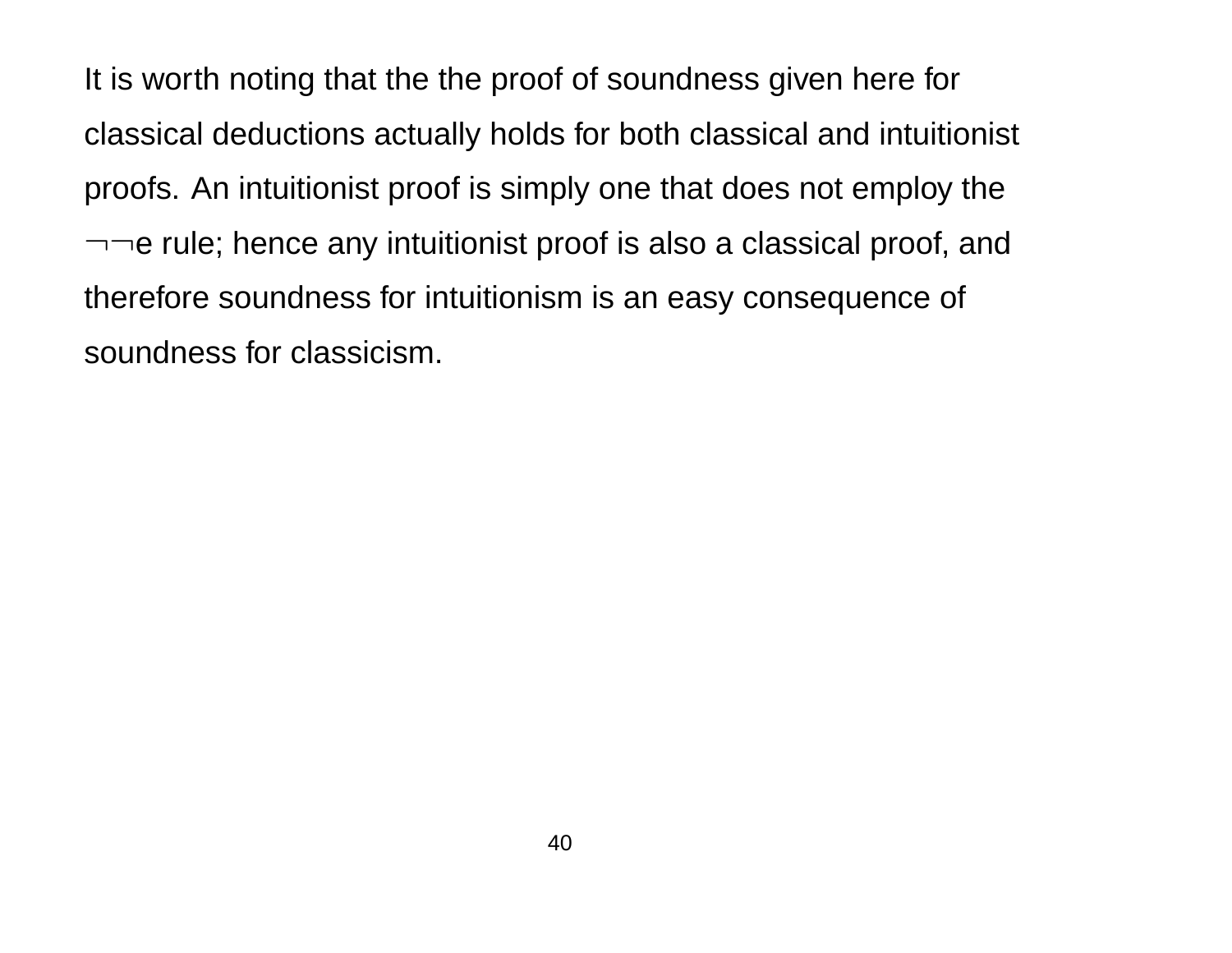### **Completeness**

**Thm:** If 
$$
\phi_1, \phi_2, \ldots \phi_n \models \psi
$$
, then  $\phi_1, \phi_2, \ldots \phi_n \vdash \psi$ .

**Proof:** The proof is divided into three stages.

The first stage shows that if  $\phi_1, \phi_2, \ldots \phi_n \models \psi$ , then  $\models \phi_1 \rightarrow (\phi_2 \rightarrow (\dots (\phi_n \rightarrow \psi) \dots)).$ 

The second stage shows that if  $\models \eta$ , then  $\vdash \eta$ , for any formula  $\eta$ (including those looking like what the first stage produced). If  $\models \eta$ , then  $\eta$  is called a **tautology**.

The third stage shows that if

$$
\vdash \phi_1 \to (\phi_2 \to (\dots (\phi_n \to \psi) \dots)), \text{ then } \phi_1, \phi_2, \dots \phi_n \vdash \psi.
$$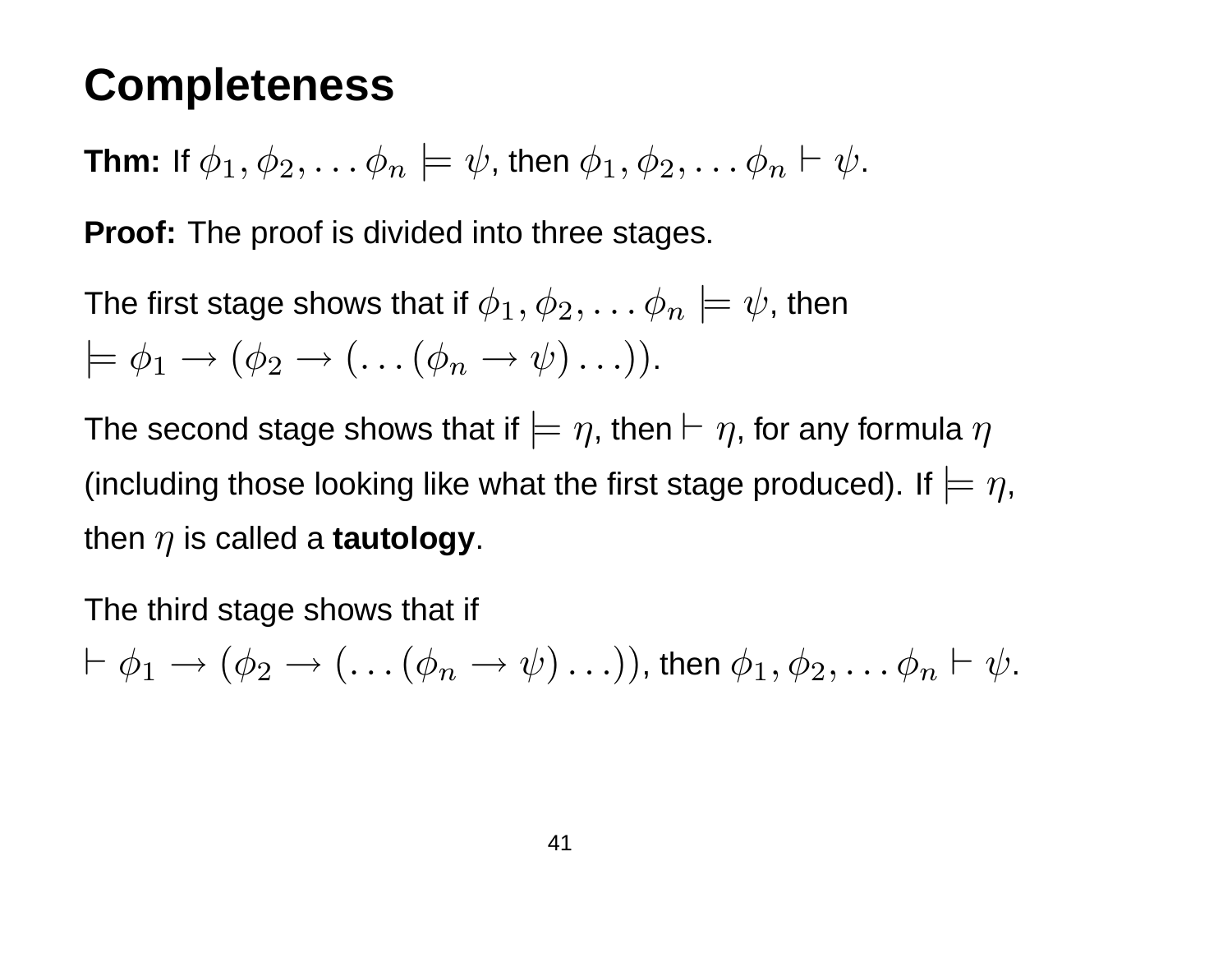The first and third stages are the easiest, so let's get them out of the way. We first need to show that if  $\phi_1, \phi_2, \ldots \phi_n \models \psi$ , then  $\models \phi_1 \rightarrow (\phi_2 \rightarrow (\dots (\phi_n \rightarrow \psi) \dots)).$ How can we have  $\Phi(\phi_1 \to (\phi_2 \to (\dots(\phi_n \to \psi) \dots))) = F$ for an interpretation  $\Phi$ ? We would need  $\Phi(\phi_1) = T$  and  $\Phi(\phi_2 \to (\phi_3 \to \dots (\phi_n \to \psi) \dots)) = F$ . We can continue to unravel the formula, and conclude that  $\Phi(\phi_1) = \Phi(\phi_2) = \ldots = \Phi(\phi_n) = T$ , and  $\Phi(\psi) = F$ . But we know  $\phi_1, \phi_2, \ldots \phi_n \models \psi$ , so this is impossible, by definition of  $\models$ . For the third stage, we must take a proof of  $\vdash \phi_1 \rightarrow (\phi_2 \rightarrow (\dots (\phi_n \rightarrow \psi) \dots))$ , and from it construct a proof of  $\phi_1, \phi_2, \ldots \phi_n \vdash \psi$ .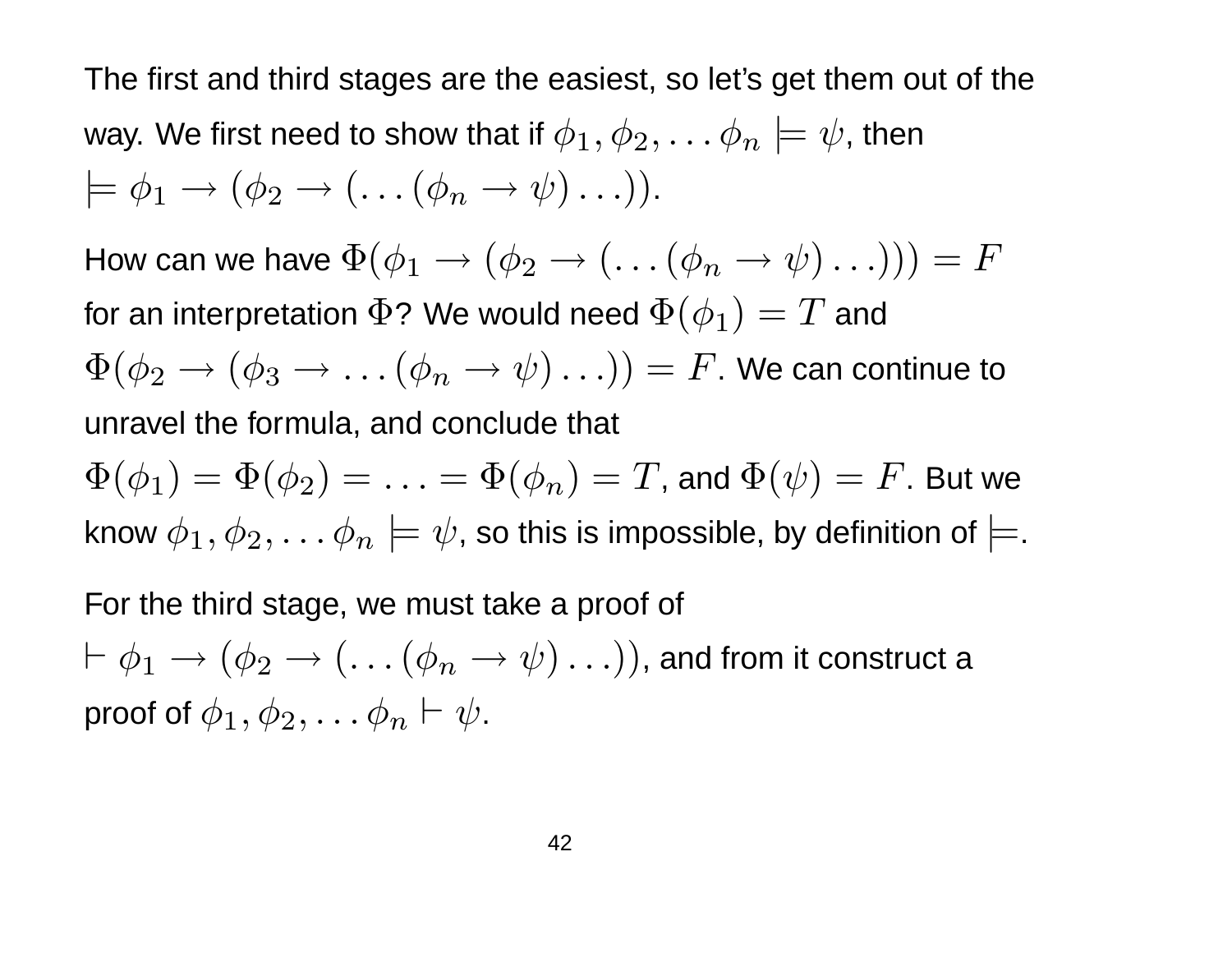This can be done simply by augmenting the proof of  $\vdash \phi_1 \rightarrow (\phi_2 \rightarrow (\dots (\phi_n \rightarrow \psi) \dots))$  with n lines at the beginning introducing  $\phi_1, \phi_2, \ldots \phi_n$  as premises, and  $n$  lines at the end, each applying  $\rightarrow$ e to peel off  $\phi_1$ , then  $\phi_2$ , and so on up to  $\phi_n$ , which leaves  $\psi$  as the last line. The result is a proof of  $\phi_1, \phi_2, \ldots \phi_n \vdash \psi.$ 

Technically speaking, both of these stages should be proofs by induction on  $n$ , but they are so "iterative" or algorithmic in nature that the induction will only obscure what is going on. This is also true in the second stage, but there we also must do a structural induction on formulas, so we really need to keep things as clear as possible.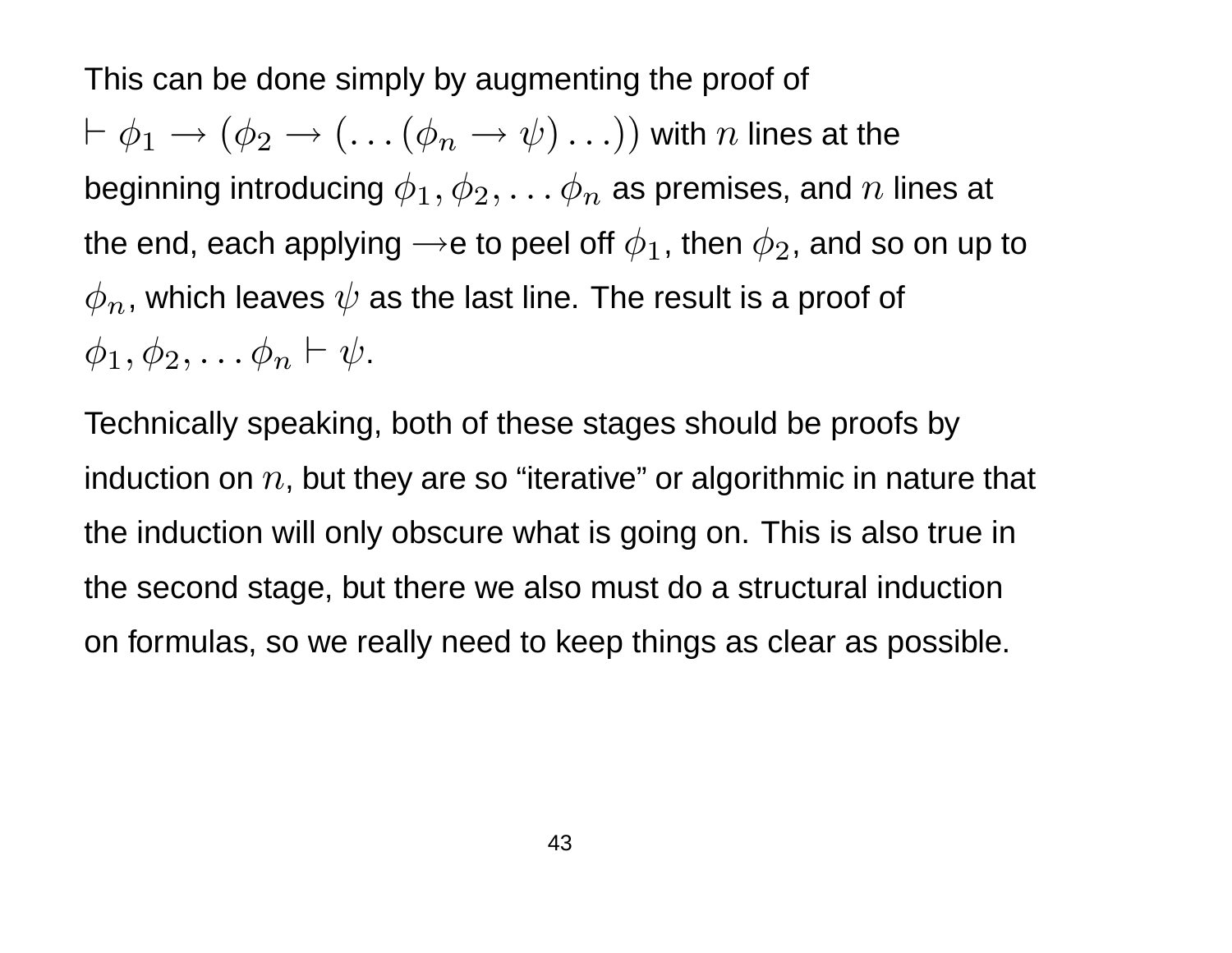The second stage is more complicated than anything we have done so far, though it is not technically difficult. Our goal is to prove that for any formula  $\eta$ , if  $\models \eta$ , then  $\vdash \eta$ .

Suppose  $\eta$  has  $n$  distinct propositional atoms. (This  $n$  is different from the one in the first and third stages.) We are going to have to construct a proof knowing only that each of the  $2^n$  interpretations assign  $T$  to  $\eta.$  We do this by constructing  $2^n$  subproofs, one for each interpretation, and then putting them all together.

An interpretation  $\Phi$  assigns  $T$  or  $F$  to each of the atoms, which we'll call  $p_1, p_2, \ldots, p_n$ . (You can think of it as a line in a truth table for  $\eta$ .) Relative to  $\Phi$ , we define  $\hat{p}_i$  to be the formula  $p_i$  if  $\Phi(p_i)=T;$ otherwise  $\hat{p}_i$  is the formula  $\neg p_i$ . Hence, for all  $p_i$ ,  $\Phi(\hat{p}_i) = T.$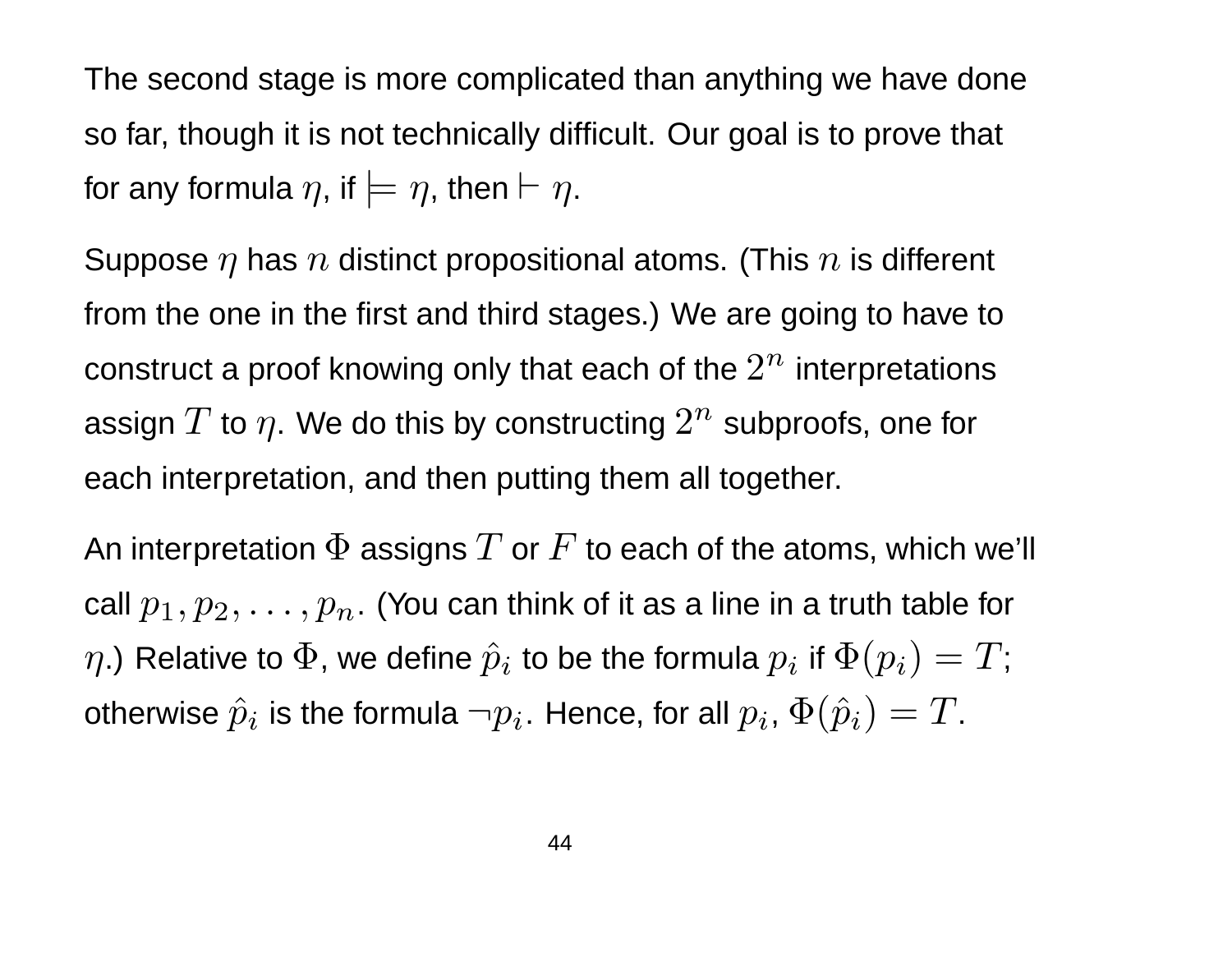The induction on formulas is contained in the following lemma:

**Lemma (1.38):** Let  $\phi$  be a formula with propositional atoms  $p_1, p_2, \ldots p_n$ , and  $\Phi$  an interpretation. If  $\Phi(\phi) = T$ , then  $\hat{p}_1, \hat{p}_2, \ldots \hat{p}_n \vdash \phi$ ; if  $\Phi(\phi) = F$ , then  $\hat{p}_1, \hat{p}_2, \ldots \hat{p}_n \vdash \neg \phi.$ 

Note: this lemma and its proof are a great example of a proof by simultaneous induction. As we shall see, we are really only interested in the statement that if  $\Phi(\phi) = T$ , then  $\hat{p}_1,\ldots,\hat{p}_n \vdash \phi$ . But in order to have enough information to prove the result inductively, we must prove both claims.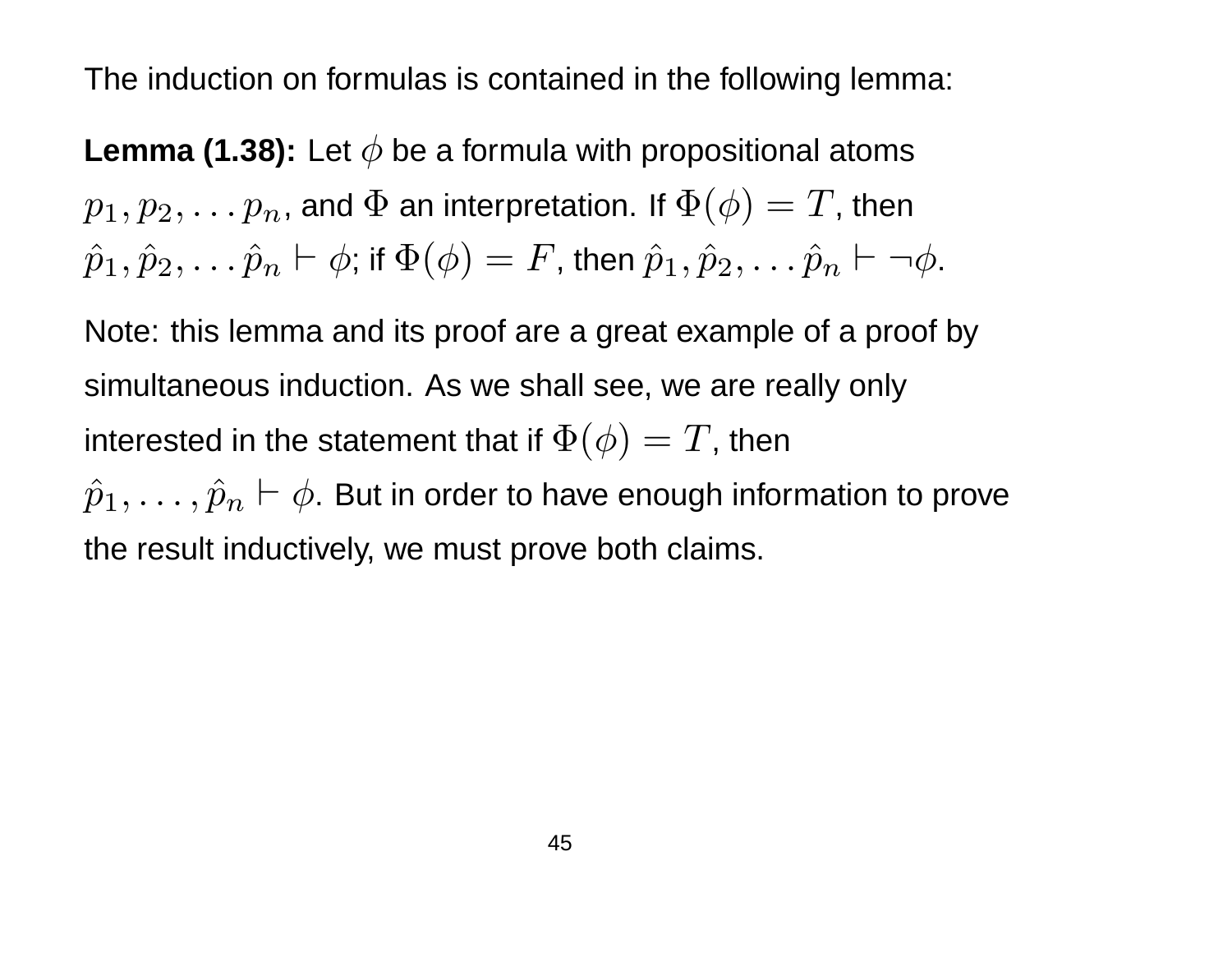#### **Proof of the Lemma:** By structural induction on the formula  $\phi$ .

If  $\phi$  is an atom  $p$ , the statement of the lemma says that  $p \vdash p$  and  $\neg p \vdash \neg p$ , which have one-line proofs.

If  $\phi$  is of the form  $\neg \phi_1$ , then we may apply the inductive hypothesis to  $\phi_1$ . If  $\Phi(\phi) = T$ , then  $\Phi(\neg \phi_1) = T$ , which means that  $\Phi(\phi_1) = F.$ 

By the inductive hypothesis,  $\hat{p}_1, \hat{p}_2, \ldots \hat{p}_n \vdash \neg \phi_1.$ 

But this just says  $\hat{p}_1, \hat{p}_2, \ldots \hat{p}_n \vdash \phi$ , as required.

If  $\Phi(\phi) = F$ , then  $\Phi(\phi_1) = T$ , and we get  $\hat{p}_1, \hat{p}_2, \ldots \hat{p}_n \vdash \phi_1$ . Adding an application of  $\neg\neg$ i gives  $\hat{p}_1,\hat{p}_2,\dots\hat{p}_n\vdash\neg\neg\phi_1$ , which is  $\hat{p}_1, \hat{p}_2, \ldots \hat{p}_n \vdash \neg \phi$ .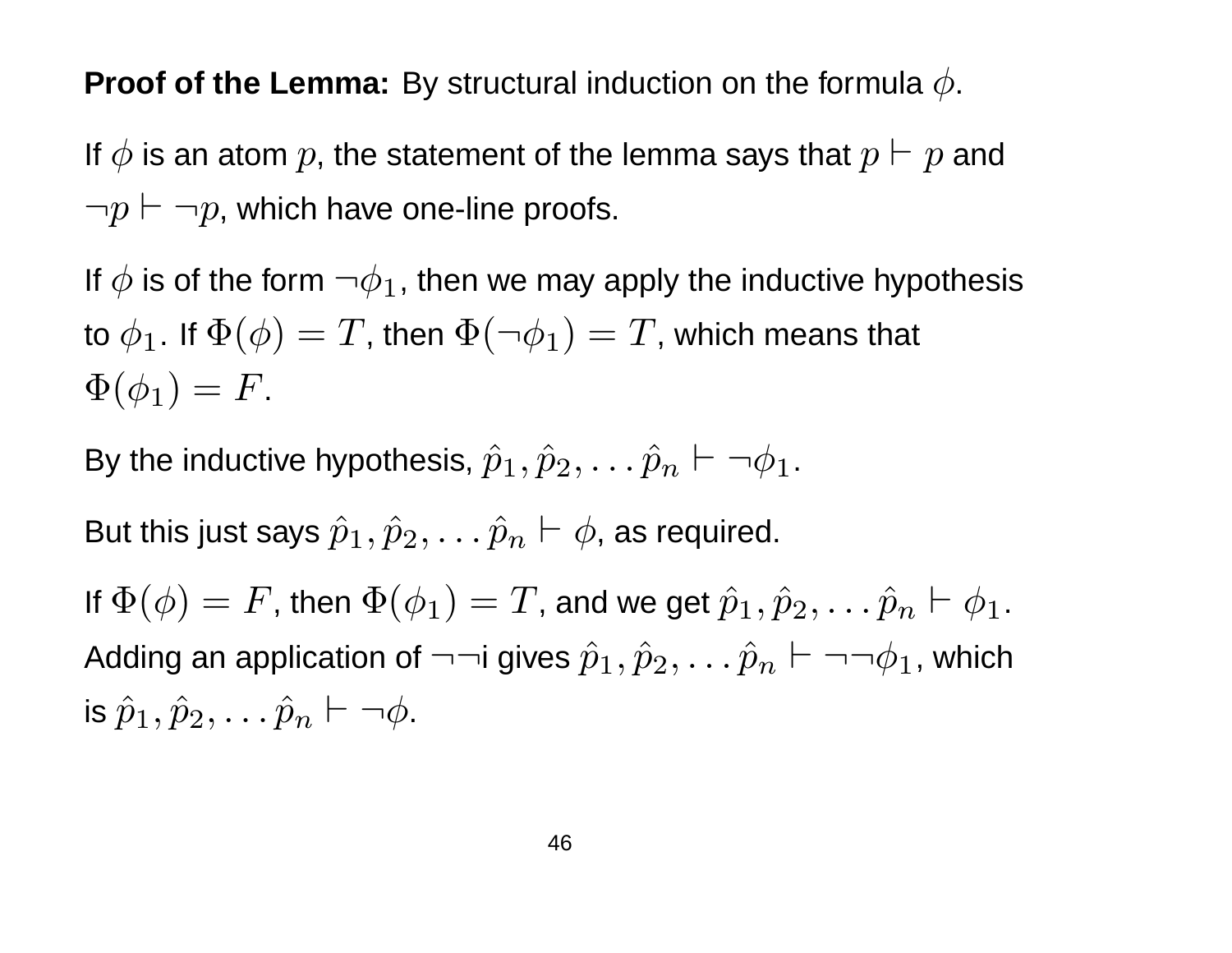In the remaining cases,  $\phi$  is of the form  $\phi_1 \circ \phi_2.$  These are all similar; we will do only one here, where  $\phi$  is of the form  $\phi_1 \rightarrow \phi_2$ . (Unlike with the proof of soundness, the textbook treats all the cases.)

Let  $q_1,\ldots,q_k$  be the propositional atoms of  $\phi_1$  and  $r_1,\ldots r_\ell$  be the propositional atoms of  $\phi_2$ . First, we treat the case where  $\Phi(\phi) = F$ . Then  $\Phi(\phi_1) = T$  and  $\Phi(\phi_2) = F$ .

Applying the inductive hypothesis, we have  $\hat{q}_1, \ldots, \hat{q}_k \vdash \phi_1$ , and  $\hat{r}_1, \ldots, \hat{r}_\ell \vdash \neg \phi_2.$  Since both of the sets of mini-formulas on the left-hand sides of the sequents are subsets of  $\hat{p}_1 \ldots \hat{p}_n$ , we know that  $\hat{p}_1,\ldots,\hat{p}_n \vdash \phi_1$ , and  $\hat{p}_1,\ldots,\hat{p}_n \vdash \neg \phi_2.$  We can put these proofs together with one application of ∧i to show  $\hat{p}_1, \ldots, \hat{p}_n \vdash \phi_1 \wedge \neg \phi_2.$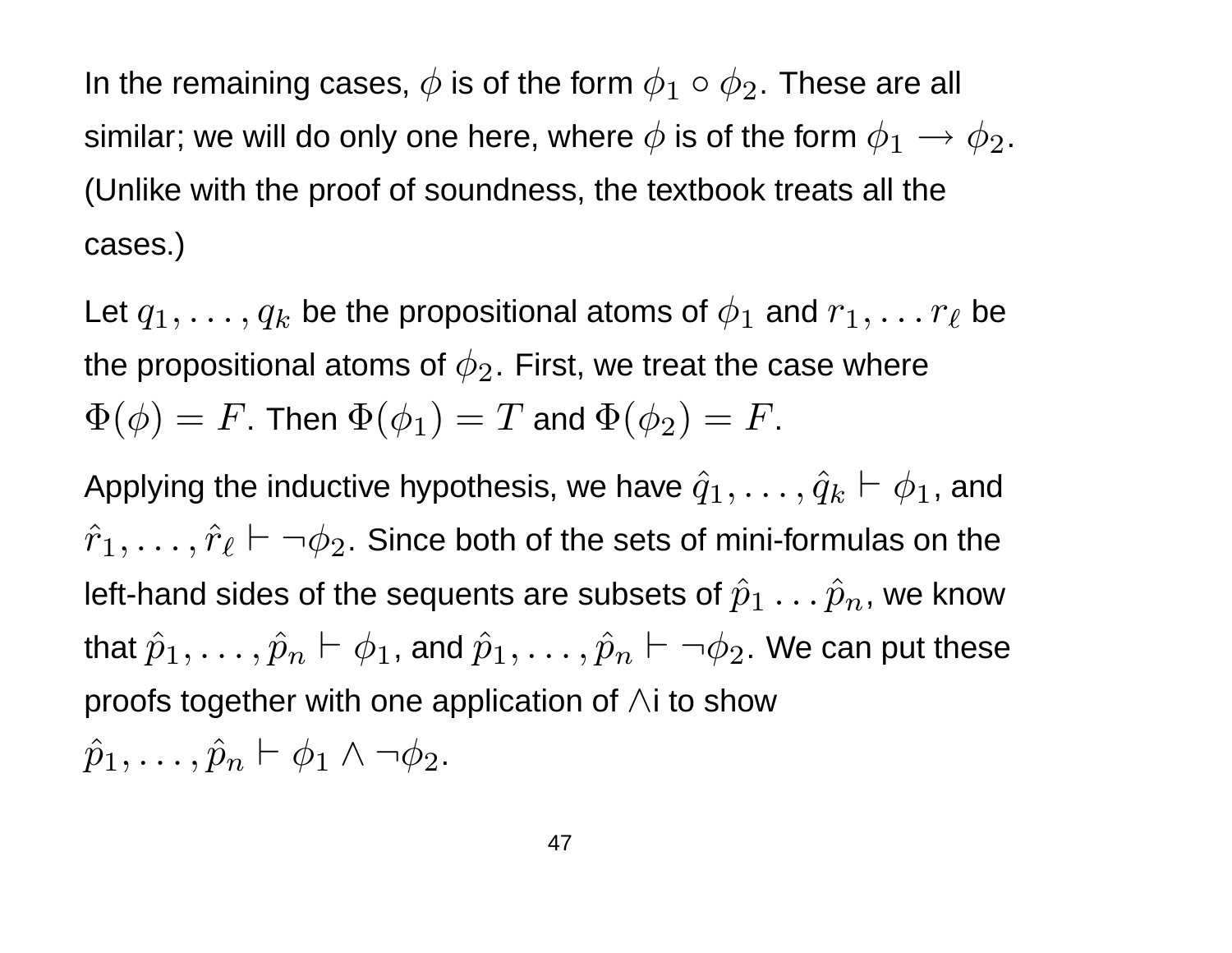We've shown  $\hat{p}_1, \ldots, \hat{p}_n \vdash \phi_1 \wedge \neg \phi_2.$  But what we need to show is  $\hat{p}_1,\ldots,\hat{p}_n \vdash \neg (\phi_1 \rightarrow \phi_2).$  All we need is a proof of  $\phi_1 \wedge \neg \phi_2 \vdash \neg (\phi_1 \rightarrow \phi_2)$ . The book leaves this as an exercise. That was the subcase where  $\Phi(\phi) = \Phi(\phi_1 \to \phi_2) = F$ . If  $\Phi(\phi) = T$ , there are three possibilities for  $\Phi(\phi_1)$  and  $\Phi(\phi_2)$ : TT, FT, and FF. Each of these, using the same sort of reasoning, generates a sequent which is close to what we need; for example, TT generates  $\hat{p}_1, \ldots, \hat{p}_n \vdash \phi_1 \wedge \phi_2$ , and thus generates the exercise  $\phi_1 \wedge \phi_2 \vdash \phi_1 \rightarrow \phi_2.$ 

We then have to consider the cases where  $\phi$  is of the form  $\phi_1 \wedge \phi_2$ or  $\phi_1 \lor \phi_2$ . In total, eleven exercises are generated for future practice in natural deduction. That concludes the proof of the lemma, which is not difficult, but rather tedious.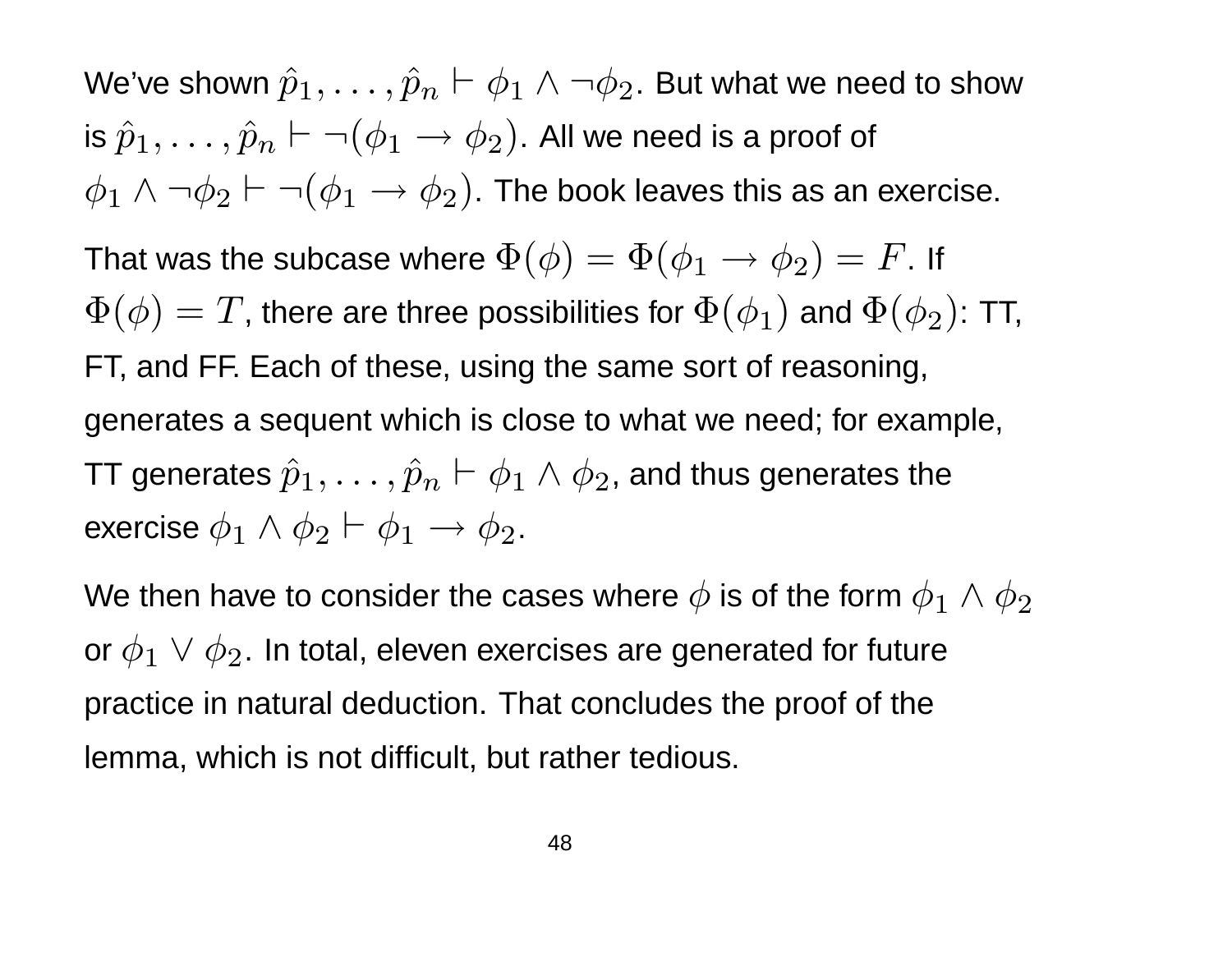Given the lemma, we can prove the main part of stage 2, which is to show that if  $\models \eta,$  then  $\vdash \eta.$  Since  $\eta$  is a tautology, all  $2^n$  possible valuations make it true. Thus for every possible choice for  $\hat{p}_1, \hat{p}_2, \ldots, \hat{p}_n$ , we can use the lemma to get a proof of  $\hat{p}_1, \hat{p}_2, \ldots, \hat{p}_n \vdash \eta.$ 

To get a proof of  $\vdash \eta$ , we use LEM to obtain  $p_1 \lor \neg p_1.$  Then we open two proof boxes with assumptions  $p_1$  and  $\neg p_1$ , with the intention of using ∨e on them. (Though we have to do this sequentially, think of them as happening in parallel.)

Within each of those, we use LEM to obtain  $p_2 \lor \neg p_2$ , and do the same thing, nesting boxes. At the innermost level, we'll have  $2^n$ boxes side by side, each one with assumptions accumulating one choice for each of  $\hat{p}_1, \hat{p}_2, \ldots, \hat{p}_n$ .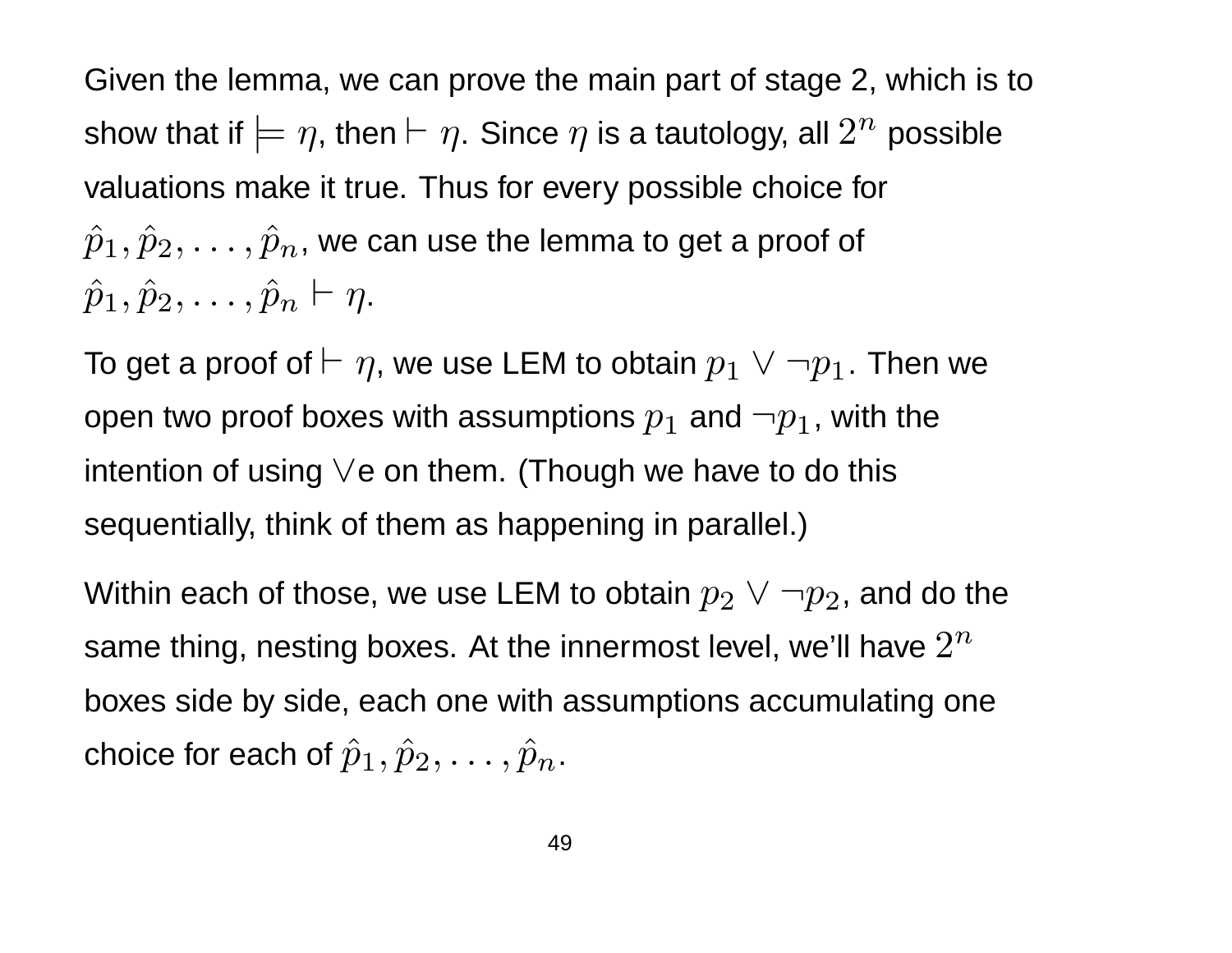For each one of the  $2^n$  innermost boxes, there are  $n$  enclosing proof boxes making assumptions that build up one choice of  $\hat{p}_1, \hat{p}_2, \ldots, \hat{p}_n.$ 

Thus we can fill each one with one of the proofs provided by the lemma to conclude  $\eta$  within the innermost boxes. We then close the innermost proof boxes in pairs with  $\vee$ e, concluding  $\eta$ . Then we close the next matching pairs with  $\vee$ e, concluding  $\eta$ , and so on at each level, until all the proof boxes are closed.

The next slide illustrates this for the case  $n=2$ .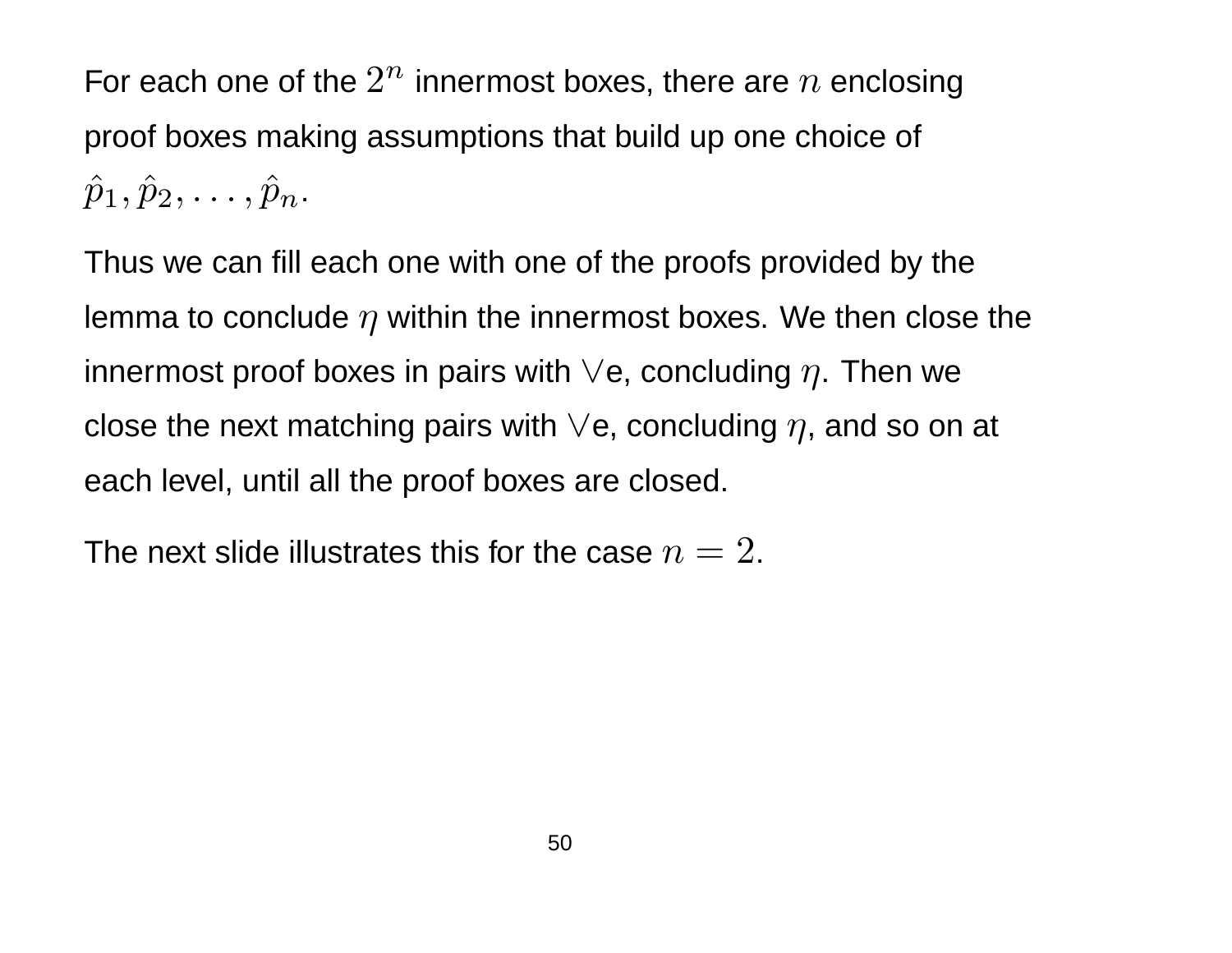|  | $p_1 \vee \neg p_1$ |
|--|---------------------|
|  |                     |

### LEM

|                | $\begin{bmatrix} 2 & p_1 \end{bmatrix}$ |            | ass      | $\neg p_1$                  |            | ass               |
|----------------|-----------------------------------------|------------|----------|-----------------------------|------------|-------------------|
|                | 3 $p_2 \vee \neg p_2$                   |            | LEM      | $p_2 \vee \neg p_2$         |            | LEM               |
|                | $\ ass\ $<br>$4\ \ p_2$                 | $\neg p_2$ | ass      | $\overline{ass}$<br>$ p_2 $ | $\neg p_2$ | $\,$ ass          |
| $\overline{5}$ | $\ddot{\phantom{a}}$                    |            |          |                             |            |                   |
| 6              |                                         |            |          |                             |            |                   |
| 7              | $\eta$                                  | $\eta$     |          | $\eta$                      | $\eta$     |                   |
| 8              | $\eta$                                  |            | $\vee$ e | $\eta$                      |            | $\vee$ e          |
|                |                                         |            |          |                             |            | $\vee \mathsf{e}$ |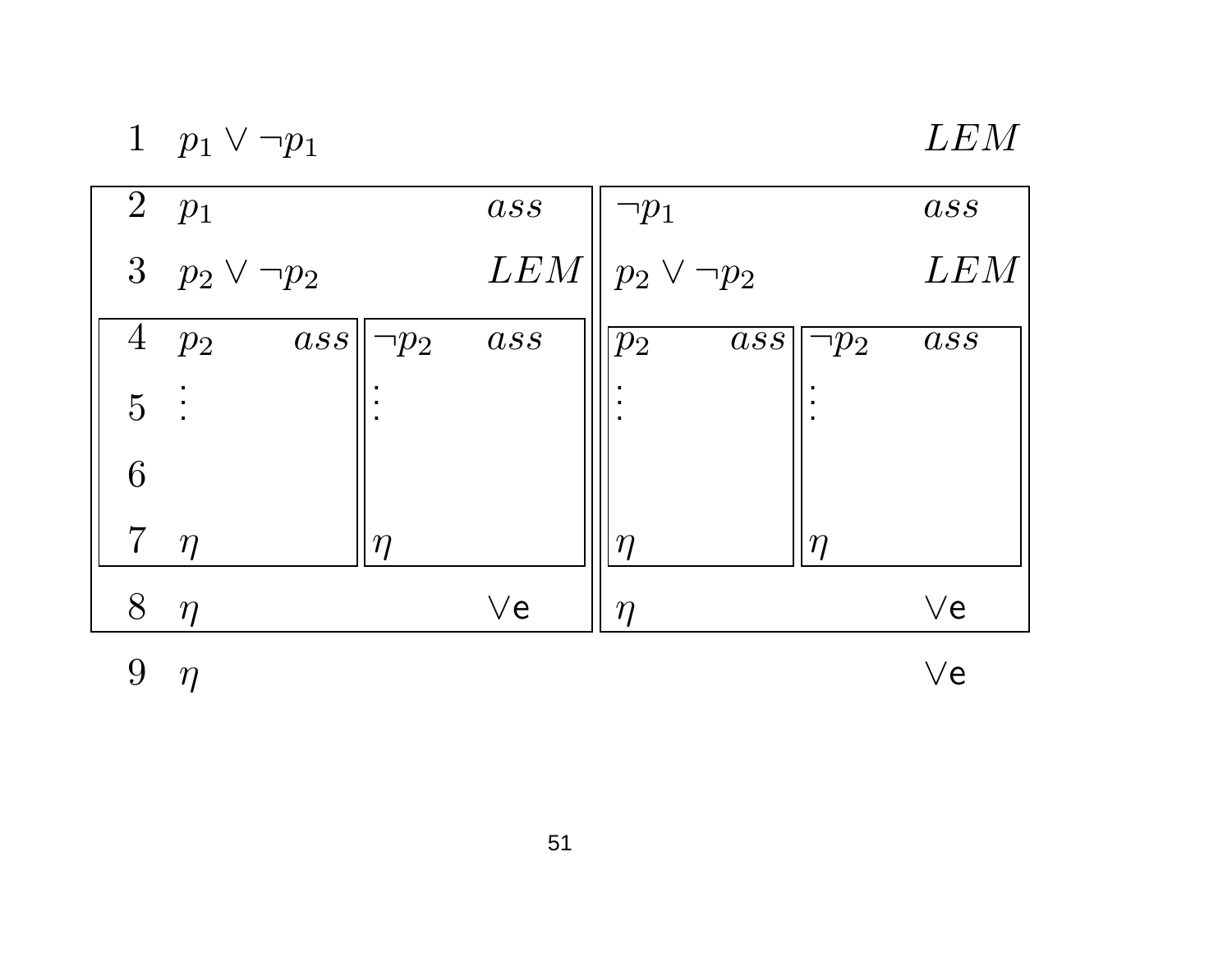The resulting proof is not one of which we should be particularly proud. But it is a valid proof of  $\vdash \eta$ .

This concludes the second stage, and thus the entire proof of the completeness of propositional logic. We have shown that if

 $\phi_1, \phi_2, \ldots, \phi_n \models \psi$ , then  $\phi_1, \phi_2, \ldots, \phi_n \vdash \psi$ .

Putting this together with soundness, we see that

 $\phi_1, \phi_2, \ldots, \phi_n \models \psi$  if and only if  $\phi_1, \phi_2, \ldots, \phi_n \vdash \psi$ . Our two notions, proof by natural deduction (syntactic transformations) and semantics via truth-table valuations, have been shown to coincide. The next language for which we describe a proof system and semantics, predicate logic, is also sound and complete, but the proofs of those properties are beyond the scope of this course.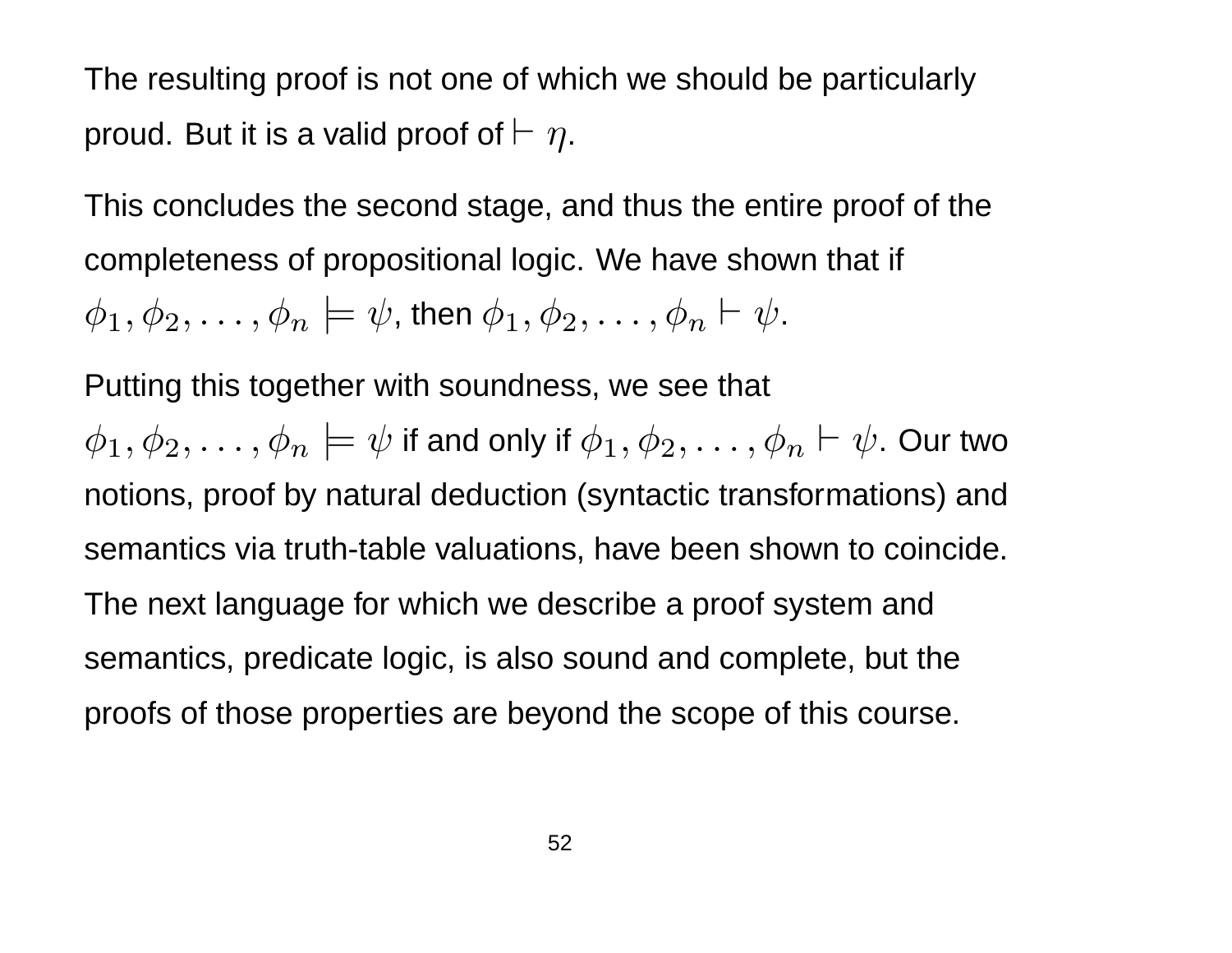### **What about intuitionist reasoning?**

Notice how, in the proof of the completeness of propositional proof theory with respect to truth-table semantics, we made several appeals to LEM—one for each atom, in fact. Thus, the proof of completeness, as given, does not hold for intuitionist logic.

This should come as no suprise, since, upon a moment's reflection, we must realize that inuitionist logic **is not complete** with respect to truth-table semantics.

For a counterexample to completeness for intuitionist logic, it simply suffices to consider LEM. We know that LEM is not a theorem of intuitionist proof theory (i.e.,  $\not\vdash \phi \lor \neg \phi$  under intuitionism), and yet truth-table semantics tell us that  $\models \phi \lor \neg \phi$ .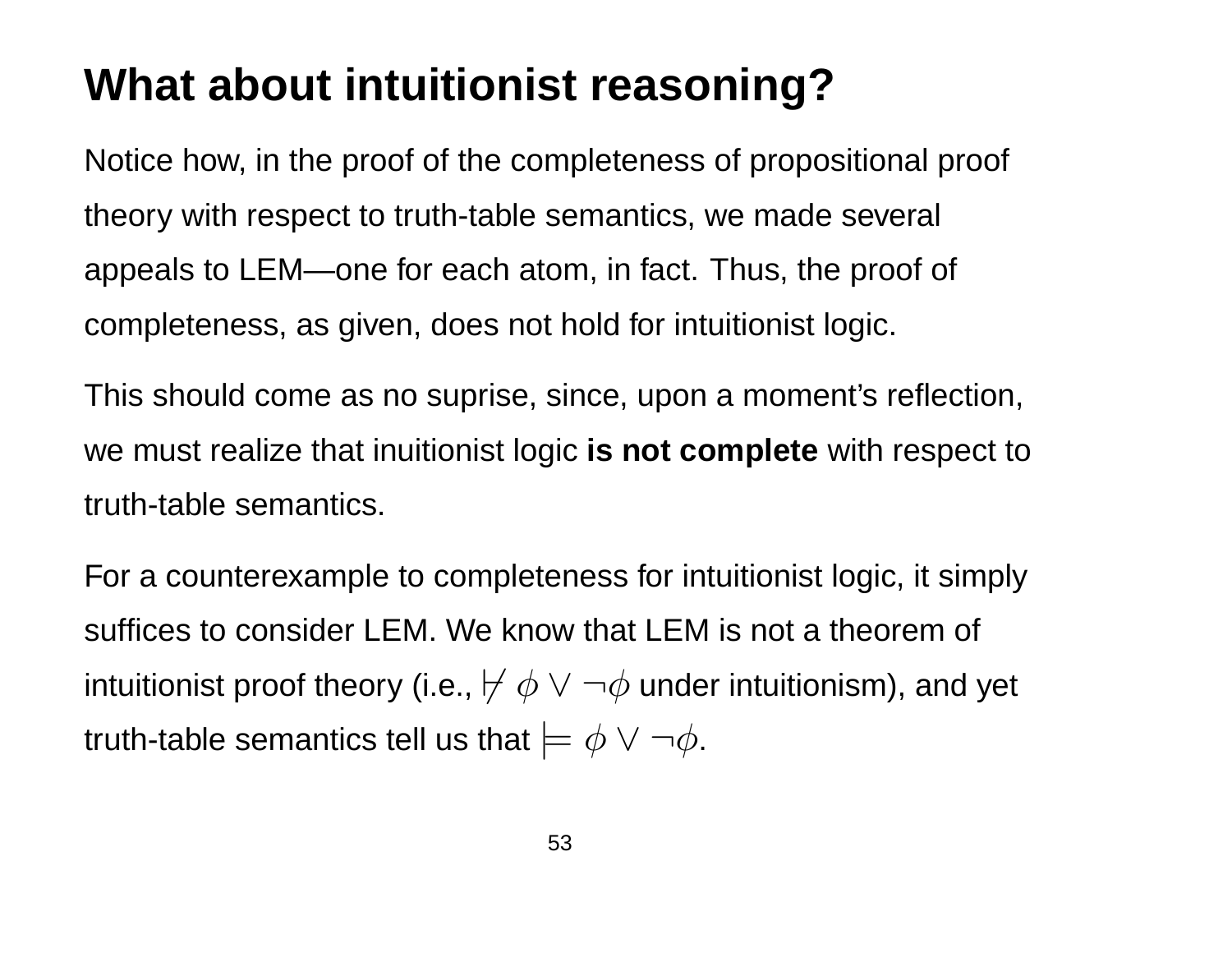We could also consider as a counterexample the classical theorem  $(\phi \rightarrow \psi) \vee (\psi \rightarrow \phi)$ , which we discussed previously. We have already shown that this formula has a classical proof; hence, by soundness,  $\models (\phi \rightarrow \psi) \lor (\psi \rightarrow \phi)$ . But the statement has no intuitionist proof, so again, the formula demonstrates the incompleteness of intuitionist reasoning with respect to truth-table semantics.

It is clear, then, that any completeness proof for propositional logic with respect to truth-table semantics **must** include an appeal to LEM, or one of its equivalents  $(\neg \neg e$  or PBC); otherwise, it would also be a proof of the completeness of intuitionist reasoning with respect to truth-table semantics, which we know to be false.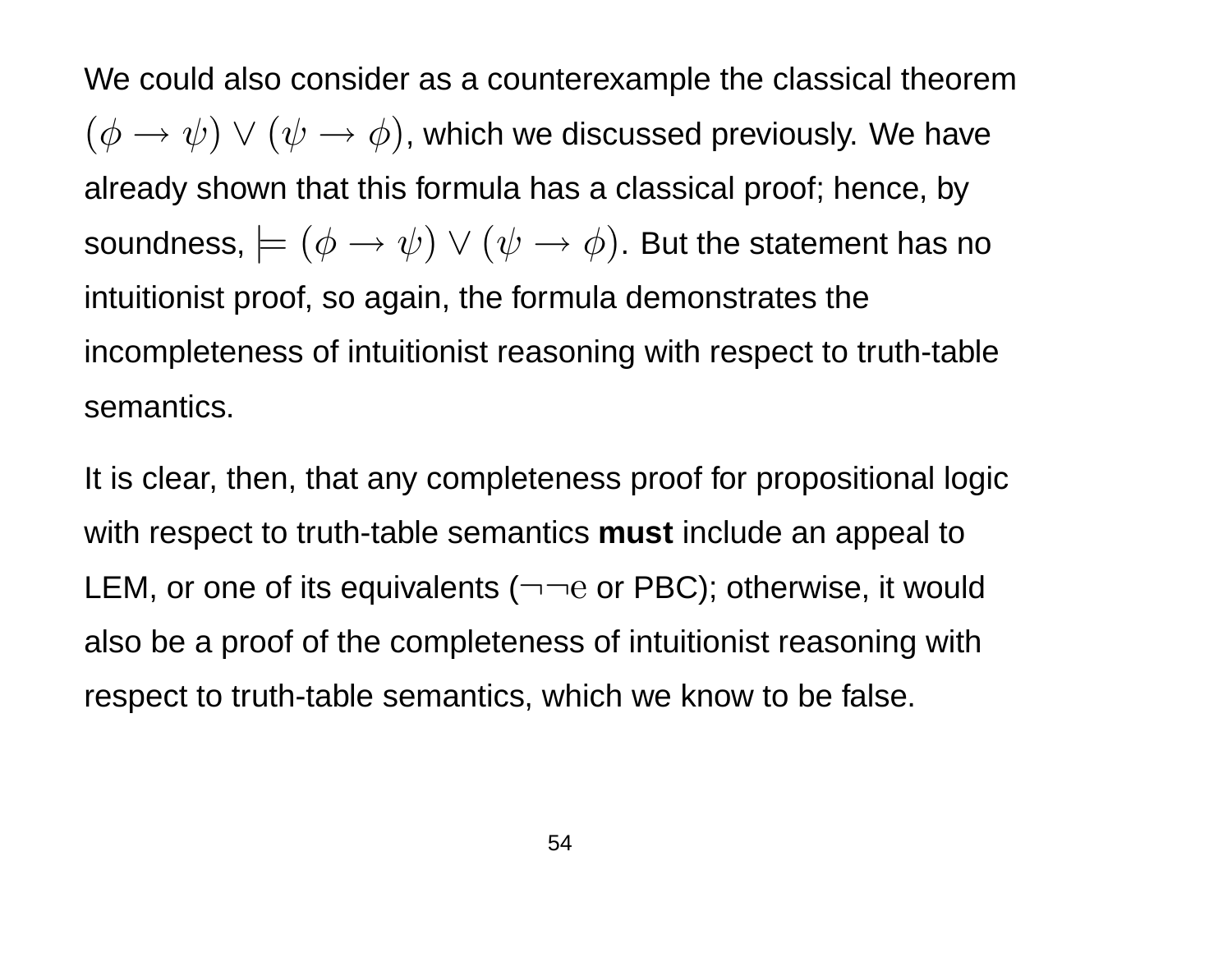# **Intuitionist semantics?**

This discussion may lead us to wonder whether we can find some other semantics for propositional logic that yields truth on exactly the intuitionist theorems.

The answer is yes, but the associated semantics is much more mathematically involved than simple truth table semantics. One way to do it is via the use of structures called **Heyting algebras** (which are a generalization of the Boolean algebra of  $T$  and  $F$ , upon which classical reasoning is based).

One specific example of a semantics for intuitionist logic is a map from each atom in a given formula into an open subset of the real plane ( $\mathbb{R}^2$ ), rather than simply  $T$  or  $F.$  The logical connectives then have meanings phrased as operations on such sets.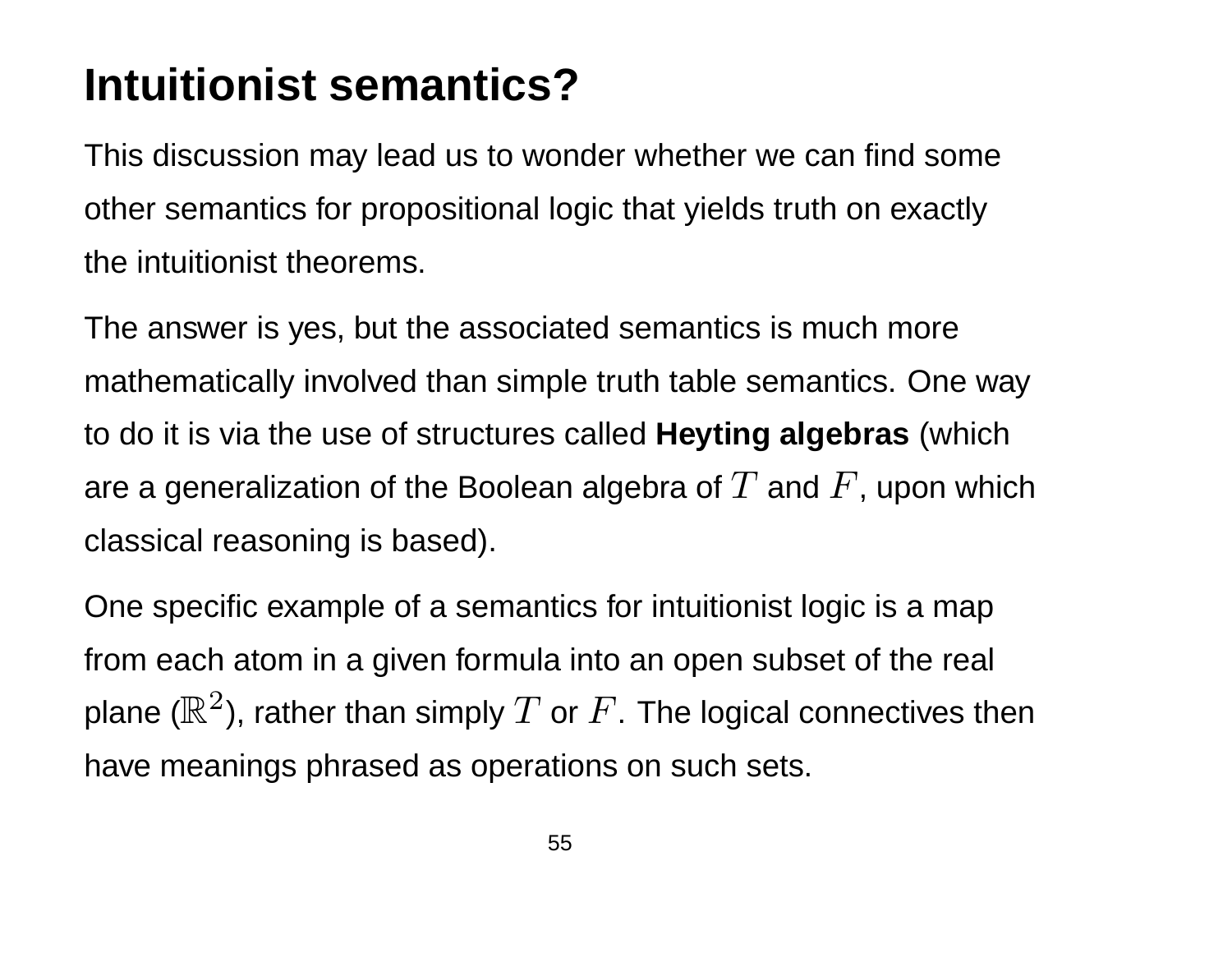# **Intuitionist semantics**

Then a formula is an intuitionist theorem if and only if its image under this map is always  $\mathbb{R}^2$ , regardless of which open sets are assigned to the individual atoms.

As a result, intuitionist reasoning is both **sound** and **complete** with respect to Heyting algebra semantics.

Turning our attention once more to classical reasoning, since there are classical theorems that are not intuitionist theorems (but not vice versa), we discover that classical reasoning is **complete**, but **not sound** with respect to Heyting algebra semantics.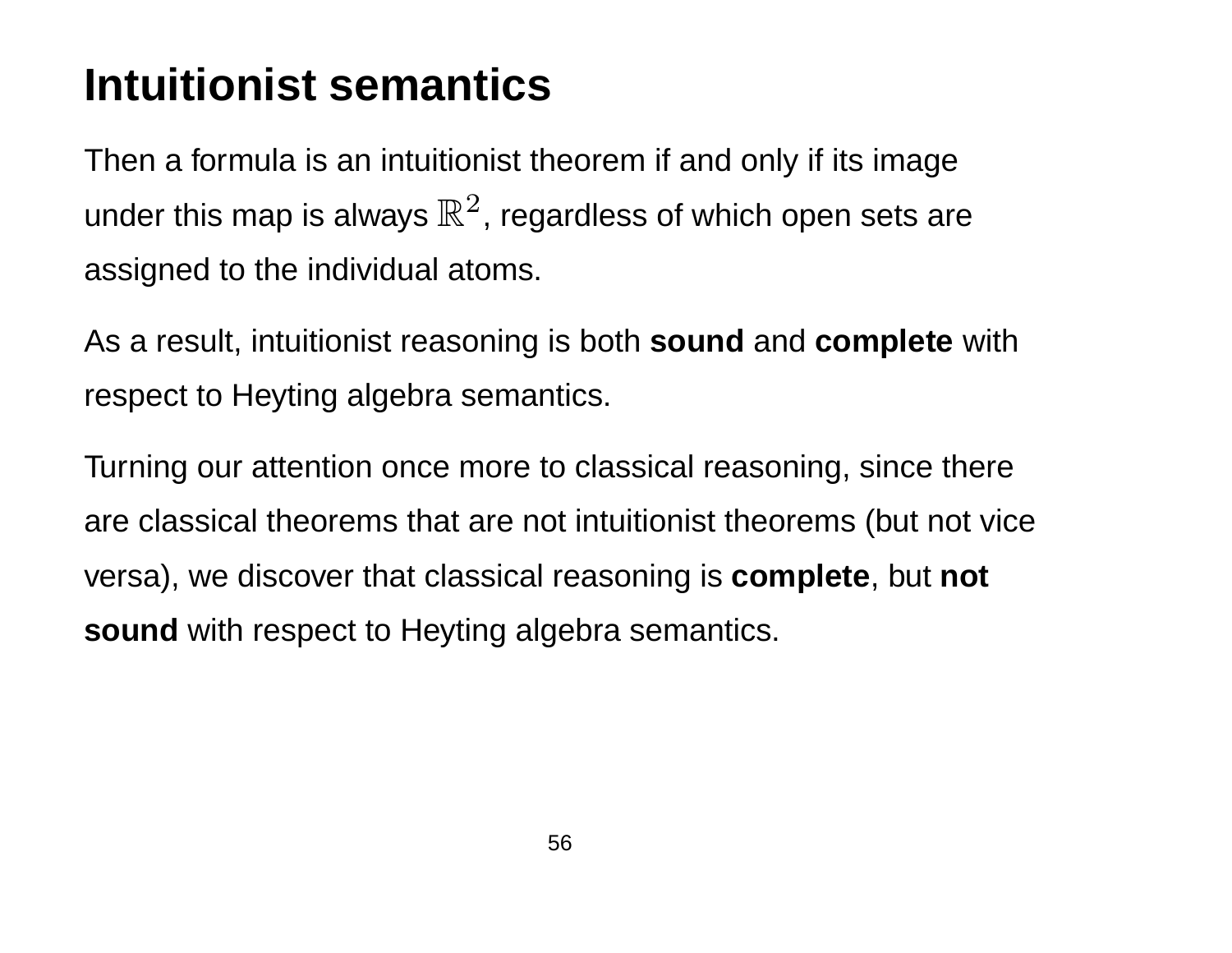We can summarize the relationships between the proof systems and semantic models as follows:

|                           | <b>Truth-Table Semantics</b> | <b>Heyting Algebra Semantics</b> |  |  |
|---------------------------|------------------------------|----------------------------------|--|--|
| <b>Classical Logic</b>    | <b>Sound and Complete</b>    | Complete, but not Sound          |  |  |
| <b>Intuitionist Logic</b> | Sound, but not Complete      | <b>Sound and Complete</b>        |  |  |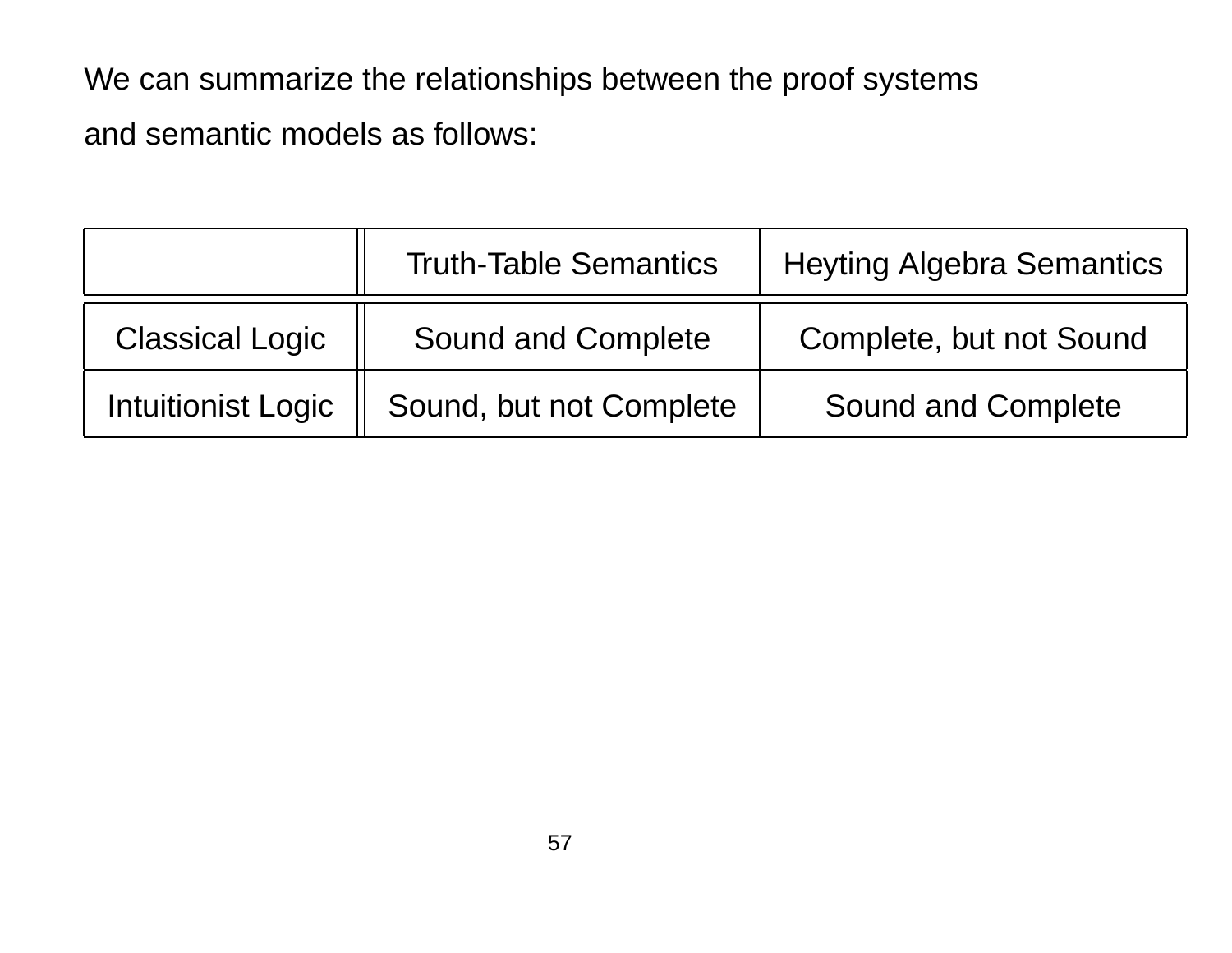# **What's coming next?**

Before we move to predicate logic, we will briefly discuss the parts of Chapter 1 that we are not covering in depth. We will also survey some alternate proof systems, and some implications of the material we have just covered, particularly as it relates to topics in other CS courses.

The definitions of both the system of natural deduction for predicate logic and the semantics associated with these more expressive formulas will prove to be considerably more complicated.